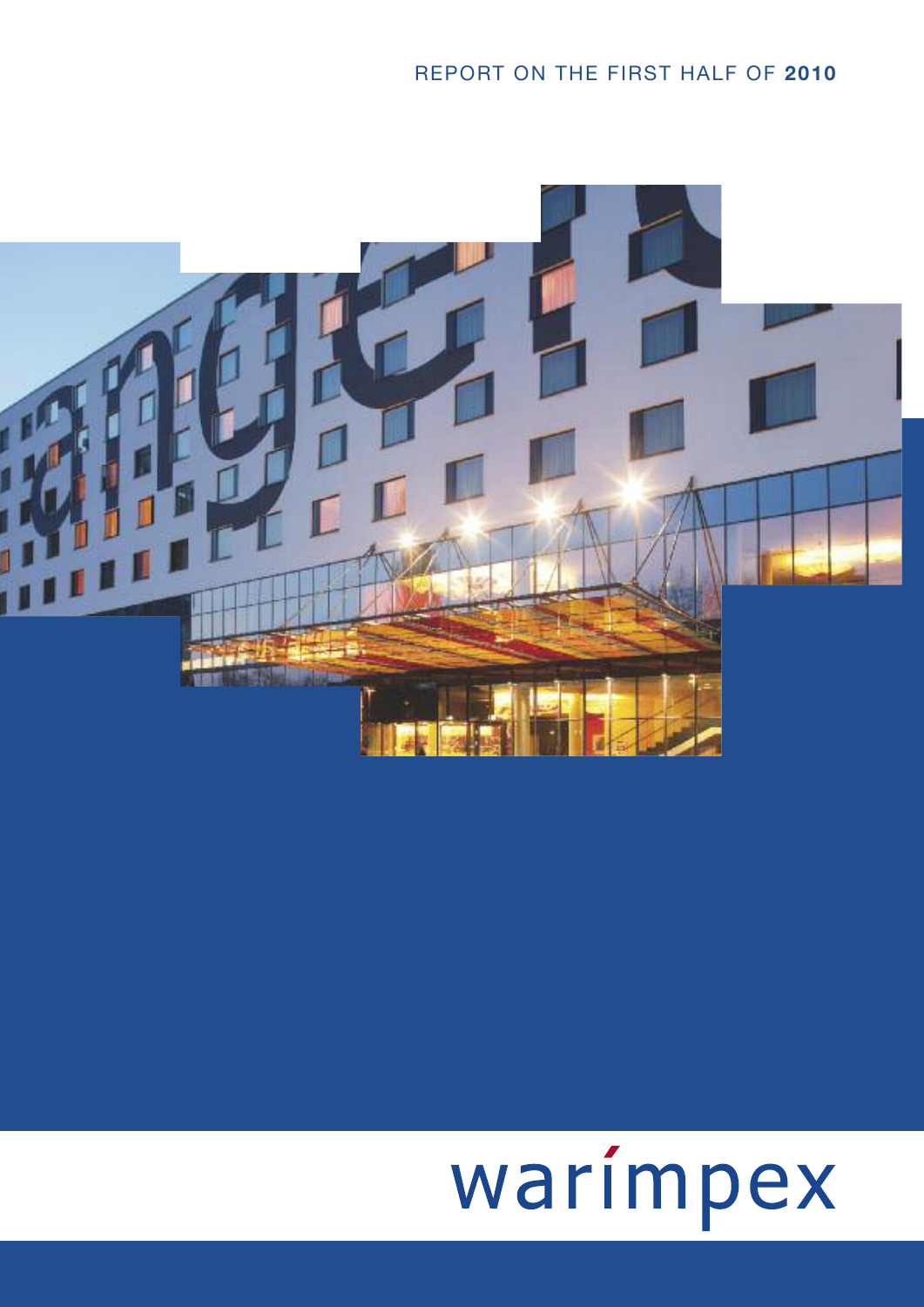# KEY FIGURES OF THE WARIMPEX GROUP

| in EUR '000                                                     | $1 - 6/2010$ | <b>Change</b> | $1 - 6/2009$ |
|-----------------------------------------------------------------|--------------|---------------|--------------|
| Revenues from the Hotels & Resorts segment                      | 42,593       | 22%           | 34,888       |
| Revenues from the Development & Asset Management segment        | 4,526        | 57%           | 2,890        |
| <b>Total revenues</b>                                           | 47,119       | 25%           | 37,778       |
| Gains from the sale of project companies                        | 3,117        | 36%           | 2,288        |
| <b>EBITDA</b>                                                   | 9,197        |               | $-1,875$     |
| <b>EBIT</b>                                                     | 13,416       |               | $-82,631$    |
| Profit for the period                                           | 3,729        |               | $-98,567$    |
| Net cash flows from operating activities                        | 4,601        | 22%           | 3,765        |
| Equity and liabilities                                          | 618,994      | 5%            | 588,246      |
| Equity                                                          | 87,258       | 93%           | 45,218       |
| number of shares<br>Average shares in the period                | 43,533,499   | 21%           | 35,967,750   |
| Earnings/loss per share<br>in EUR                               | 0.08         |               | $-2.62$      |
| Number of hotels                                                | 21           | $+2$          | 19           |
| Number of rooms (adjusted for proportionate share of ownership) | 3,421        | $+226$        | 3,195        |
| Number of office and commercial properties                      | 5            |               | 5            |
| Average number of employees in the Group                        | 1,668        | $+126$        | 1,542        |
|                                                                 | 30/6/2010    | <b>Change</b> | 30/6/2009    |
| in EUR m<br>Gross asset value (GAV)                             | 579.2        | 4%            | 557.5        |
| Triple net asset value (NNNAV)<br>in EUR m                      | 178.5        | 52%           | 117.6        |
| NNNAV per share<br>in EUR                                       | 3.3          |               | 3.3          |
| End-of-period share price                                       | 1.83         | $-7%$         | 1.96         |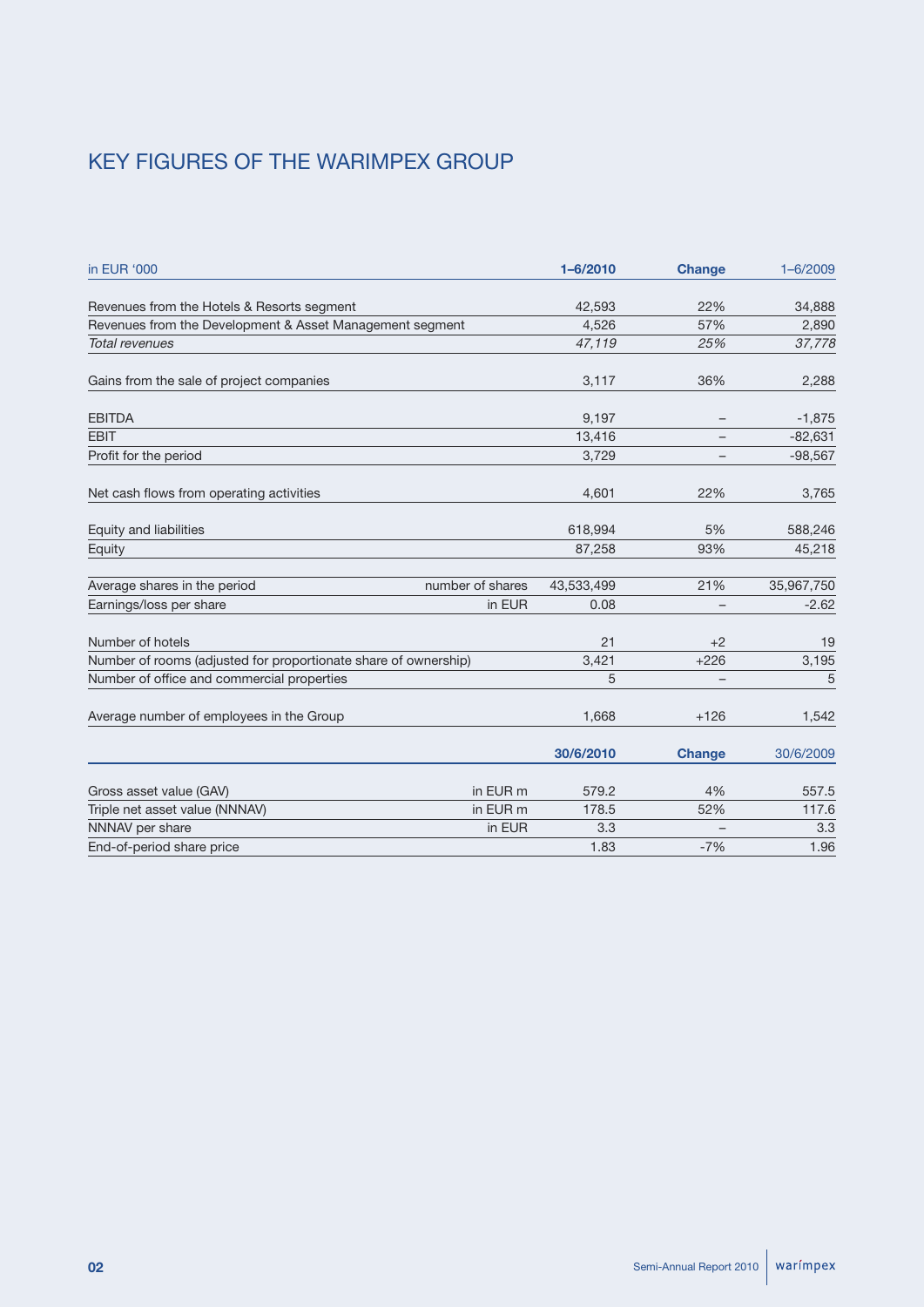# FOREWORD BY THE CHAIRMAN OF THE MANAGEMENT BOARD

### **Dear Shareholders,**

The first half of 2010 saw clear stabilization and a moderate recovery in the hotel industry, a trend from which Warimpex was also able to profit. Revenues continued to grow in the second quarter and were up by 25 per cent overall in the first six months of the year. An especially encouraging upswing was seen in the business travel segment, and conference business is also starting to pick up again. This also resulted in clearly positive EBITDA and EBIT and a strong surplus in the second quarter of 2010, allowing the profit for the first half of the year to surge to EUR 3.7 million.

Occupancy rates continued to stabilize at the Group hotels in the second quarter of 2010. The angelo hotel in Munich saw the greatest occupancy increase at 12 per cent. First signs of recovery were also seen in the underperforming five-star segment in Prague in June and July. This trend has also begun to have a positive effect on room rates. While this effect has not yet set in to the same extent on all markets, the average room rates have already gone up in Poland and Germany, where occupancy rates rebounded first.

We also believe that the real estate market is out of the woods, and the paralysis that had the markets firmly in its grip at the end of 2008 and during the first half of 2009 has abated. That is definitely a positive sign, and it has again become possible to sell assets for acceptable prices.

The development of the successful budget hotel brands of Campanile and Première Classe in a joint venture with Louvre Hotels is again accelerating after the crisis caused this work to slow. Projects in Budapest, Zielona Góra, Bydgoszcz, Katowice and Wrocław are currently under development, and suitable properties have already been purchased. A number of building permits have also already been issued, and financing has been secured for the Campanile hotel in Budapest. Concrete negotiations and talks are currently under way on the development of further budget hotels and the purchase of additional properties. Alongside Poland and Hungary, the focus is currently being placed on the Czech Republic and Slovakia.

Progress has been made in other projects, as well. Building permits were issued in July 2010 for the modernization of an office building in Krakow and for the conversion of the historical landmark Le Palais in Warsaw into an office building. Originally, it was intended to turn the building in the Prozna district into a five-star luxury hotel, but Warimpex adopted this new development plan to take advantage of the higher office rent levels in the central business district. The groundbreaking office building is scheduled to open in 2012. The building permit for the new Kempinski Hotel in Palais Hansen on Vienna's Ring boulevard was also issued in July. Construction work on these projects is expected to begin in autumn 2010.

The Warimpex property portfolio was valuated by the independent international appraiser CB Richard Ellis (CBRE) as of 30 June 2010. Better occupancy rates made it possible to reverse part of the impairment write-downs made in 2009, and the NNNAV remained constant in annual comparison at EUR 3.3 despite the higher number of shares.

The capital needed to secure and continue our development strategy was raised through the capital increase in May. The net issue proceeds for the approximately 14.4 million new shares totalled roughly EUR 26 million and were used for current development projects and to refinance liabilities and short-term credit lines.

The return to positive numbers and the encouraging trends we are now seeing show that the path we have chosen and will continue to pursue will bring a successful future for Warimpex.

Franz Jurkowitsch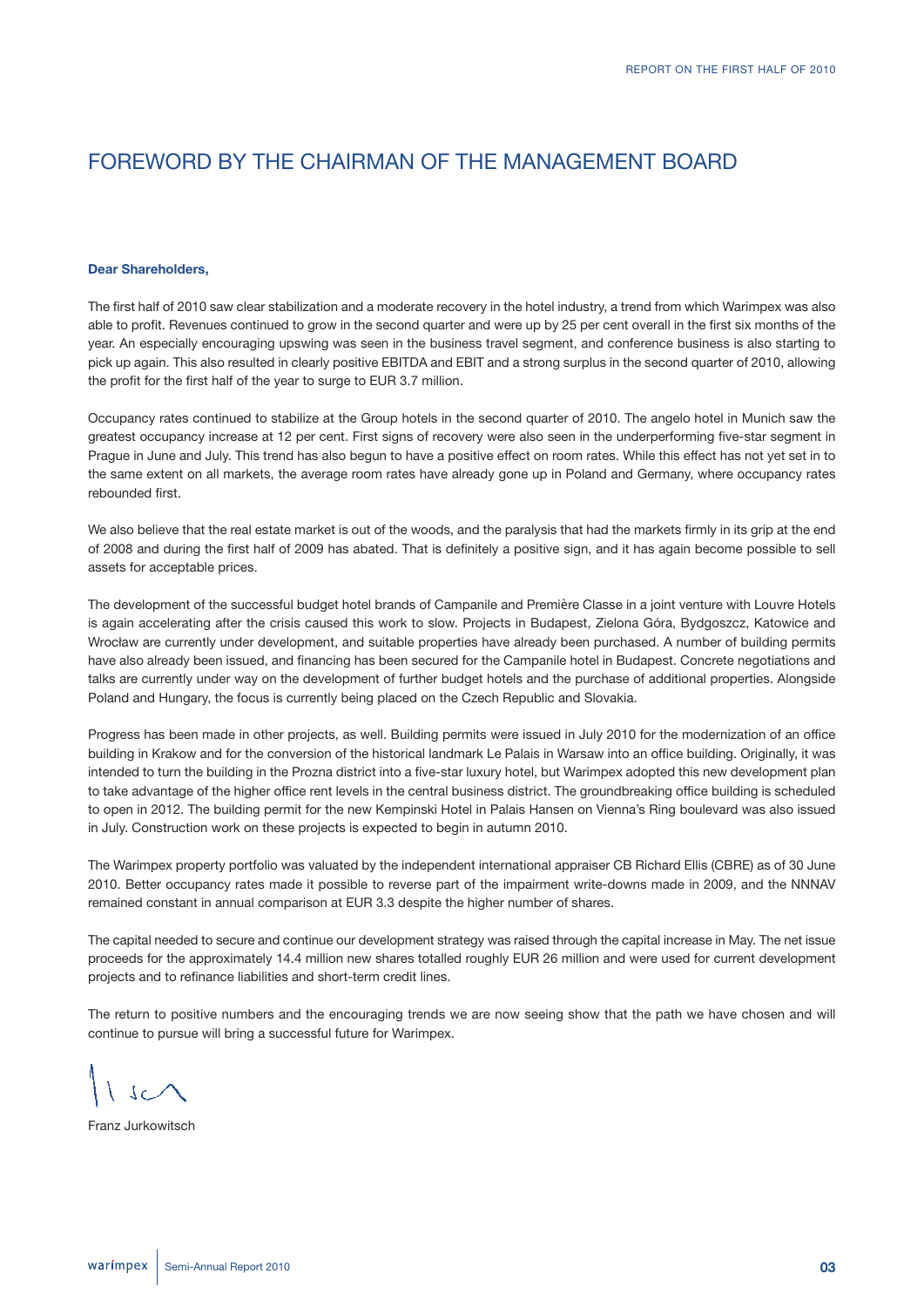# BUSINESS HIGHLIGHTS

### **Business highlights**

- 02/2010 Sale of a 16.69 per cent share in the Palais Hansen development project, Vienna<br>• 03/2010 Opening of the angelo in Katowice (203 rooms)
- Opening of the angelo in Katowice (203 rooms)
- 05/2010 Successful capital increase by 14,400,001 shares
- 06/2010 Lease agreement for Palais Hansen, Vienna, signed with Kempinski

# INVESTOR RELATIONS

The volatility of the Warimpex share decreased significantly and the share price stabilized in the first half of 2010. After closing at EUR 2.18 at the end of the year, the share price rose to roughly EUR 2.50 by the middle of April. In the middle of May, 14,400,001 shares were issued at a price of EUR 2.00 per share; the closing price on 30 June 2010 was EUR 1.83.

Since our IPO, we have maintained an open and proactive communication policy with our investors, and participated in investor conferences in Kitzbühel, Zürs and Paris this year. Investor meetings were also held in Vienna, Munich, Zurich, Budapest, Warsaw, Helsinki, Tallinn and London in connection with the capital increase.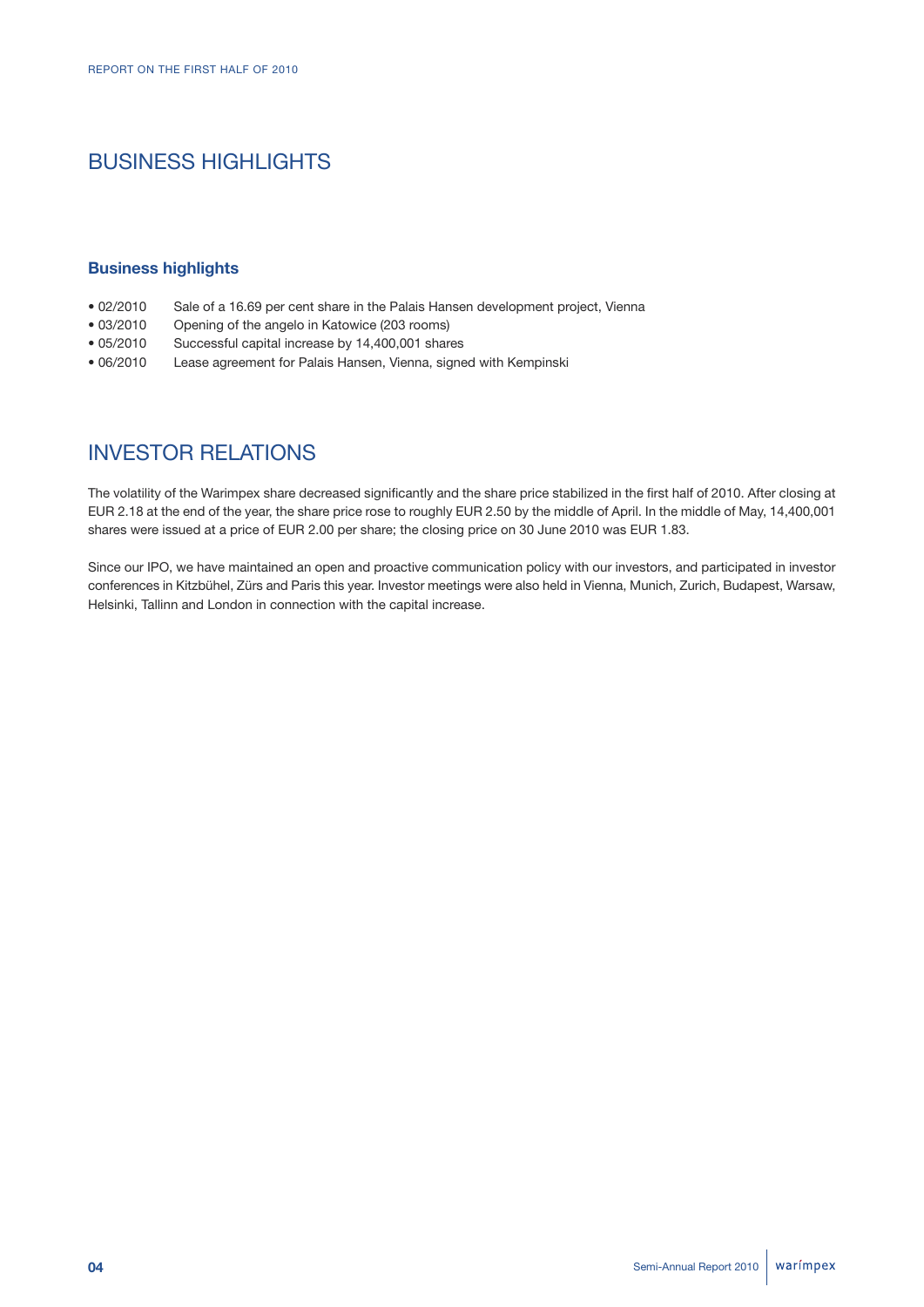# GROUP MANAGEMENT REPORT

for the period from 1 January to 30 June 2010

# ECONOMIC ENVIRONMENT

In its July 2010 World Economic Update, the International Monetary Fund (IMF) upped its economic forecast slightly compared to April 2010. An economic contraction of -4.1 per cent was confirmed for 2009, and growth is expected to total 1.0 per cent (1.0 per cent) in 2010 and 1.3 per cent (1.5 per cent) in 2011. An economic downturn of -3.6 per cent was confirmed for the CEE economy in 2009, and the IMF is already expecting the region to bounce back to a significantly higher growth rate of 3.2 per cent (2.8 per cent) again in 2010. GDP growth for 2011 is expected to come in at 3.4 per cent (3.4 per cent). Growth was confirmed for individual economies in 2009, including Poland at 1.7 per cent, where growth in 2010 is expected to total 2.7 per cent. After contracting by 7.9 per cent in 2009, Russia's economy is also expected to grow by a significant 4.3 per cent (4.0 per cent) in 2010.

# **MARKETS**

### **POLAND**

### Existing portfolio: 7 hotels, 2 office properties

Warimpex holds a 50 per cent interest in the five-star InterContinental and a 25 per cent interest in the four-star Sobieski Hoteli in Warsaw. In Krakow, Warimpex has leased the four-star-plus andel's hotel since September 2009 and also owns the three-star Chopin Hotel. In Łódź, Warimpex opened a further andel's hotel in June 2009; in March 2010, the first angelo hotel in Poland (a joint venture with UBM) opened in Katowice. In Międzyzdroje on the Baltic coast, Warimpex owns the Amber Baltic Spa Resort Hotel and a 27-hole golf course.

The occupancy rate at the InterContinental rose significantly to 78 per cent in the first half of the year (H1 2009: 70 per cent), and the average room rate increased slightly. Occupancy at Sobieski Hotel was down slightly compared to last year (H1 2010: 55 per cent, H1 2009: 57 per cent), but the average room rate in euros increased moderately. The occupancy rate at the Chopin Hotel rose from 57 to 59 per cent, but the average room rate had to be reduced slightly. At the andel's hotel in Krakow, the occupancy rate also increased (H1 2010: 66 per cent, H1 2009: 62 per cent), and the average room rate fell marginally. The andel's hotel in Łódź – the first four-star hotel in the city – achieved an occupancy rate of 51 per cent in the first half of 2010, a very good start for a new hotel. Conference business at the hotel has also been running well. The occupancy rate at the Amber Baltic beachfront resort came in at 32 per cent (H1 2009: 31 per cent). Due to its location on the Baltic coast, occupancy rates at this hotel are subject to strong seasonal fluctuations, in contrast to city hotels.

In addition to the hotels listed above, Warimpex owns shares in the Sobieski and Parkur Tower office buildings in Warsaw through joint ventures.

### Under development: 2 office buildings, 1 shopping centre

Warimpex owns one of the few historical buildings in Warsaw. Originally, it was planned to convert the building into a five-star Le Palais luxury hotel. The construction permit for this was issued in September 2008. As rental rates for offices in the central business district have risen considerably, however, it was decided to develop the property into an office building instead of a hotel. The building permit for an office building was issued in July 2010.

An office building that is owned by Warimpex in Krakow is also to be modernized. The building permit for this was also issued in July 2010. In Białystok, Warimpex is working to develop a shopping centre.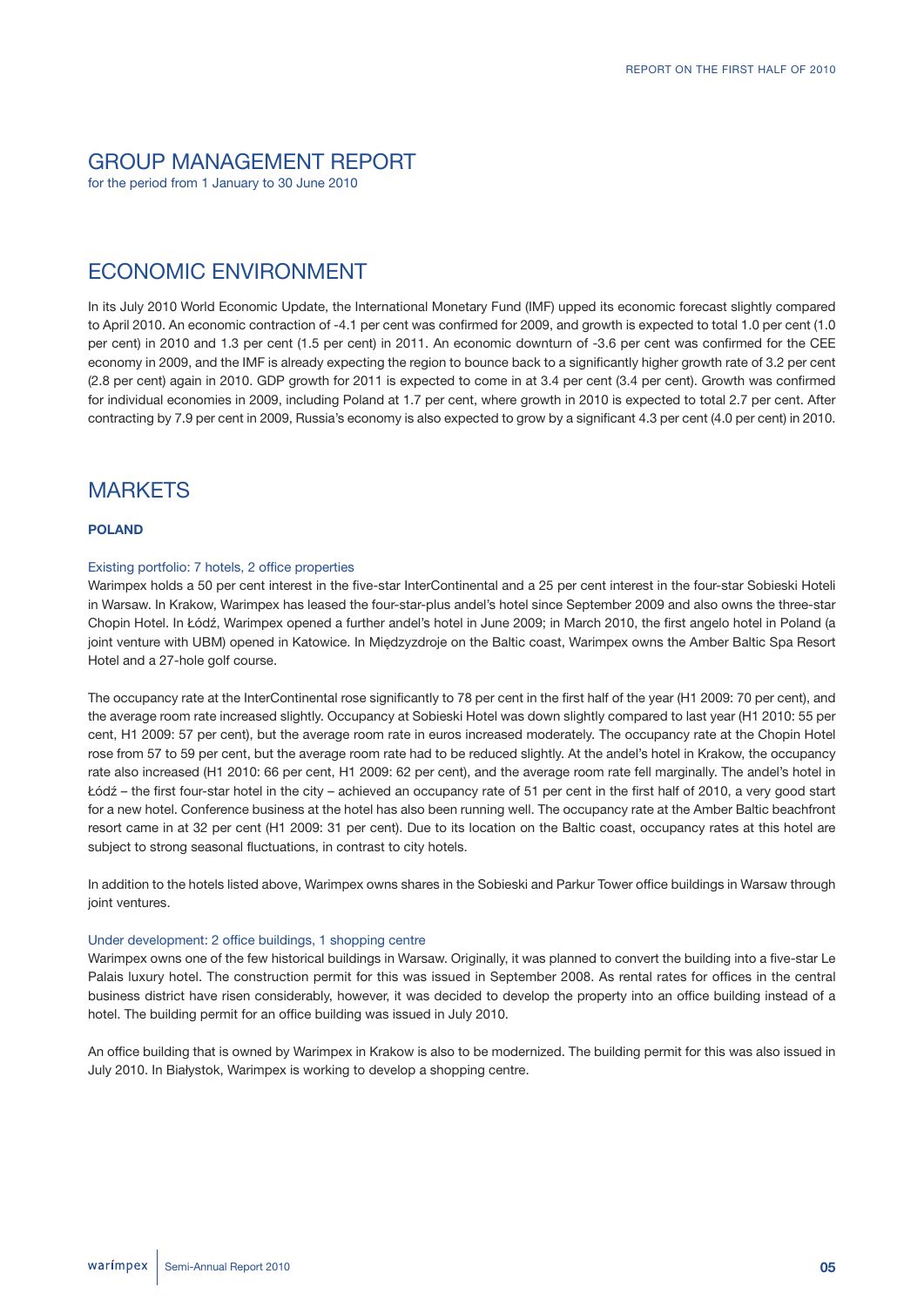### **CZECH REPUBLIC**

#### Existing portfolio: 7 hotels

In Prague, Warimpex owns the three five-star hotels Palace, Le Palais and Savoy, and in the four-star segment the Diplomat Hotel and the angelo hotels in Prague and Plzeň. Warimpex also consolidates the Dvořák spa hotel in Karlovy Vary according to IAS/IFRS.

In the period under review, the two four-star hotels in Prague achieved occupancy rates of 49 and 54 per cent (H1 2009: 41 and 57 per cent), and the average room rates showed signs of stabilizing for the first time in several quarters. The five-star segment remained very weak, with occupancy rates of between 37 and 50 per cent (H1 2009: 33 and 47 per cent), but occupancy rates began to climb in June and July. The average room rates also continued to decline in annual comparison. In the reporting period, Warimpex began planning the conversion of a five-star hotel into apartments, as it cannot be assumed that the Prague five-star market will recover in the near future. At the Dvořák spa hotel in Karlovy Vary, the occupancy rate was 74 per cent (H1 2009: 77 per cent). The average room rate did not change. Occupancy at the angelo in Plzeň increased significantly from 26 to 45 per cent.

#### **HUNGARY**

#### Existing portfolio: 3 office properties

In Budapest, Warimpex owns the Erzsebet, Dioszegi and Sajka office buildings, which together have a total net floor space of around 17,000 square metres.

The Dioszegi office building has about 800 square metres of lettable space, roughly 75 per cent of which is occupied. The Sajka office building, which has roughly 600 square metres of lettable space, is being used by the Group for its own purposes. Warimpex is currently modernizing and redeveloping the two towers of the Erzsebet office complex. Tower B was handed over to the tenant at the beginning of May 2009 after the renovation work was completed and is now fully let out. Lease negotiations are currently under way for tower A, which is also to be modernized and let out.

### **ROMANIA**

### Existing portfolio: 1 hotel

The angelo Airporthotel in Bucharest, which Warimpex acquired in 2007 and expanded by 69 rooms in 2008 along with adapting it to the angelo design, saw a comparatively low occupancy rate of 38 per cent in the first half of 2010 (H1 2009: 34 per cent), but significantly higher occupancy was recorded in June and July than in the same months of the prior year.

#### **GERMANY**

#### Existing portfolio: 2 hotels

Warimpex holds 50 per cent of the angelo in Munich and of the andel's in Berlin.

Occupancy at the angelo in Munich was 72 per cent (H1 2009: 65 per cent), and the average room rate was also increased by roughly 30 per cent. In Berlin, the largest andel's to date was opened at the beginning of March 2009. Occupancy was encouraging at 61 per cent in the first half of 2010.

Plans for the second phase of the angelo Munich project foresee the expansion of the hotel. In addition, a piece of land adjacent to the andel's in Berlin was purchased in 2009 for the development of a conference centre. Planning is currently under way for both projects.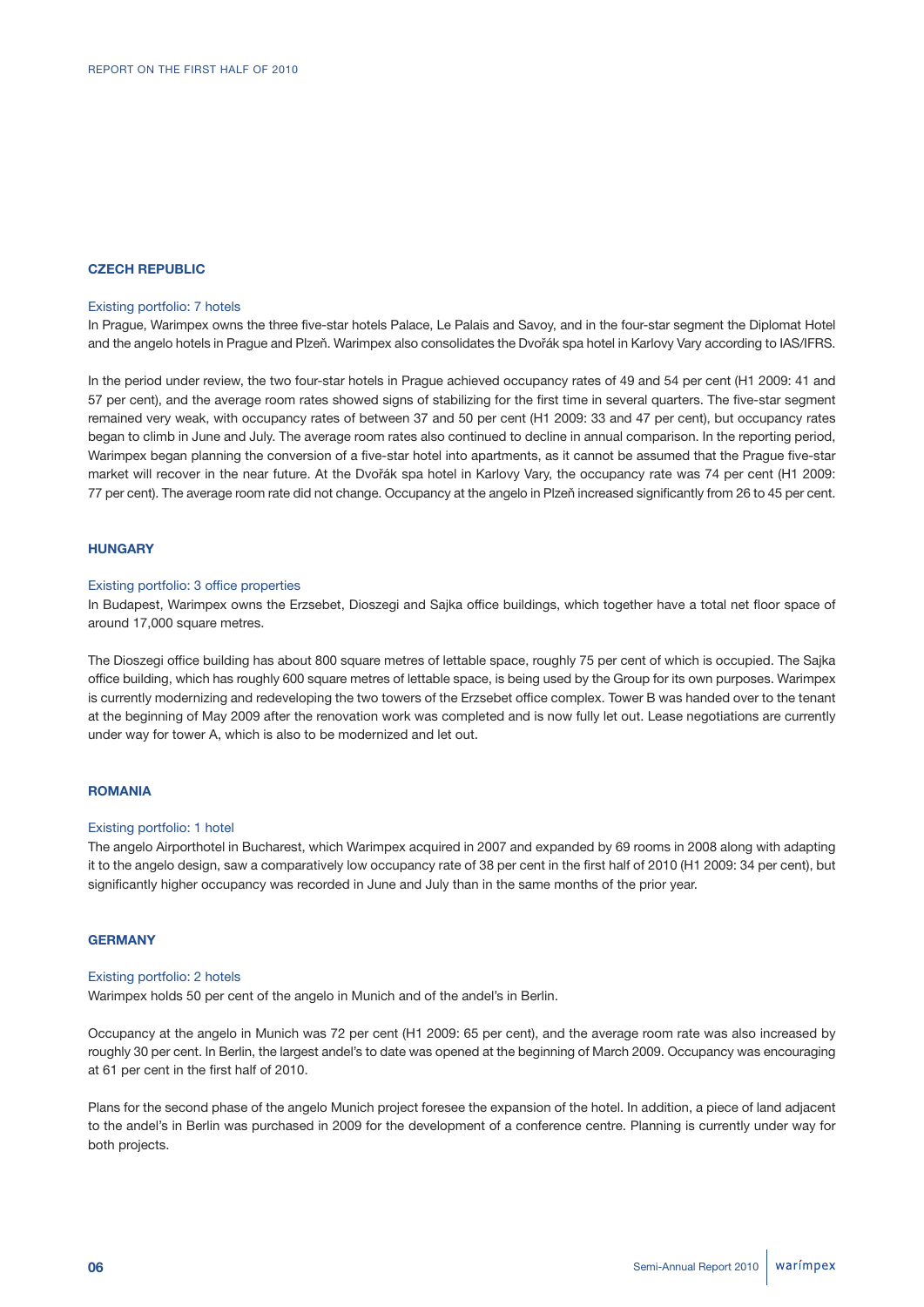#### **FRANCE**

#### Existing portfolio: 2 hotels

In Paris, Warimpex and its partner UBM are the joint leaseholders of the four-star Dream Castle Hotel and the four-star Magic Circus at Disneyland® Resort Paris, each of which have about 400 rooms. The occupancy rates at the hotels were satisfying in the period at 65 and 55 per cent (H1 2009: 61 and 46 per cent).

#### **AUSTRIA**

#### Under development: 1 hotel with apartments

In Vienna, Warimpex is involved in developing Palais Hansen on the city's Ring boulevard into a high-end hotel and residential property in collaboration with Wiener Städtische/Vienna Insurance Group and PORR Solutions. The project, which is scheduled to open in 2012, is Warimpex's first in Austria. In July, a renowned operator and leaseholder was won for Palais Hansen, the luxury hotel operator Kempinski. In February 2010, Warimpex reduced its share in this project from 26.57 to 9.88 per cent. The building permit was issued in July 2010.

#### **RUSSIA**

#### Existing portfolio: 2 hotels

In Russia, Warimpex holds 60 per cent of the Liner Hotel at Koltsovo airport in Ekaterinburg. The hotel is fully consolidated in the financial statements. Warimpex is also developing another airport project in Ekaterinburg. An angelo hotel with a direct link to the new terminals was opened in the third quarter of 2009 as part of the expansion of the airport. While the existing Liner Hotel met its budget targets in the first six months, occupancy at the angelo was very poor.

#### Under development: 1 hotel, airport office park

The Airport City development project is currently under construction in St. Petersburg. The first phase comprises a four-star Crowne Plaza hotel (InterContinental Group) plus office buildings with 39,000 square metres of space. The hotel is scheduled to be completed in 2011, and the office buildings in 2012/13.

### **BUDGET HOTELS**

#### Under development: 7 hotels

In March 2007, Warimpex entered into a strategic joint venture with Louvre Hotels to develop budget hotels in Central Europe. At the beginning of 2009, Louvre transferred its financial interest in this joint venture to Starwood Capital Group – the owner of Louvre – but is still involved as a development partner and especially as the operator and franchisor (for the brands Première Classe and Campanile) of all of the hotels. The objective is to develop the successful Louvre Hotels brands Campanile and Première Classe in Warimpex's home markets.

The first joint hotels are to be opened in Zielona Góra and then in Wrocław and Bydgoszcz at the end of 2011 and beginning of 2012. Construction on these hotels is set to start in the fourth quarter of 2010. The completion of the hotels in Budapest and Katowice is planned for the end of 2012. Suitable properties have been purchased, and the first building permits have already been issued. Financing for the hotel in Budapest was secured in April 2010.

Warimpex and Starwood Capital Group are currently involved in negotiations on the development of further budget hotels in the Hungarian cities of Debrecen and Miskolc. Concrete talks are also under way about the purchase of further pieces of land in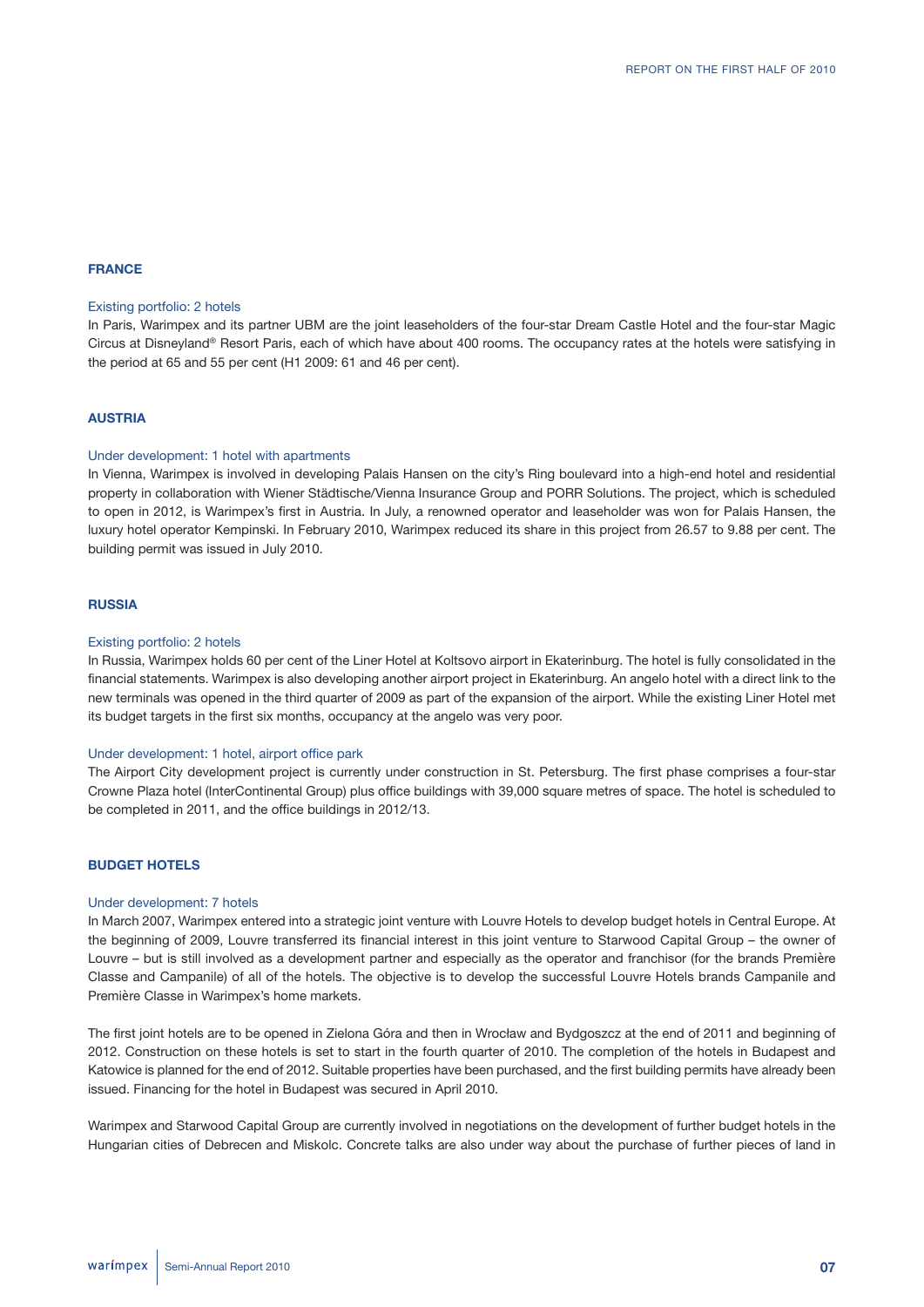Krakow and Gdansk. In the Czech Republic, the joint venture partners are currently focusing on Prague, Brno and Ostrava, and in Slovakia on Bratislava and Košice.

An option was concluded in the first half of 2010 to secure two properties at central locations in the second- and third-largest cities in the Czech Republic for the development of two Campanile hotels and one Première Classe hotel with a total of 350 rooms.

The following projects are currently under development through the joint venture with Louvre Hotels:

- Campanile, Budapest (284 rooms)
- Campanile, Zielona Góra (84 rooms)
- Campanile, Wrocław (152 rooms)
- Campanile, Bydgoszcz (117 rooms)
- Campanile, Katowice (100 rooms)
- Première Classe, Wrocław (136 rooms)
- Première Classe, Katowice (100 rooms)

### **Hotel portfolio** (number of rooms adjusted for proportionate share of ownership) as of 30 June 2010



Compared to 30 June 2009, the number of hotel rooms (adjusted for the proportionate share of ownership) increased by 226 from 3,195 to 3,421 as of 30 June 2010. This can be attributed to the opening of the two angelo hotels in Ekaterinburg and Katowice.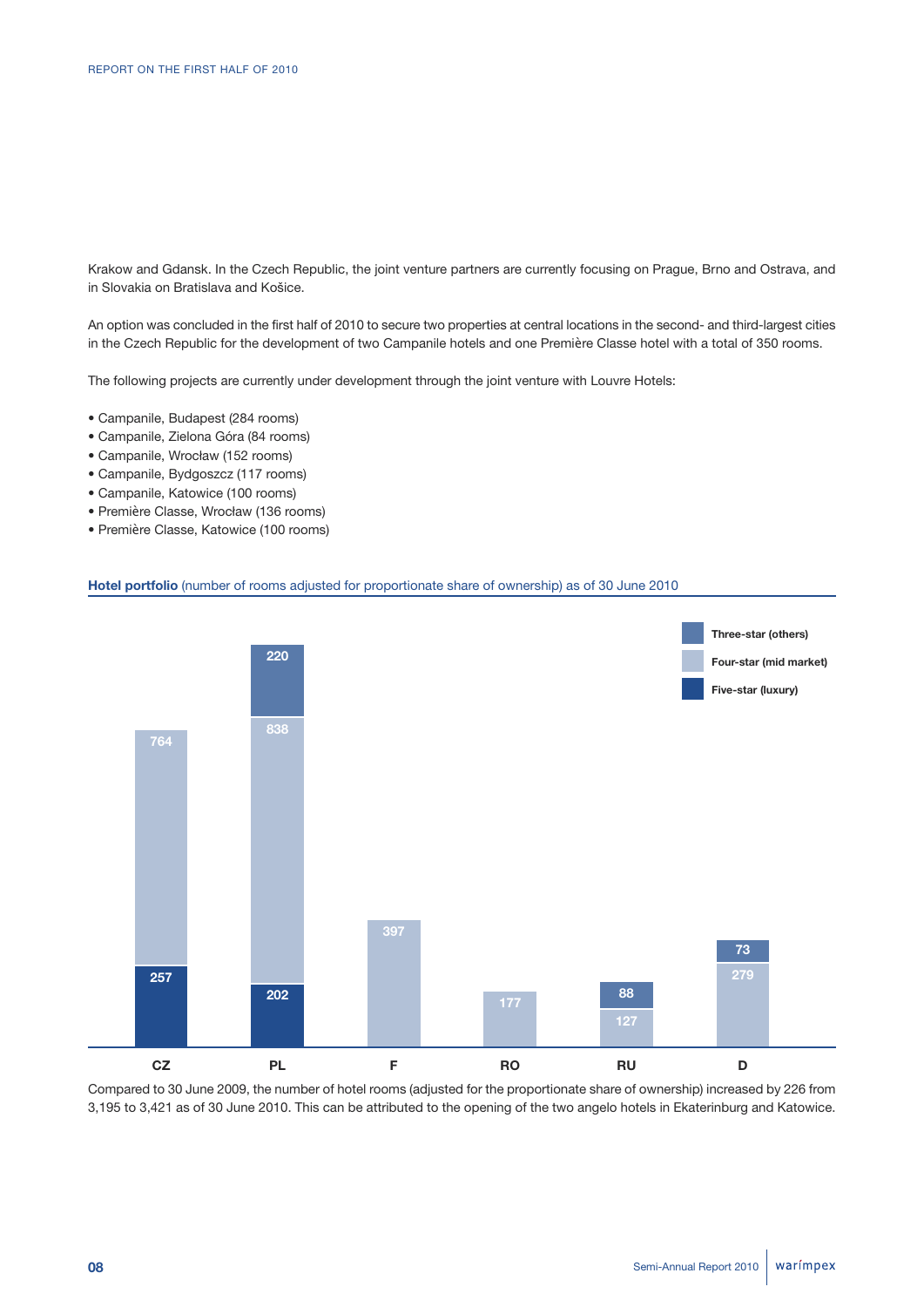# ASSETS, FINANCIAL POSITION AND EARNINGS SITUATION

The first half of 2010 saw the hotel industry recover slightly and stabilize at a low level. Occupancy improved across the portfolio, and the room rates stabilized.

Owing to seasonal fluctuations in tourism, in particular city tourism, earnings contributions from hotel properties are generally higher in the second half of the year. By contrast, no determinable pattern can be identified with regard to contributions from the sale of subsidiaries or business combinations.

### **Development of revenues**

Consolidated turnover improved considerably, rising 25 per cent from EUR 37.8 million to EUR 47.1 million. Revenues from hotel operation increased from EUR 34.9 million in the first six months of 2009 to EUR 42.6 million, primarily due to revenues from the new hotels that were opened in Berlin, Łódź and Katowice in 2009 and 2010, all of which enjoyed very good starts. Revenues from the rental of offices and the provision of development services increased from EUR 2.9 million to EUR 4.5 million. While revenues from the rental of offices remained constant at EUR 1.4 million, the billing of an approach ramp whose construction was included in the purchase price of the property in Łódź brought one-off income in the development sub-segment.

### **Segment reporting\***

(\*For more information, see the detailed comments in [04] Segment information in the Notes)

The Warimpex Group has defined the segments Hotels & Resorts and Asset Management & Development. The Hotels & Resorts segment is clearly comparable with the hotels and/or hotel rooms held by the Group as consolidated entities in the reporting year. The Development & Asset Management segment contains profits resulting from the letting of investment properties as well as profits from the sale of real estate.

### **Hotels & Resorts segment**

| in EUR '000                                 | $1 - 6/2010$ | 1-6/2009 |
|---------------------------------------------|--------------|----------|
|                                             |              |          |
| Revenues for the Group                      | 42,593       | 34,888   |
| Average number of hotel rooms for the Group | 3,496        | 2,980    |
| Group GOP                                   | 12,649       | 9,496    |
| Development & Asset Management segment      |              |          |
| in EUR '000                                 | $1 - 6/2010$ | 1-6/2009 |

| Revenues for the Group                   | 4.526 | 2.890    |
|------------------------------------------|-------|----------|
| Gains from the sale of project companies | 3.317 | 2.288    |
| Segment EBITDA                           | 2.353 | $-4,851$ |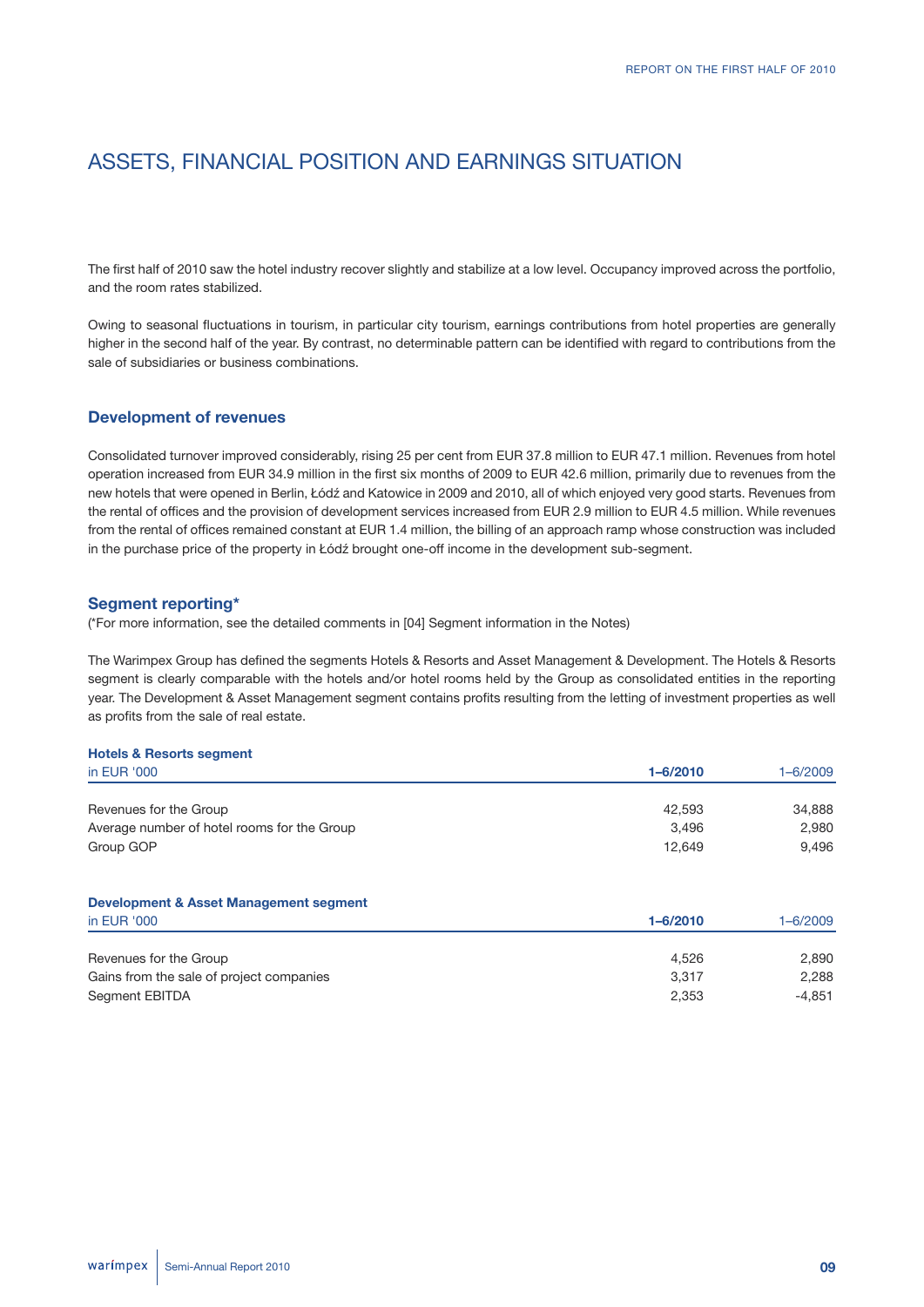# **Earnings situation**

In the first half of 2010, Warimpex sold a 16.69 per cent share in the Palais Hansen development project in Vienna for a price of EUR 7.3 million. The profit from this transaction was EUR 3.1 million, and Warimpex still holds 9.88 per cent of the project. The Csalogany office building in Budapest was sold in the first half of 2009. The sale made a EUR 2.3 million contribution to the profit for the period.

### **EBITDA – EBIT**

Earnings before interest, taxes, depreciation and amortization (EBITDA) increased considerably from EUR -1.9 million in the prior period to EUR 9.2 million in the reporting period, and the operating result (EBIT) also surged from EUR -82.6 million to a positive EUR 13.4 million.

All properties were valued by an external international appraiser as of 30 June 2009 and 30 June 2010. The property values that were determined as of June 2009 were impacted by the difficult market environment, especially in terms of transaction volume. Overall, impairments totalling EUR 87.5 million had to be recognized in June 2009 because the fair values at the reporting date were lower than the carrying values. Since then, part of these impairment write-downs has been reversed. Scheduled write-downs are recognized independent of this.

### **Profit for the period**

The profit for the first half improved significantly from EUR -98.6 million to EUR 3.7 million.

#### **Cash flow**

The cash flow from operations also improved considerably from from EUR 3.8 million to EUR 4.6 million.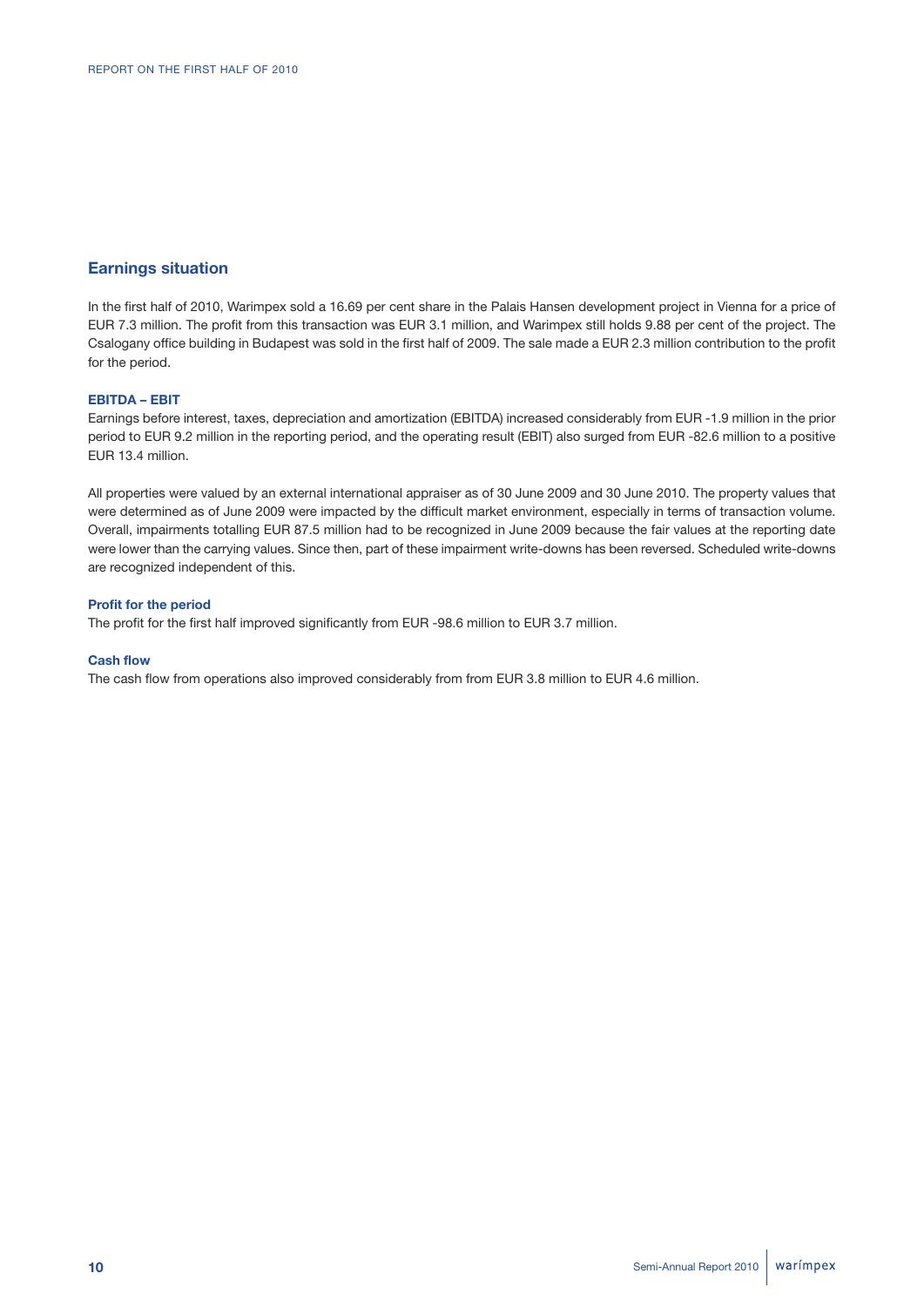# REAL ESTATE ASSETS

At 30 June 2010, the real estate portfolio of the Warimpex Group comprised twenty-one hotels with a total of 5,013 rooms (3,421 rooms when adjusted for the proportionate share of ownership), plus five office properties with a total lettable floor area of some 28,000 square metres (18,000 square metres when adjusted for the proportionate share of ownership).

Because of the provisions of IAS 40.12 pertaining to owner-operated hotels, Warimpex recognizes its properties at cost less depreciation and amortization. Any increases in the value of other properties are not recognized in profit in the respective reporting period. To allow comparison with other real estate companies that report unrealized profits, Warimpex reports the triple net asset value (NNNAV) in its Group management report.

All existing real estate and development projects are valuated twice annually (at 30 June and 31 December) by the international independent real estate appraiser CB Richard Ellis (CBRE).

The fair values are determined in accordance with the valuation standards of the Royal Institute of Chartered Surveyors. The fair value of a property is the price at which it could be exchanged in a current transaction between two knowledgeable, unrelated and willing parties.

The net asset value (NAV) is calculated on the basis of the gross asset value (fair value of the Company's real estate assets).



The fair values of Warimpex's real estate assets on the reporting date of 30 June 2010 totalled EUR 579.2 million (30 June 2009: EUR 557.5 million).

The capitalization factors (yields) used to calculate the earning capacity of hotel properties in Poland ranged from 6.50 to 9.50 per cent (June 2009: 6.50 to 9.50 per cent), in the Czech Republic from 7.75 to 9.00 per cent (8.00 to 9.00 per cent), in Germany from 6.75 to 7.25 per cent (7.00 to 7.50 per cent), in France from 7.75 to 8.00 per cent (7.25 to 7.50 per cent) and in Russia from 11.50 to 12.00 per cent (12.00 per cent). Office properties are discounted at rates ranging from 8.00 to 13.00 per cent (8.00 to 12.00 per cent).

The triple net asset value (NNNAV) for the Warimpex Group increased by EUR 60.9 million or 52 per cent (roughly EUR 26 million of this coming from the capital increase) from EUR 117.6 million on 30 June 2009 to EUR 178.5 million on 30 June 2010. The NNNAV per share remained constant at EUR 3.3 despite the higher number of shares.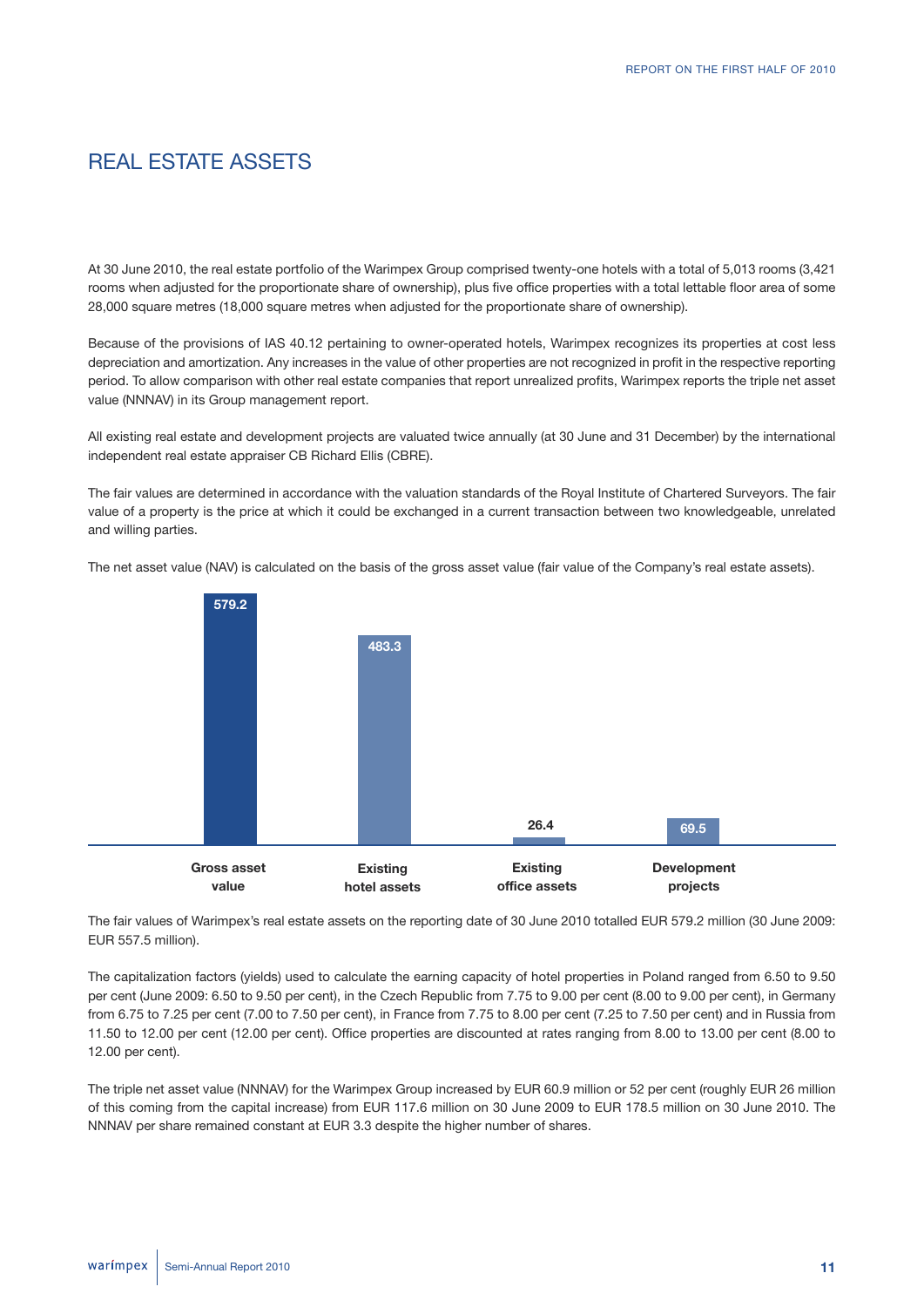The triple net asset value (NNNAV) is as follows:

| in EUR m                                                              | 6/2010 |            | 6/2009                   |            |
|-----------------------------------------------------------------------|--------|------------|--------------------------|------------|
| Equity before minority interests                                      | 90.0   |            | 45.0                     |            |
| Goodwill                                                              |        | $-0.9$     |                          | $-2.4$     |
| Deferred tax assets                                                   | 0.8    |            | $\overline{\phantom{0}}$ |            |
| Deferred tax liabilities                                              | 12.8   | 12.0       | 12.2                     | 12.2       |
| Book value of existing hotel assets                                   | 422.9  |            | 395.5                    |            |
| Fair value of existing hotel assets                                   | 483.3  | 60.4       | 442.4                    | 46.9       |
| Book value of existing office property assets (investment properties) | 23.6   |            | 22.8                     |            |
| Fair value of existing office property assets (investment properties) | 26.4   | 2.8        | 26.9                     | 4.2        |
| Book value of development projects                                    | 55.3   |            | 67.3                     |            |
| Fair value of development projects                                    | 69.5   | 14.2       | 79.0                     | 11.7       |
| Book value of associated companies                                    | 5.6    |            | 2.7                      |            |
| Fair value of associated companies                                    | 5.6    | -          | 2.7                      |            |
| Triple net asset value                                                |        | 178.5      |                          | 117.6      |
| Number of shares at 30 June                                           |        | 54,000,000 |                          | 36,000,000 |
| <b>NNNAV per share in EUR</b>                                         |        | 3.3        |                          | 3.3        |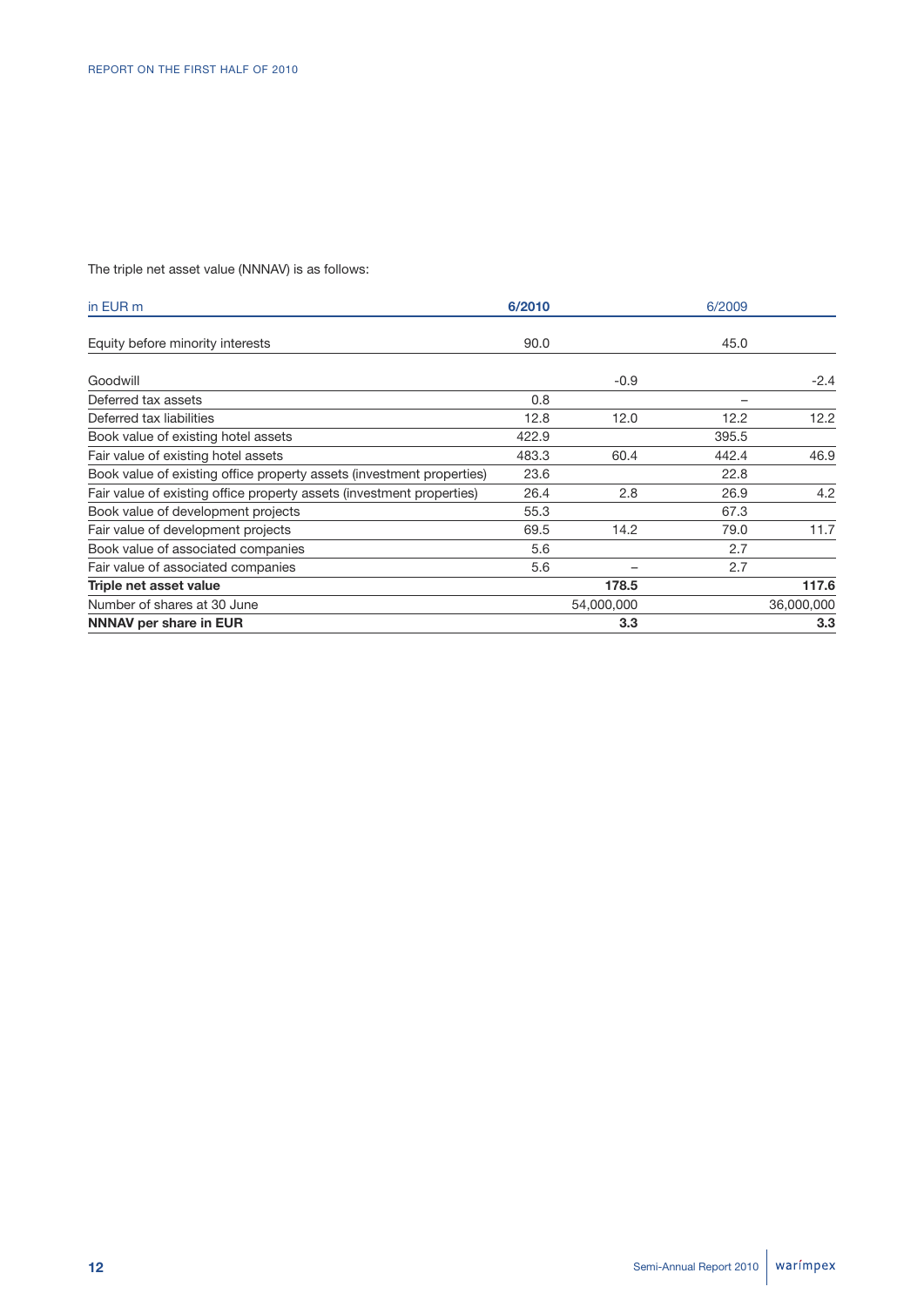# MATERIAL RISKS AND OTHER DISCLOSURES

#### **a) Operating risks**

In the Hotels & Resorts segment, Warimpex is exposed to the general risks inherent to the tourism industry such as economic fluctuations, political risks, and increasing fear of terrorist attacks. There is the risk that competitors may enter the Group's target markets, thereby increasing the number of beds available.

In addition, there are interest rate risks and financing risks which might have an impact on the Company's ability to finance or sell properties.

More details on risk management targets and methods in connection with financial instruments as well as information on existing interest rate, currency, default and liquidity risks and derivative instruments used by the Group are provided in Notes 25 and 26 to the consolidated financial statements as of 31 December 2009.

The Development & Asset Management segment is exposed to finance and currency risks, interest rate risks, market entry risks and the risk of delays in the completion of construction work on real estate projects. In addition, there are risks of rent default which may impact on both the current cash flow and on real estate valuation.

### **b) Foreign exchange and financing risks**

Aside from derivative forms of financing, the most significant financial instruments used by the Group are current account and bank loans, and cash, cash equivalents and short-term deposits. The main purpose of these financial instruments is to raise funds for the Group's operations. The Group has various other financial assets and liabilities such as trade receivables and trade payables which arise directly from its operations.

The Group also enters into derivatives transactions which are intended to reduce the Group's exposure to interest rate risk. The Group's risk management policies provide for a risk-oriented relationship between fixed-rate and variable-rate financial liabilities. The risk of fluctuations in market interest rates (usually the EURIBOR) to which the Group is exposed results primarily from its variable-rate long-term financial liabilities. Warimpex uses derivative financial instruments to manage this risk.

The current financial market crisis, and especially the failure of key investment banks and the government acquisition of shares in a large number of other banks that began in the middle of September 2008 has caused a large degree of uncertainty in the world economy and the real estate market. These events are also causing a high degree of uncertainty with regards to what market participants will do. Under such conditions, prices and value developments can be subject to higher volatility. The risk of insufficient liquidity also means that it may be difficult to successfully sell properties on the market depending on the prevailing conditions.

Long-term financing is arranged for every property and every ongoing development project, usually for a period of fifteen years. The property held by the respective project company is usually pledged to the lender as collateral. The Group also uses short-term operating credit.

As of 30 June 2010, the interim consolidated financial statements show short-term financial liabilities in the amount of EUR 73.6 million. It will be necessary to extend or refinance these operating credit lines or to convert them into long-term financing in the coming twelve months. If no properties or projects are sold during this time, it will be necessary to take out new loans. In this connection, the Company may consider issuing a bond to obtain the necessary financing.

Many experts believe that the real estate market has come through the worst of the crisis, and the paralysis that had the markets firmly in its grip at the end of 2008 and during the first half of 2009 has abated. That is definitely a positive sign. It has again become possible to sell assets for acceptable prices, and such transactions have become more likely. The Company is currently working on multiple disposals. We anticipate the sale of a property in the near future; if more liquidity is needed, additional properties may be sold at short notice.

Major transactions with related parties are discussed in the notes to these financial statements.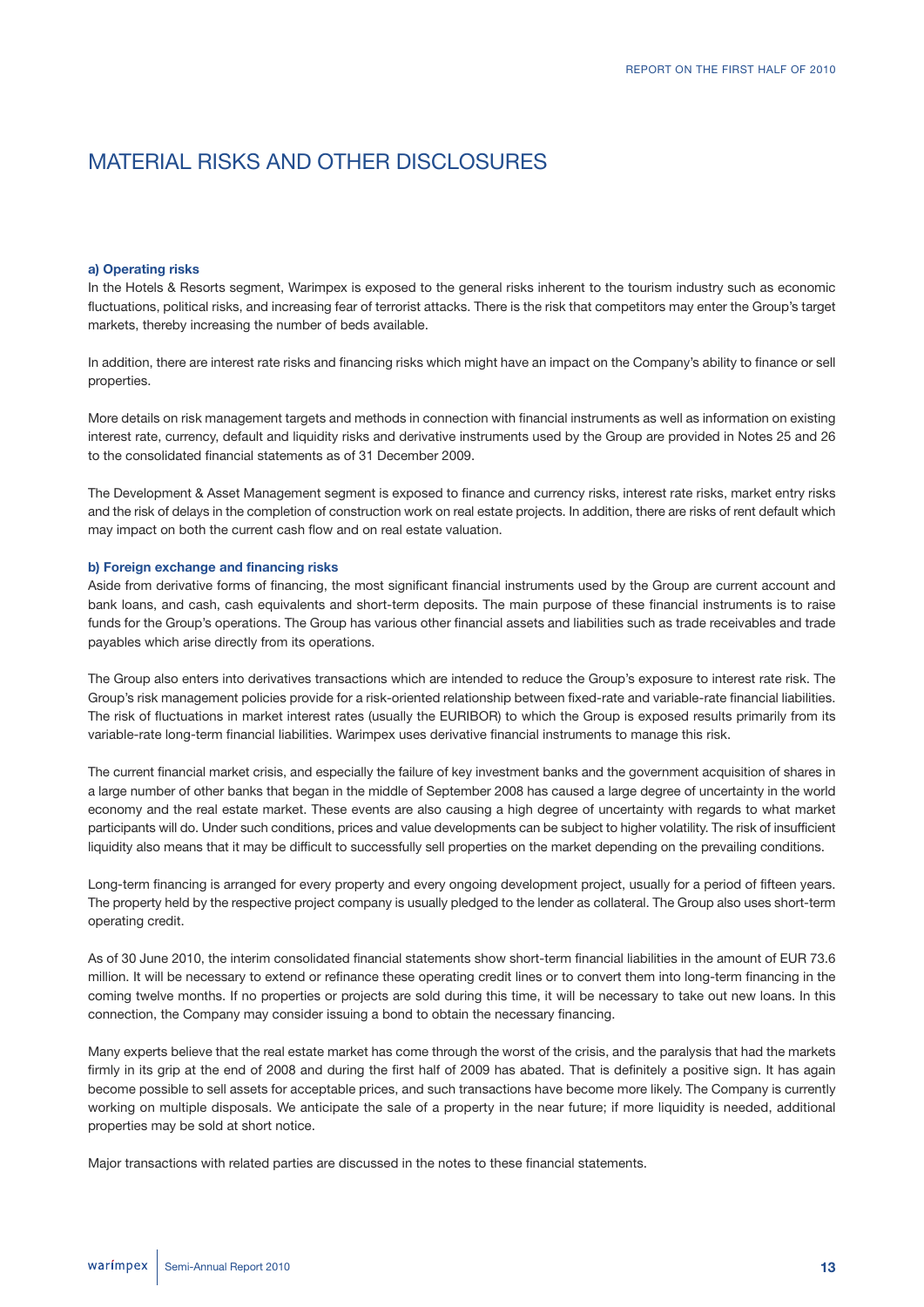### **Events after the balance sheet date**

There were no material events after the reporting date.

# **OUTLOOK**

The following hotel projects are currently under construction:

• Airport City, St. Petersburg, business park with 39,000 square metres of office space and a Crowne Plaza Hotel with 300 rooms (opening of offices scheduled for 2012/2013; hotel opening scheduled for 2011)

The following projects are in advanced stages of development:

- Redevelopment of tower A at Erzsebet office complex
- Le Palais office building, Warsaw
- Office building, Krakow
- Hotel expansion, Munich
- Palais Hansen, Vienna
- Shopping centre, Białystok

The following projects are currently under development through the joint venture with Louvre Hotels:

- Campanile, Budapest
- Campanile, Zielona Góra
- Campanile, Wrocław
- Campanile, Bydgoszcz
- Première Classe, Wrocław
- Campanile, Katowice
- Première Classe, Katowice

Vienna, 30 August 2010

 $\Omega$ 

Franz Jurkowitsch Georg Folian m.p.

Christian Fojtl **Alexander Jurkowitsch**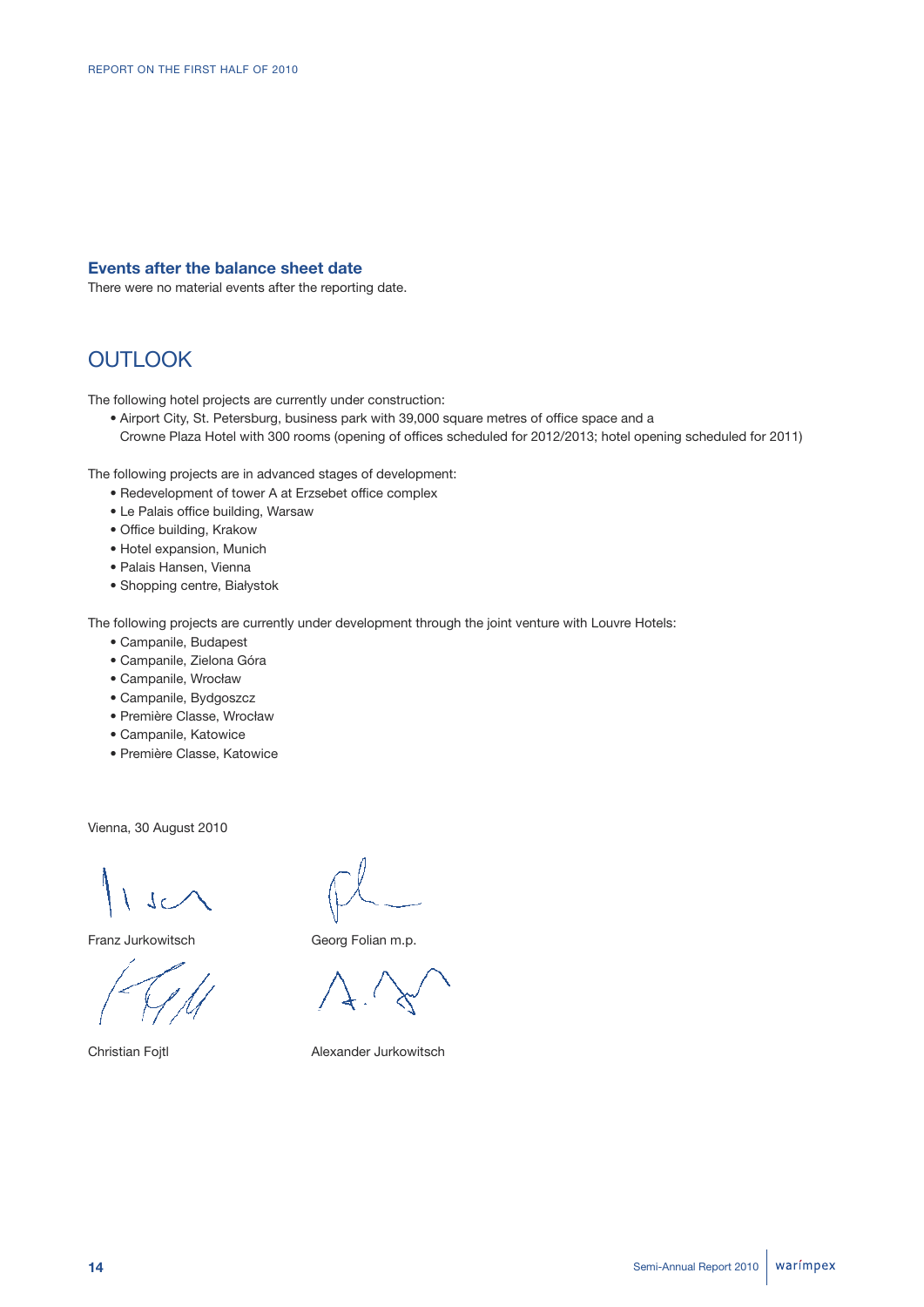# SELECTED WARIMPEX GROUP PROPERTIES















**1) Le Palais Hotel\*\*\*\*\*, Prague** CZ-120 00 Prague 2, U Zvonaŕky 1 72 rooms (opened in 2002)

**2) InterContinental\*\*\*\*\*, Warsaw** PL-00 125 Warsaw, ul. Emilii Plater 49 404 rooms (opened in 2003)

**3) angelo hotel\*\*\*\*, Katowice** PL-40-086 Katowice, ul. Sokolska 24 203 rooms (opened in March 2010)

**4) angelo Designhotel, Munich** D-81677 Munich, Leuchtenbergring 20 146 rooms (opened in May 2008)

**5) andel's hotel\*\*\*\*<sup>S</sup>, Berlin** D-10407 Berlin, Landsberger Allee 106 557 rooms (opened in March 2009)

**6) andel's hotel\*\*\*\*, Łódź** PL-91 065 Łódź, ol. Ogrodowa 17 278 rooms (opened in June 2009)

**7) angelo Airporthotel\*\*\*\*, Ekaterinburg-Koltsovo** RU-Airport Ekaterinburg-Koltsovo 203 rooms (opened in September 2009)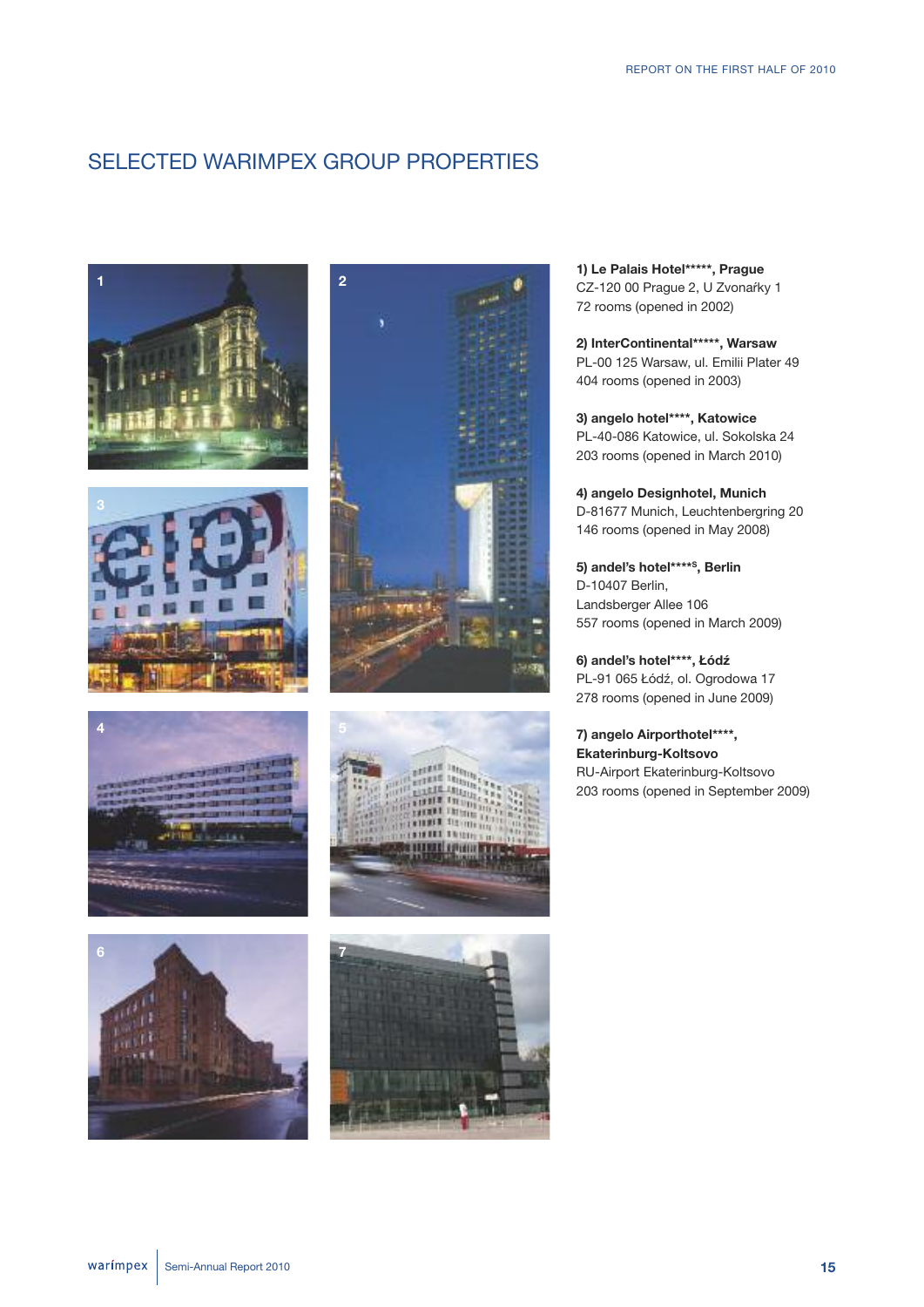# CONDENSED INTERIM CONSOLIDATED FINANCIAL STATEMENTS AS OF **30 JUNE 2010**

- Group Management Report **05**
- Consolidated Statement of Comprehensive Income **17**
- Consolidated Balance Sheet **18**
- Consolidated Cash Flow Statement **20**
- Consolidated Statement of Changes in Equity **22**
- Notes to the Consolidated Financial Statements **23**
- Declaration by the Management Board **38**
- Report on the Review of the Interim Consolidated Financial Statements **39**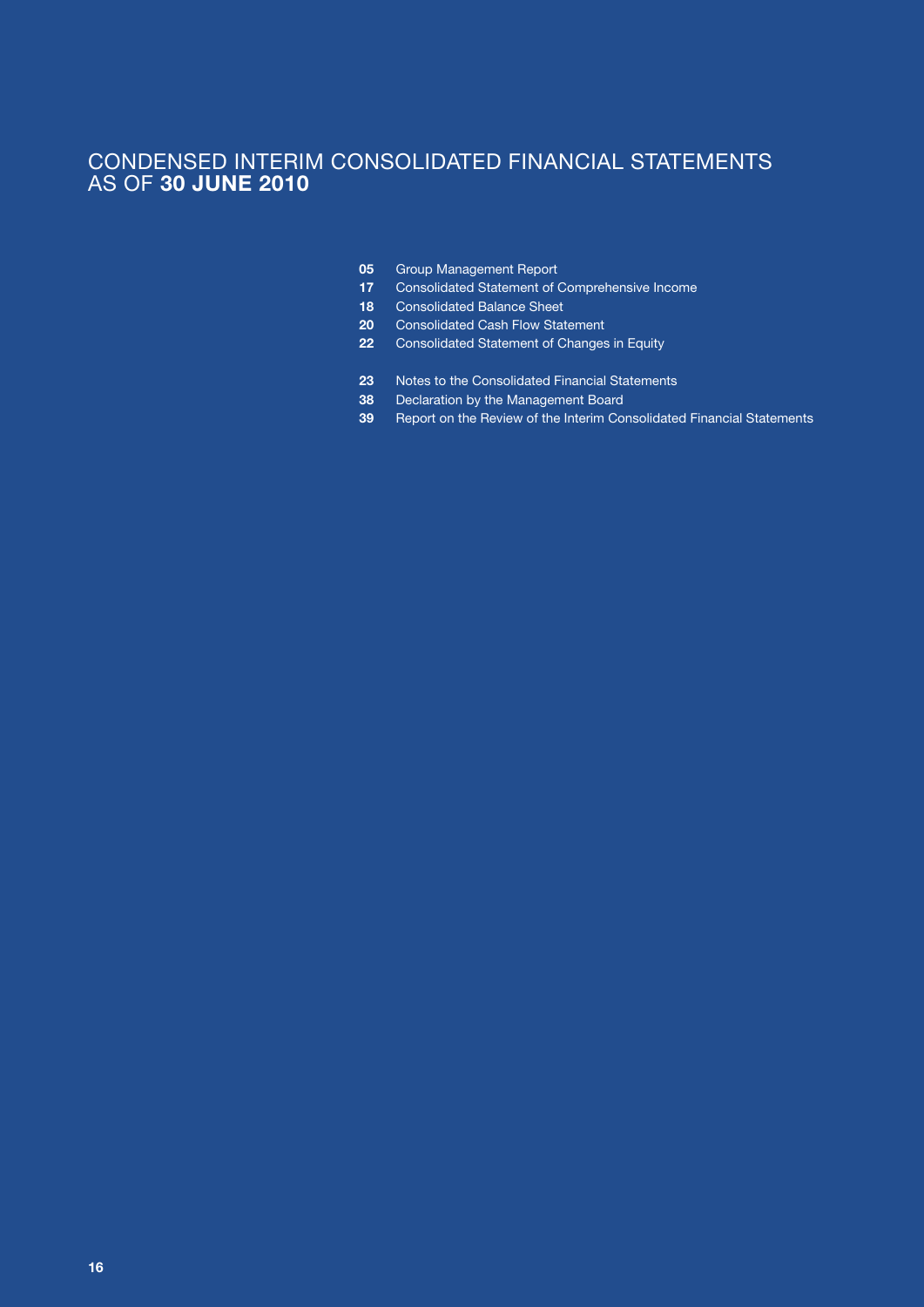# CONSOLIDATED STATEMENT OF COMPREHENSIVE INCOME unaudited

| in EUR                                                                     | <b>Note</b> | $1 - 6/10$     | $4 - 6/10$     | $1 - 6/09$              | $4 - 6/09$      |
|----------------------------------------------------------------------------|-------------|----------------|----------------|-------------------------|-----------------|
| <b>Revenues</b>                                                            |             |                |                |                         |                 |
| Revenues - Hotels & Resorts segment                                        |             | 42,592,575     | 25, 197, 943   | 34,888,358              | 21,634,241      |
| Revenues - Development & Asset Management segment                          |             | 4,526,135      | 1,569,508      | 2,889,846               | 1,429,238       |
|                                                                            |             | 47,118,710     | 26,767,451     | 37,778,204              | 23,063,479      |
| Gains from the sale of disposal groups                                     |             |                |                |                         |                 |
| and property, plant and equipment                                          |             |                |                |                         |                 |
| Gains from the sale of real estate                                         |             | 7,747,121      | 142,882        | 6,800,000               | 6,800,000       |
| Carrying amounts of the sold disposal groups and property,                 |             |                |                |                         |                 |
| plant and equipment                                                        |             | (4,430,571)    |                | (4, 512, 344)           | (4, 512, 344)   |
|                                                                            | [05]        | 3,316,550      | 142,882        | 2,287,656               | 2,287,656       |
| Other income and expenses                                                  |             |                |                |                         |                 |
| Changes in real estate projects under development or construction          |             | (1, 341, 454)  | (1, 584)       |                         |                 |
| Other income                                                               |             | 1,160,658      | 19,645         | 329,789                 | 68,979          |
|                                                                            |             | (180, 796)     | 18,060         | 329,789                 | 68,979          |
|                                                                            |             |                |                |                         |                 |
| Expenses for materials and services rendered                               |             | (21, 561, 469) | (11, 724, 101) | (17, 875, 960)          | (10, 115, 280)  |
| Expenses for project development                                           |             | (86, 291)      | (20, 912)      | (526, 174)              | 116,900         |
| Personnel expenses                                                         | [06]        | (14, 582, 678) | (7,821,552)    | (13, 193, 760)          | (7, 230, 169)   |
| Depreciation and amortization expense                                      | $[07]$      | (9,900,084)    | (5,020,591)    | (7, 322, 092)           | (3,846,528)     |
| Impairments                                                                | $[07]$      | (348, 046)     | (981, 082)     | (73, 434, 076)          | (73, 434, 076)  |
| Write-ups                                                                  | $[07]$      | 14,467,374     | 11,598,171     |                         |                 |
| Other expenses                                                             | [08]        | (4,826,825)    | (2,451,431)    | (10, 674, 317)          | (6, 225, 684)   |
|                                                                            |             | (36,838,018)   | (16, 421, 499) | (123,026,379)           | (100, 734, 837) |
|                                                                            |             |                |                |                         |                 |
| <b>Operating profit</b>                                                    |             | 13,416,446     | 10,506,895     | (82, 630, 731)          | (75, 314, 723)  |
|                                                                            |             |                |                |                         |                 |
| Result from associated companies                                           |             |                |                | (6,690,887)             | (6,690,887)     |
| Financial revenue                                                          | [09]        | 1,702,614      | 1,168,623      | 1,853,963               | 721,788         |
| Finance costs                                                              | [09]        | (13, 152, 347) | (7,096,724)    | (15,602,374)            | (11, 858, 481)  |
| <b>Profit before tax</b>                                                   |             | 1,966,714      |                | 4,578,794 (103,070,028) | (93, 142, 303)  |
| Current income taxes                                                       | $[10]$      | (1, 164, 682)  | (1, 141, 580)  | (4,262)                 | (2,568)         |
| Deferred taxes                                                             | $[10]$      | 2,927,032      | 948,043        | 4,507,700               | 4,854,447       |
|                                                                            |             |                |                |                         |                 |
| Profit for the period                                                      |             | 3,729,064      | 4,385,257      | (98, 566, 590)          | (88, 290, 424)  |
| Foreign currency translation                                               |             | (2,390,449)    | (1, 180, 170)  | (1, 247, 317)           | 8,029,070       |
| Net gains/losses from hedging                                              |             | (270, 324)     | (111, 963)     | (643,068)               | (873, 487)      |
| (Deferred) taxes recognized in equity                                      |             | 71,491         | 59,498         | 168,956                 | 84,978          |
|                                                                            |             |                |                |                         |                 |
| Total income and expenses for the period                                   |             | 1,139,781      |                | 3,152,622 (100,288,018) | (81,049,863)    |
| Profit for the period attributable to:                                     |             |                |                |                         |                 |
| - Equity holders of the parent                                             |             | 3,687,872      | 4,413,620      | (94, 447, 785)          | (78, 831, 988)  |
| - Non-controlling interests                                                |             | 41,191         | (28, 363)      | (4, 118, 804)           | (9,458,436)     |
|                                                                            |             | 3,729,064      | 4,385,257      | (98, 566, 590)          | (88, 290, 424)  |
| The total income and expenses for the period can be attributed as follows: |             |                |                |                         |                 |
| - Equity holders of the parent                                             |             | 1,973,061      | 3,469,863      | (96,046,309)            | (80,036,366)    |
| - Non-controlling interests                                                |             | (833, 280)     | (317, 241)     | (4, 241, 709)           | (1,013,497)     |
|                                                                            |             | 1,139,781      |                | 3,152,622 (100,288,018) | (81,049,863)    |
|                                                                            |             |                |                |                         |                 |
| Earnings per share:                                                        |             |                |                |                         |                 |
| Undiluted, for the profit for the period attributable                      |             |                |                |                         |                 |
| to ordinary equity holders of the parent                                   | [11]        | 0.08           | 0.09           | (2.62)                  | (2.19)          |
| diluted, for the profit for the period attributable                        |             |                |                |                         |                 |
| to ordinary equity holders of the parent                                   | [11]        | 0.08           | 0.09           | (2.62)                  | (2.19)          |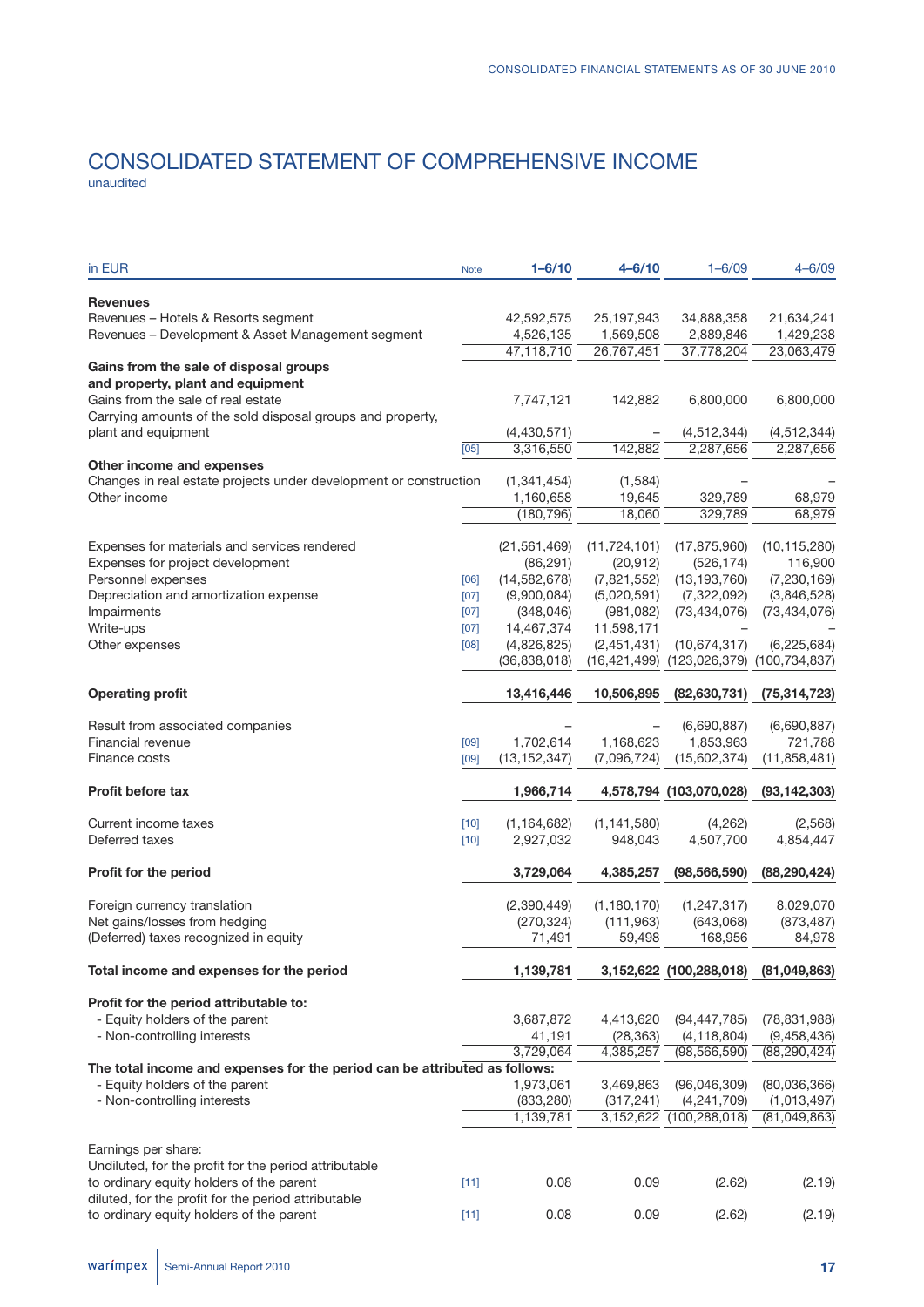# CONSOLIDATED BALANCE SHEET

|                               |             | 30/6/2010   | 31/12/2009  | 30/6/2009   |
|-------------------------------|-------------|-------------|-------------|-------------|
| in EUR                        | <b>Note</b> | unaudited   | audited     | unaudited   |
| <b>ASSETS</b>                 |             |             |             |             |
| <b>Non-current assets</b>     |             |             |             |             |
| Property, plant and equipment | $[12]$      | 465,601,706 | 457,740,434 | 456,364,047 |
| Investment properties         | $[13]$      | 46,415,179  | 42,885,519  | 39,224,254  |
| Goodwill                      |             | 921,266     | 921,266     | 2,350,892   |
| Other intangible assets       |             | 318,509     | 397,799     | 218,594     |
| Associated companies          | [05]        | 5,589,797   | 9,337,412   | 2,713,796   |
| Other financial assets        | $[14]$      | 69,588,709  | 67,421,539  | 54,459,540  |
| Deferred tax assets           |             | 775,159     | 1,112,352   | 46,844      |
|                               |             | 589,210,325 | 579,816,321 | 555,377,967 |
| <b>Current assets</b>         |             |             |             |             |
| Inventories                   |             | 1,633,300   | 3,013,257   | 1,410,404   |
| Trade and other receivables   | $[16]$      | 11,697,394  | 16,025,579  | 16,199,849  |
| Other financial assets        | $[17]$      | 33,911      | 84,241      | 18,243      |
| Cash and short-term deposits  |             | 16,419,291  | 11,933,442  | 15,239,177  |
|                               |             | 29,783,895  | 31,056,519  | 32,867,672  |

**TOTAL ASSETS 618,994,220 610,872,840 588,245,639**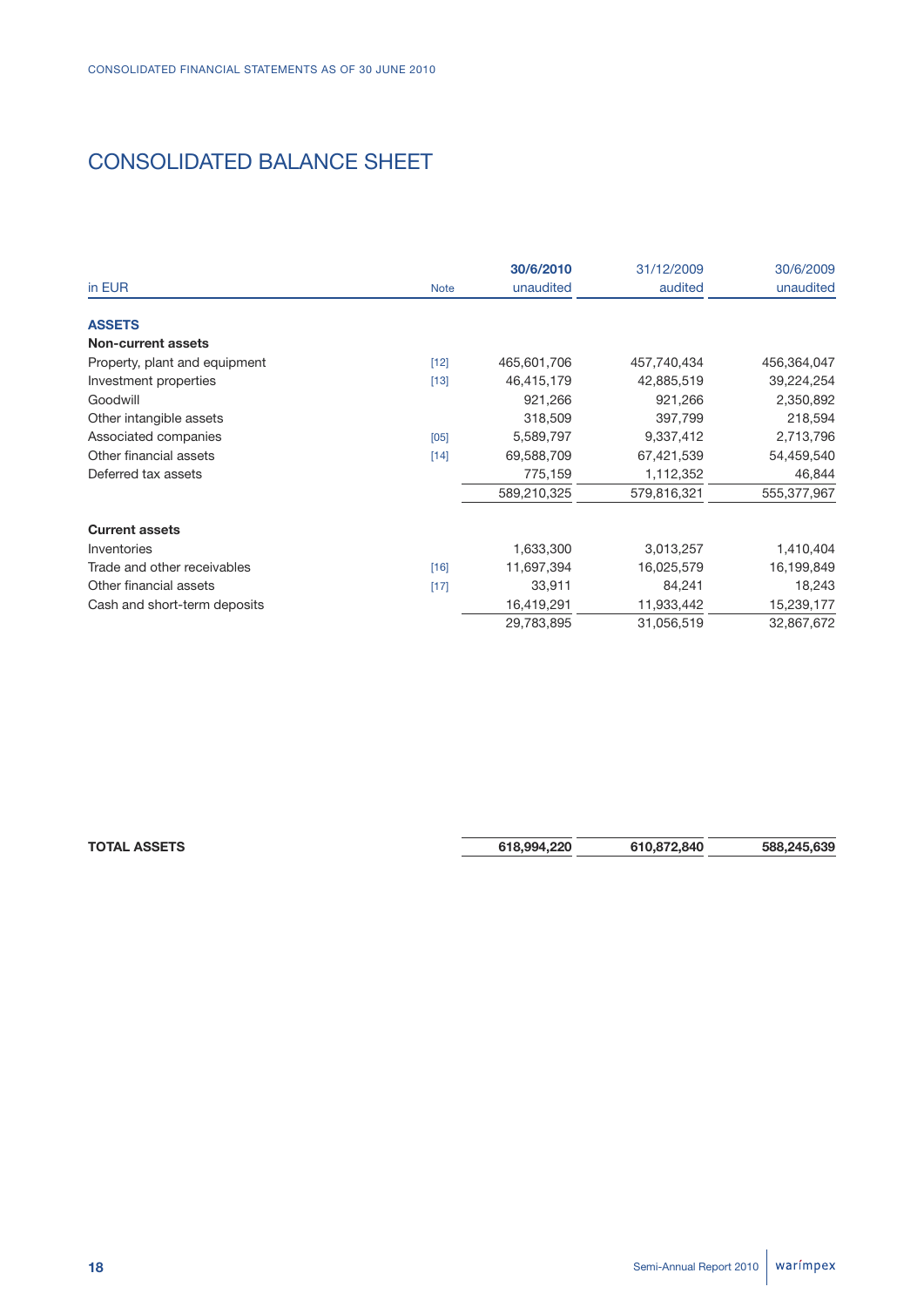# CONSOLIDATED BALANCE SHEET

| 30/6/2010                                                   | 31/12/2009     | 30/6/2009    |
|-------------------------------------------------------------|----------------|--------------|
| unaudited                                                   | audited        | unaudited    |
|                                                             |                |              |
|                                                             |                |              |
| 54,000,000                                                  | 39,599,999     | 36,000,000   |
| 71,193,043                                                  | 59,627,010     | 55,576,939   |
| (36, 516, 846)                                              | (40, 204, 719) | (52,966,873) |
| (301, 387)                                                  | (301, 387)     | (291, 019)   |
| 1,665,991                                                   | 3,380,802      | 6,684,436    |
| 90,040,801                                                  | 62,101,706     | 45,003,483   |
| (2,782,380)                                                 | (1,949,100)    | 214,531      |
| 87,258,421                                                  | 60,152,606     | 45,218,015   |
|                                                             |                |              |
| 412,830,064                                                 | 418,559,227    | 398,955,819  |
| 3,501,244                                                   | 3,353,547      | 4,249,032    |
| 1,238,516                                                   | 1,256,038      | 674,175      |
| 12,823,649                                                  | 16,159,365     | 12,183,419   |
| 430,393,473                                                 | 439,328,176    | 416,062,445  |
|                                                             |                |              |
| 24,272,932                                                  | 35,525,278     | 29,932,248   |
| 73,677,709                                                  | 70,552,125     | 92,892,685   |
| 1,083,129                                                   | 467,205        | 376,124      |
| 92,236                                                      | 180,992        | 45,011       |
| 2,216,319                                                   | 4,666,457      | 3,719,113    |
| 101,342,326                                                 | 111,392,058    | 126,965,181  |
| <b>Note</b><br>[11]<br>$[15]$<br>$[16]$<br>$[15]$<br>$[17]$ |                |              |

| <b>TOTAL EQUITY AND LIABILITIES</b> | 618,994,220 | 610,872,840 | 588,245,640 |
|-------------------------------------|-------------|-------------|-------------|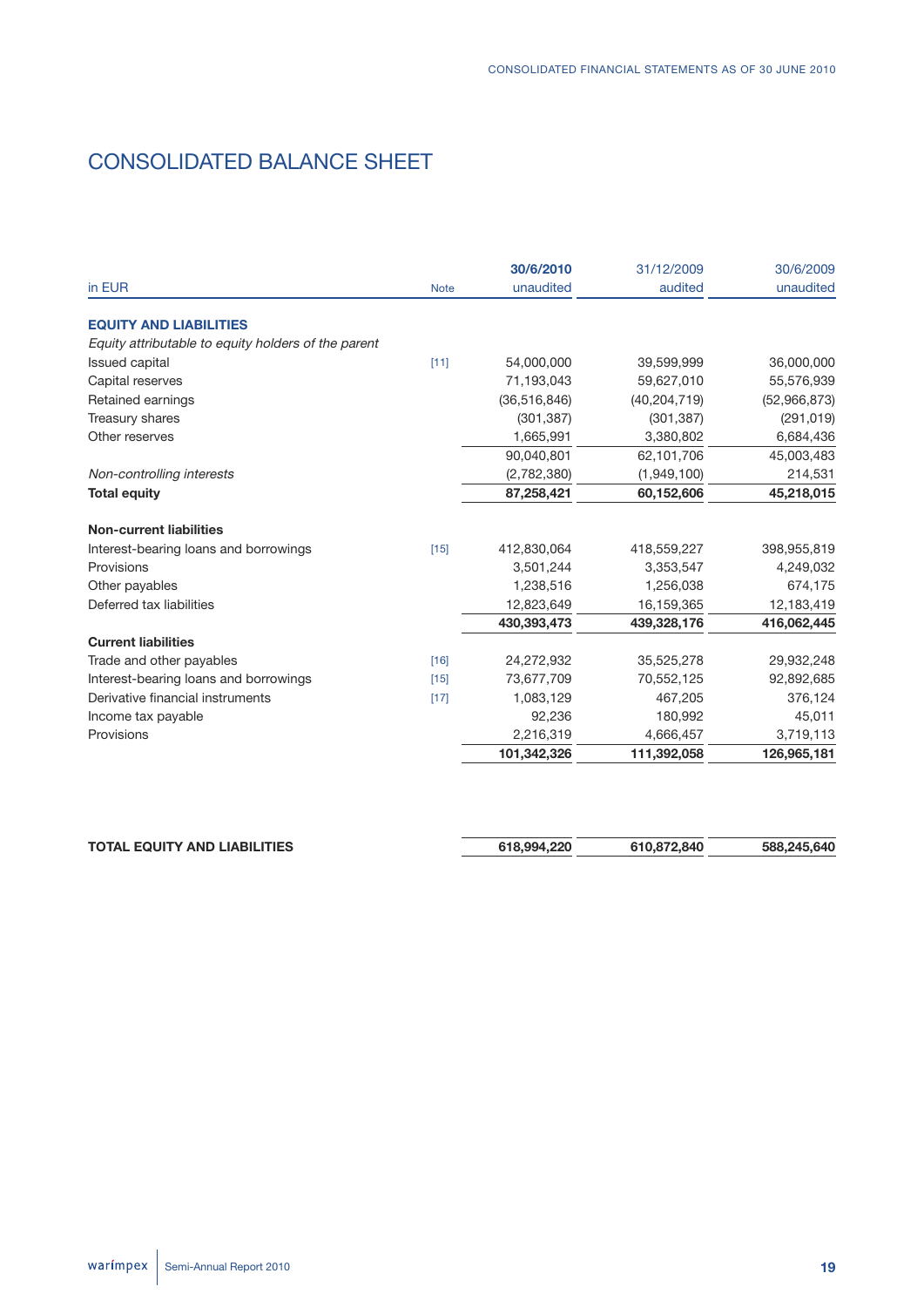# CONSOLIDATED CASH FLOW STATEMENT unaudited

| in EUR                                                  | <b>Note</b> | 1/1-30/6/2010  | $1/1 - 30/6/2009$ |
|---------------------------------------------------------|-------------|----------------|-------------------|
| Cash receipts from operating activities                 |             |                |                   |
| From the operation of hotels and rent received          |             | 44,796,899     | 37,068,189        |
| From real estate development projects                   |             | 1,428,231      | 1,993,034         |
| Interest received                                       |             | 65,735         | 764,478           |
|                                                         |             | 46,290,866     | 39,825,701        |
| Cash payments for operating activities                  |             |                |                   |
| For real estate development projects                    |             | (477, 264)     | (599, 395)        |
| For materials and services received                     |             | (23, 451, 191) | (15,647,523)      |
| For personnel and related expenses                      |             | (14, 334, 984) | (12, 470, 958)    |
| For other expenses                                      |             | (3,272,940)    | (6,406,138)       |
| Income tax paid                                         |             | (153, 965)     | (936, 772)        |
|                                                         |             | (41,690,344)   | (36,060,787)      |
|                                                         |             |                |                   |
| Net cash flows from operating activities                |             | 4,600,522      | 3,764,915         |
| Cash flows from investing activities                    |             |                |                   |
| Proceeds from the sale of property, plant and equipment | [05]        | 969,601        | 6,248             |
| Purchase of property, plant and equipment               | $[12]$      | (12, 188, 031) | (56,096,608)      |
|                                                         |             | (11, 218, 430) | (56,090,360)      |
| Acquisition/expansion of investment properties          |             | (2, 167, 971)  | (7, 354, 941)     |
| Acquisition of software                                 |             | (3,036)        | (22, 336)         |
| Relating to other financial assets:                     |             |                |                   |
| Payouts from granted loans                              |             | (3,509,545)    | (4,537,421)       |
| Other                                                   |             | (420, 892)     | 829,479           |
| Acquisition of shares in associated companies           |             | (350, 562)     | (156, 015)        |
|                                                         |             | (4, 280, 999)  | (3,863,958)       |
|                                                         |             | (17,670,436)   | (67, 331, 595)    |
|                                                         |             |                |                   |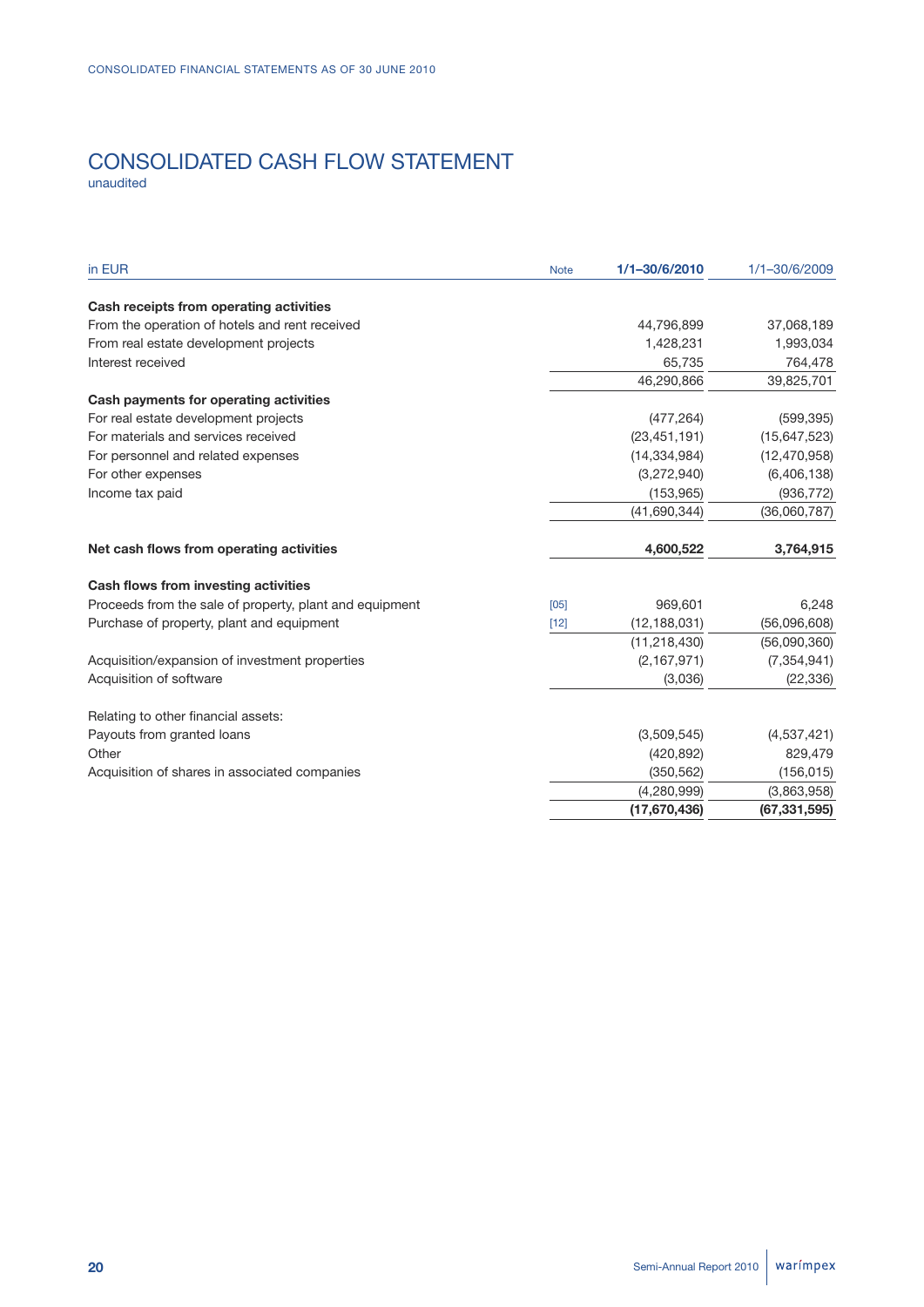# CONSOLIDATED CASH FLOW STATEMENT unaudited

| in EUR                                                          | <b>Note</b> | 1/1-30/6/2010 | 1/1-30/6/2009  |
|-----------------------------------------------------------------|-------------|---------------|----------------|
| Cash flows from business combinations                           |             |               |                |
| and other changes in the scope of consolidation                 |             |               |                |
| Changes in the scope of consolidation                           |             |               |                |
| Proceeds from the sale of disposal groups                       |             | 6,750,000     |                |
| Cash and cash equivalents of disposal groups                    |             |               | (52, 778)      |
|                                                                 | [05]        | 6,750,000     | (52, 778)      |
| Payments for business combinations effected in previous periods |             | (95, 705)     |                |
|                                                                 |             | 6,654,295     | (52, 778)      |
| Net cash flows used in/from investing activities and            |             |               |                |
| changes in the scope of consolidation                           |             | (11,016,141)  | (67, 384, 373) |
| Cash flows from financing activities                            |             |               |                |
| Cash received from capital measures                             | [11]        | 25,726,979    |                |
| Proceeds from loans and borrowings                              | $[15]$      | 7,839,903     | 78,479,505     |
| Repayment of loans and borrowings                               | $[15]$      | (14,627,336)  | (25, 380, 950) |
| Interest and other finance costs paid                           |             | (8, 288, 577) | (8,682,489)    |
| Payments for/proceeds from the acquisition/sale of              |             |               |                |
| derivative financial instruments                                | (2,039)     | 1,612,873     |                |
| Net cash flows from/used in financing activities                |             | 10,648,929    | 46,028,938     |
| Net change in cash and cash equivalents                         |             | 4,233,310     | (17,590,520)   |
| Net foreign exchange difference                                 |             | 252,539       | (282, 651)     |
| Cash and cash equivalents at 1 January                          |             | 11,933,442    | 33,112,348     |
| Cash and cash equivalents at the end of the period              |             | 16,419,291    | 15,239,177     |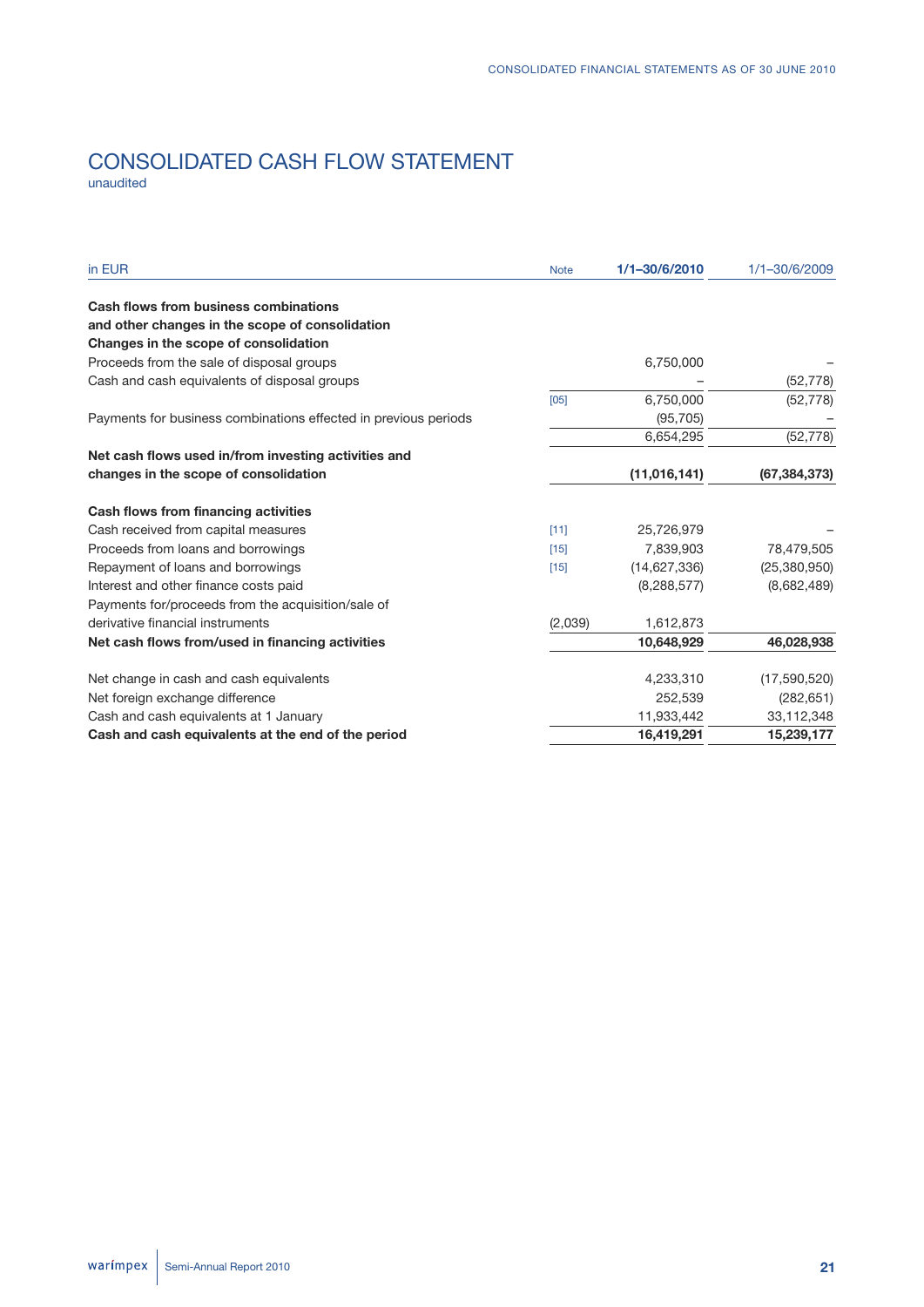# CONSOLIDATED STATEMENT OF CHANGES IN EQUITY

for the period from 1 January to 30 June 2010 – unaudited

|                                                               | <b>Issued</b> | Capital                  | Retained       | Treasurv                 | Other             |              | Minority    | Total       |
|---------------------------------------------------------------|---------------|--------------------------|----------------|--------------------------|-------------------|--------------|-------------|-------------|
| in EUR                                                        | capital       | reserves                 | earnings       | shares                   | reserves          | <b>TOTAL</b> | interests   | equity      |
|                                                               |               |                          |                |                          |                   |              |             |             |
| At 1 January 2010                                             | 39,599,999    | 59,627,010               | (40, 204, 719) | (301, 387)               | 3,380,802         | 62,101,706   | (1,949,100) | 60,152,606  |
| Capital increase                                              | 14.400.001    | 14.400.001               |                |                          | $\qquad \qquad -$ | 28,800,002   | -           | 28,800,002  |
| Capital procurement costs                                     | -             | (3,778,623)              |                |                          | -                 | (3,778,623)  | -           | (3,778,623) |
| (Deferred) taxes related to capital procurement costs 944,656 |               |                          |                |                          | -                 | 944.656      |             | 944.656     |
| Profit for the period                                         |               | $\overline{\phantom{0}}$ | 3,687,872      |                          | $\qquad \qquad -$ | 3,687,872    | 41,191      | 3,729,064   |
| Other income/expense                                          |               |                          |                | $\overline{\phantom{m}}$ | (1,714,811)       | (1,714,811)  | (874, 471)  | (2,589,282) |
| Total income and expenses for the period                      | -             | $\qquad \qquad$          | 3,687,872      | $\overline{\phantom{m}}$ | (1,714,811)       | 1,973,061    | (833, 280)  | 1,139,781   |
| At 30 June 2010                                               | 54.000.000    | 71,193,043               | (36, 516, 846) | (301, 387)               | 1,665,991         | 90,040,801   | (2,782,380) | 87,258,421  |

# CONSOLIDATED STATEMENT OF CHANGES IN EQUITY

|                                          |            | <b>Issued</b>            | Capital                  | Retained       | Treasury                 | Other       |                | <b>Minority</b> | Total          |
|------------------------------------------|------------|--------------------------|--------------------------|----------------|--------------------------|-------------|----------------|-----------------|----------------|
| in EUR                                   |            | capital                  | reserves                 | earnings       | shares                   | reserves    | <b>TOTAL</b>   | interests       | equityl        |
| At 1 January 2009                        | 36,000,000 |                          | 55.576.939               | 41.480.912     | (291, 019)               | 8.282.960   | 141.049.792    | 4.456.241       | 145,506,033    |
| Profit for the period                    |            |                          | -                        | (94, 447, 785) |                          | -           | (94, 447, 785) | (4, 118, 804)   | (98, 566, 590) |
| Other income/expense                     |            |                          |                          |                | $\overline{\phantom{m}}$ | (1,598,524) | (1,598,524)    | (122, 905)      | (1,721,429)    |
| Total income and expenses for the period |            | $\overline{\phantom{0}}$ | $\overline{\phantom{0}}$ | (94, 447, 785) | $\overline{\phantom{m}}$ | (1,598,524) | (96.046.309)   | (4,241,709)     | (100.288.018)  |
| At 30 June 2009                          | 36,000,000 |                          | 55.576.939               | (52,966,873)   | (291, 019)               | 6,684,436   | 45,003,483     | 214.531         | 45,218,015     |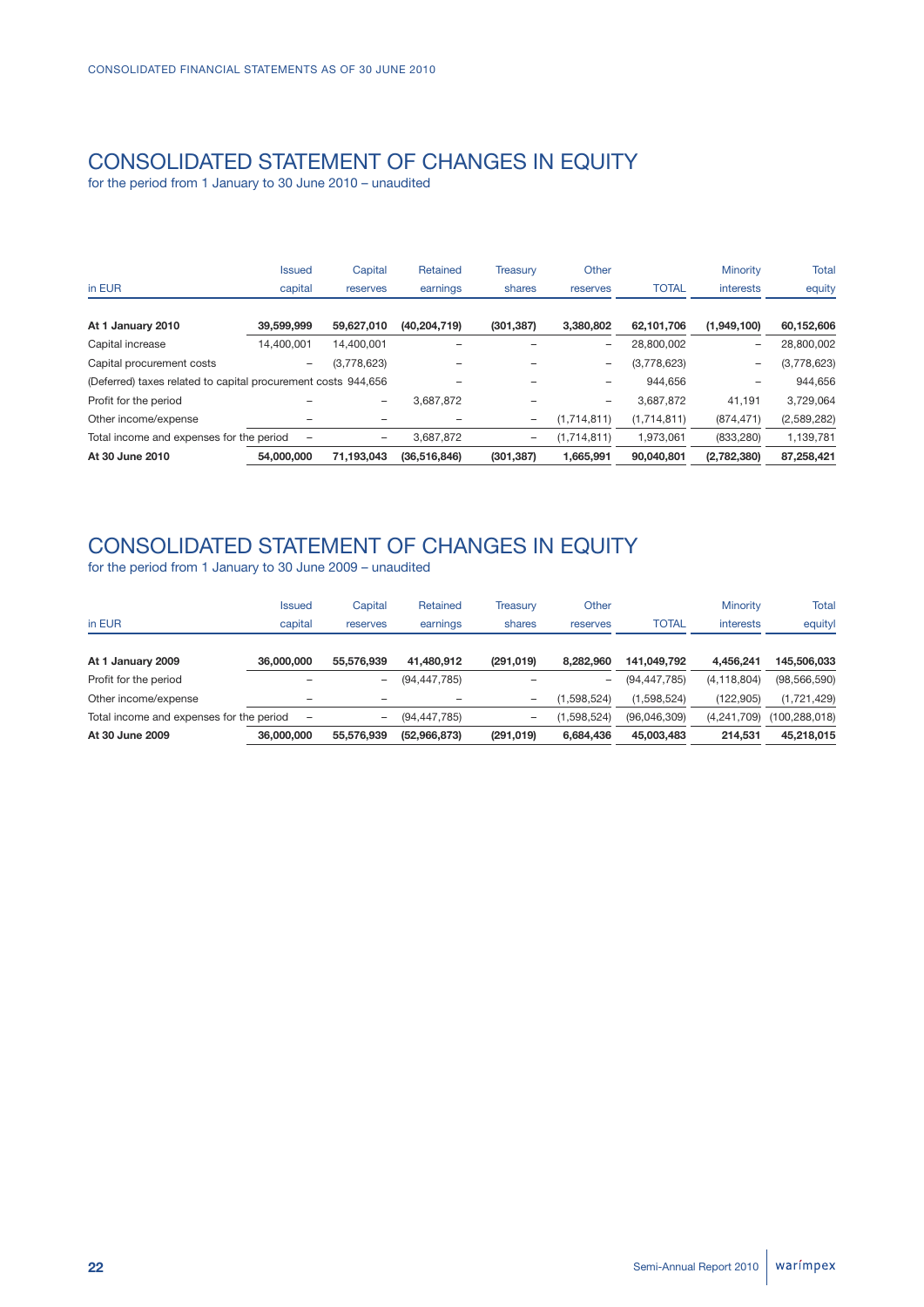# NOTES TO THE INTERIM CONSOLIDATED FINANCIAL STATEMENTS

# **[01] Corporate information**

Warimpex Finanz- und Beteiligungs AG (the "Company") is registered with the Commercial Court of Vienna under the registration number FN 78485 w. The Company's registered address is Floridsdorfer Hauptstrasse 1, A-1210 Vienna, Austria.

The interim financial statements as of 30 June 2010 for Warimpex Finanz- und Beteiligungs AG were released for publication by the Company's management on 30 August 2010. The main activities of the Company are described in Note [04] "Business segments".

### **[02] Basis for preparation**

The interim consolidated financial statements for the period ended 30 June 2010 have been prepared in accordance with IAS 34. Interim financial statements do not contain all information and notes included in annual financial statements; they should therefore be read in conjunction with the consolidated financial statements as of 31 December 2009.

The accounting and valuation methods applied in preparing the interim consolidated financial statements as of 30 June 2010 have remained unchanged from the consolidated financial statements as of 31 December 2009.

The interim financial statements as of 30 June 2010 were reviewed.

With respect to the changes effective under IFRS as of 1 January 2010 and their effects, please refer to the details stated in the consolidated annual financial statements as of 31 December 2009.

By their very nature, interim consolidated financial statements are based on estimates to a greater extent than annual consolidated financial statements. In addition to the principal estimation uncertainties identified in the consolidated annual statements (goodwill as well as the valuation of land and buildings for first-time consolidation purposes), the interim financial statements are affected by estimation uncertainties resulting from the timing of asset impairments or write-ups.

### **[03] Seasonal fluctuations in results**

Owing to seasonal fluctuations in tourism, in particular city tourism, earnings contributions from hotel properties are generally higher in the second half of the year. By contrast, no determinable pattern can be identified with regard to contributions from the sale of subsidiaries or business combinations.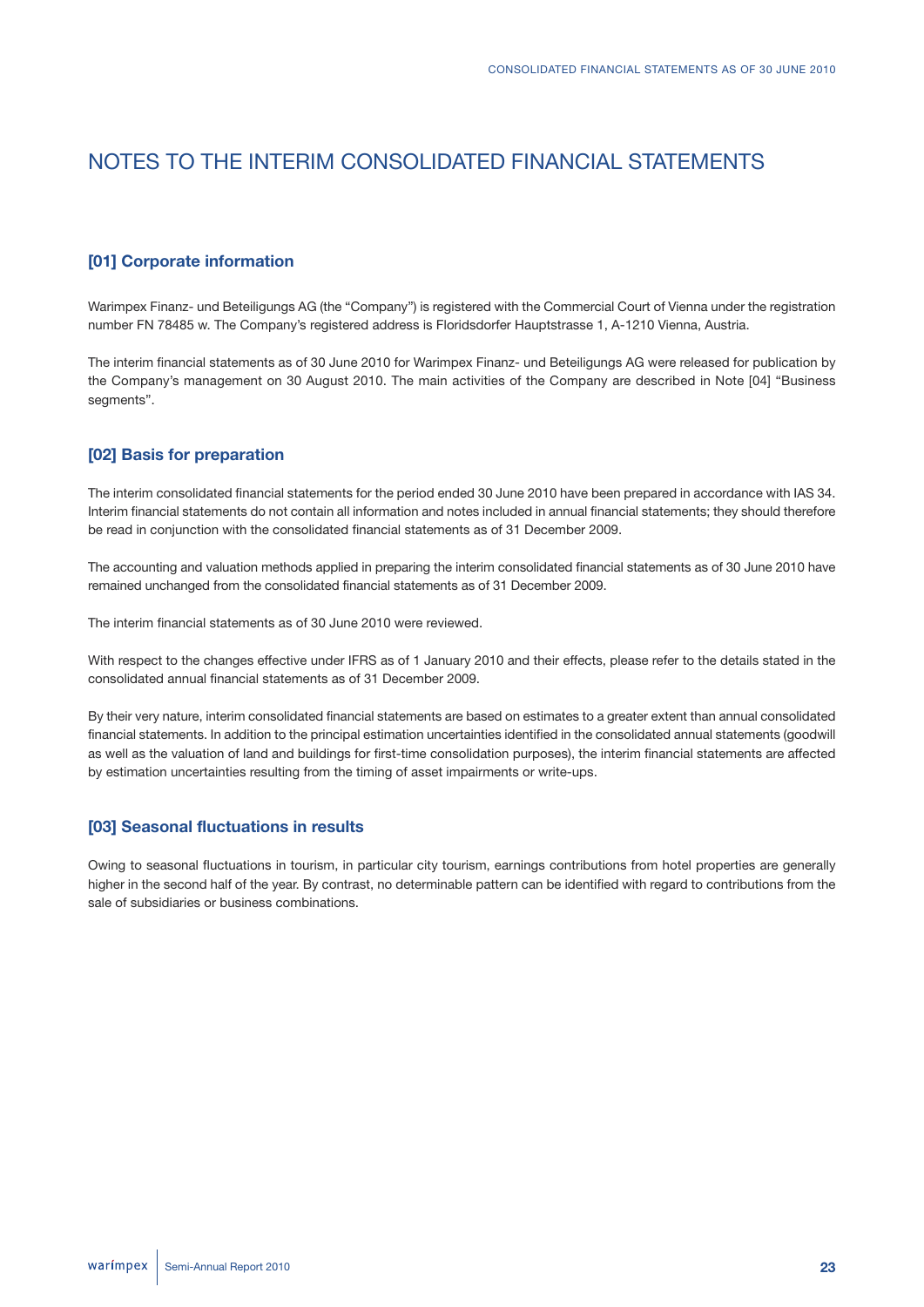# **[04] Business segments – overview**

|                                          | <b>Development &amp;</b>    |                 |                         |                 |                     |                |  |
|------------------------------------------|-----------------------------|-----------------|-------------------------|-----------------|---------------------|----------------|--|
|                                          | <b>Hotels &amp; Resorts</b> |                 | <b>Asset Management</b> |                 | <b>Total in EUR</b> |                |  |
| in EUR                                   | 2010                        | 2009            | 2010                    | 2009            | 2010                | 2009           |  |
| <b>External sales</b>                    | 42,592,575                  | 34,888,358      | 4,526,135               | 2,889,846       | 47,118,710          | 37,778,204     |  |
| Segment results                          | 9,039,234                   | (75,868,778)    | 4,377,212               | (6, 761, 953)   | 13,416,446          | (82, 630, 731) |  |
| <b>Investments</b>                       |                             |                 |                         |                 |                     |                |  |
| • In property, plant and equipment       |                             |                 |                         |                 |                     |                |  |
| including software                       | 6,669,147                   | 57,329,566      | 2,955,240               | 7,682,266       | 9,624,387           | 65,011,832     |  |
| • In financial assets                    |                             |                 | 8,422,319               | 17,255,799      | 8,422,319           | 17,255,799     |  |
| Business combinations and other changes  |                             |                 |                         |                 |                     |                |  |
| in the scope of consolidation            |                             |                 |                         | (3,992,995)     |                     | (3,992,995)    |  |
|                                          | 6,669,147                   | 57,329,566      | 11,377,559              | 20,945,070      | 18.046.706          | 78,274,636     |  |
| <b>Depreciation</b>                      |                             |                 |                         |                 |                     |                |  |
| • Write-downs                            | (9,363,082)                 | (7,077,096)     | (537,002)               | (244, 996)      | (9,900,084)         | (7, 322, 092)  |  |
| • Impairments                            | (343,046)                   | (71, 768, 301)  | (5,000)                 | (1,665,775)     | (348,046)           | (73, 434, 076) |  |
| • Write-ups                              | 11,901,361                  |                 | 2,566,013               |                 | 14,467,374          |                |  |
| Net cash flows from operating activities | 5,406,653                   | 4,026,708       | (806, 131)              | (261, 794)      | 4,600,522           | 3,764,914      |  |
| Segment assets                           | 475,975,790                 | 471,583,788     | 143,018,430             | 116,661,852     | 618,994,220         | 588,245,639    |  |
| Segment liabilities (gross)              | (469, 942, 199)             | (474, 175, 425) | (61, 793, 600)          | (68, 852, 201)  | (531, 735, 799)     | (543,027,626)  |  |
| Intragroup financing                     | 56,480,255                  | 55,088,828      | (56, 480, 255)          | (55,088,828)    |                     |                |  |
| Segment liabilities (net)                | (413, 461, 944)             | (419,086,597)   | (118, 273, 855)         | (123, 941, 028) | (531, 735, 799)     | (543,027,626)  |  |
| Average payroll                          | 1,585                       | 1,456           | 83                      | 86              | 1,668               | 1,542          |  |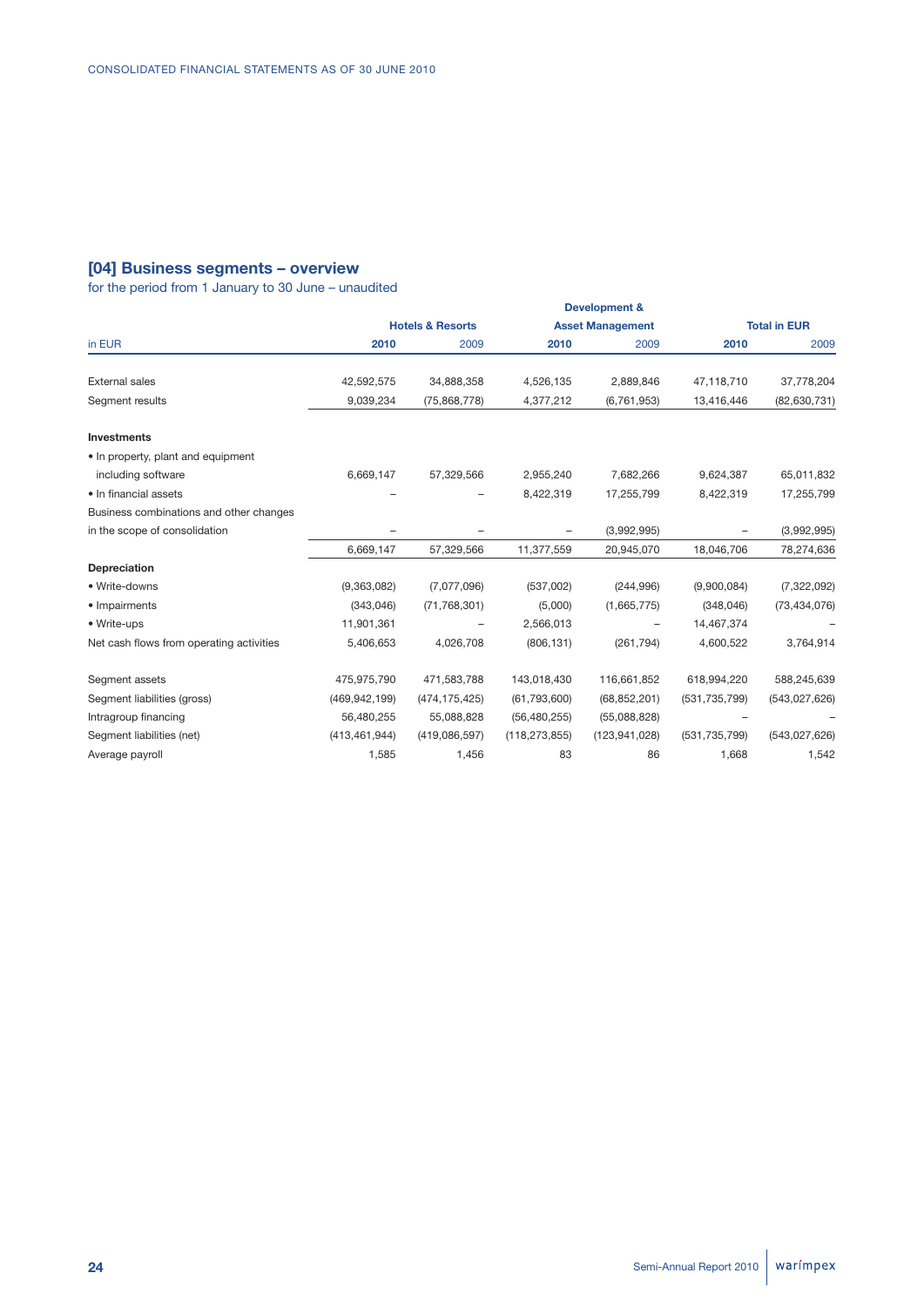# **Segment results Hotels & Resorts – year-on-year comparison**

|                                                             |             | <b>Up-Market</b><br><b>Luxury</b> |                |                | <b>Others</b> |                |
|-------------------------------------------------------------|-------------|-----------------------------------|----------------|----------------|---------------|----------------|
| in EUR                                                      | 2010        | 2009                              | 2010           | 2009           | 2010          | 2009           |
| Revenues                                                    |             |                                   |                |                |               |                |
|                                                             | 7,610,488   | 7,724,802                         | 32,301,679     | 24,426,911     | 2,636,318     | 2,582,422      |
| <b>Expenses for materials</b>                               | (3,762,068) | (3,551,306)                       | (13, 489, 695) | (10,518,907)   | (713, 522)    | (833, 472)     |
| Personnel expenses                                          | (2,349,933) | (2,547,603)                       | (8,851,995)    | (7,065,741)    | (732, 229)    | (720, 500)     |
| <b>Gross operating profit</b>                               | 1,498,487   | 1,625,893                         | 9,959,989      | 6,842,263      | 1,190,567     | 1,028,451      |
| Hotel employees                                             | 267         | 321                               | 1,144          | 963            | 163           | 158            |
| Rooms available                                             |             |                                   |                |                |               |                |
| Total                                                       | 661         | 661                               | 3,986          | 3,572          | 370           | 370            |
| thereof available                                           | 658         | 661                               | 3,905          | 3,394          | 352           | 357            |
| Joint venture share                                         | (202)       | (202)                             | (1, 132)       | (1,022)        |               |                |
| Time allocation                                             |             | $\qquad \qquad -$                 | (84)           | (208)          |               |                |
| Rooms available Group                                       | 456         | 459                               | 2,688          | 2,164          | 352           | 357            |
| Rooms sold                                                  | 272         | 252                               | 1,405          | 1,046          | 249           | 228            |
| Average room occupancy                                      | 60%         | 55%                               | 52%            | 48%            | 71%           | 64%            |
| Management fee                                              | (385, 424)  | (412, 389)                        | (1,700,971)    | (1, 139, 883)  | (187, 322)    | (134,009)      |
| Lease/rent                                                  |             |                                   | (1, 146, 460)  | (120, 049)     | (57, 567)     | (53, 987)      |
| Exchange adjustments                                        | (7, 103)    | (104, 217)                        | 691,085        | (158,960)      | (7,669)       | (4, 423)       |
| Property costs                                              | (193, 651)  | (179, 299)                        | (426, 046)     | (832, 855)     | (26, 701)     | (57, 338)      |
| Net operating profit                                        | 912,309     | 929,988                           | 7,377,596      | 4,590,517      | 911,307       | 778,693        |
| Other income after GOP                                      | L.          | $\equiv$                          | (4, 168)       | 86,479         | 48,258        | 67,743         |
| Other costs after GOP                                       | (151, 623)  | (204, 764)                        | (1,757,130)    | (1,798,471)    | (77, 132)     | (94, 815)      |
| Pre-opening costs                                           |             |                                   | (196, 905)     | (692, 883)     |               |                |
| Depreciation                                                | (1,794,379) | (1,903,271)                       | (6, 259, 545)  | (4,697,715)    | (1,308,953)   | (473,300)      |
| Impairments                                                 |             | (6, 585, 278)                     | (343,046)      | (47, 682, 110) |               | (15,670,896)   |
| Write-ups                                                   | 724,654     |                                   | 6,735,876      |                | 2,215,795     |                |
| Contribution to operating profit                            | (309, 038)  | (7,763,325)                       | 5,552,678      | (50, 194, 183) | 1,789,275     | (15, 392, 575) |
| Total for hotels in operation                               |             |                                   |                |                | 7,032,914     | (73, 350, 082) |
| Less expenses for hotels under construction/in design phase |             |                                   |                |                | 2,006,319     | (688, 679)     |
| Less impairments on hotels under construction               |             |                                   |                |                |               | (1,830,018)    |
| Segment contribution to operating profit                    |             |                                   |                |                | 9,039,234     | (75,868,778)   |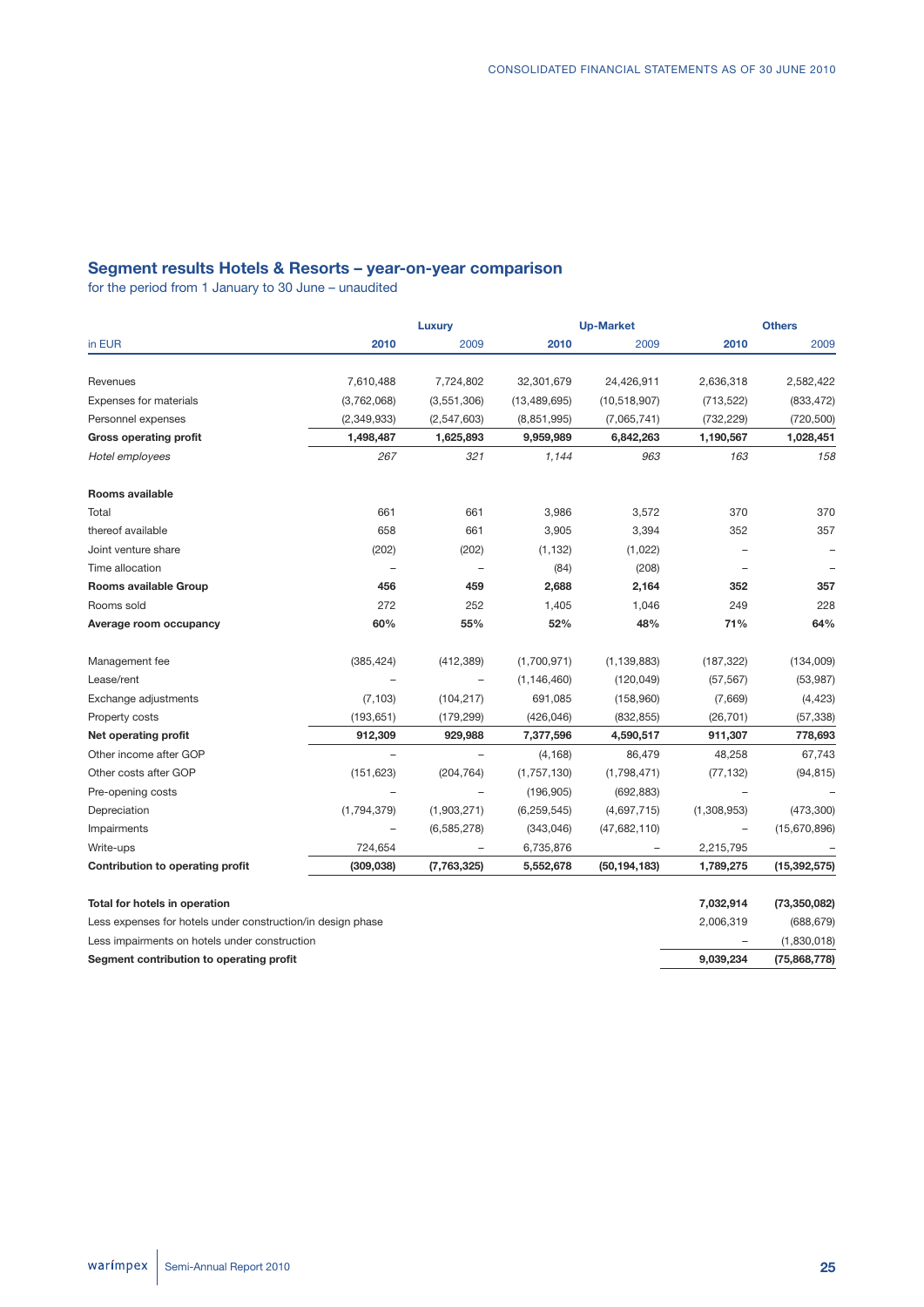|                             |            | Luxury                   |            | <b>Up-Market</b> |           | <b>Others</b>  |  |
|-----------------------------|------------|--------------------------|------------|------------------|-----------|----------------|--|
| in EUR                      | 2010       | 2009                     | 2010       | 2009             | 2010      | 2009           |  |
| thereof in                  |            |                          |            |                  |           |                |  |
| • Czech Republic            | 3,061,958  | 3,631,730                | 9,517,104  | 9,806,160        |           |                |  |
| • Poland                    | 4,548,529  | 4,093,072                | 8,201,366  | 4,898,242        | 1,734,900 | 1,783,649      |  |
| • France                    |            |                          | 6,973,112  | 6,160,471        |           |                |  |
| • Germany                   |            |                          | 5,894,339  | 2,552,592        |           |                |  |
| • Russia                    |            |                          | 655,362    |                  | 949,676   | 866,517        |  |
| • Romania                   |            |                          | 1,056,229  | 1,095,924        |           |                |  |
|                             | 7,610,488  | 7,724,802                | 32,297,511 | 24,513,390       | 2,684,576 | 2,650,166      |  |
| thereof GOP in              |            |                          |            |                  |           |                |  |
| • Czech Republic            | (161, 561) | 145,452                  | 3,252,411  | 3,587,463        |           |                |  |
| • Poland                    | 1,660,048  | 1,480,442                | 3,157,670  | 1,608,451        | 695,882   | 708,064        |  |
| • France                    |            |                          | 1,788,025  | 1,212,203        |           |                |  |
| • Germany                   |            |                          | 1,701,397  | 155,511          |           |                |  |
| • Russia                    |            |                          | (182, 963) |                  | 494,685   | 320,387        |  |
| • Romania                   |            |                          | 243,449    | 278,636          |           |                |  |
|                             | 1,498,487  | 1,625,893                | 9,959,989  | 6,842,263        | 1,190,567 | 1,028,451      |  |
| thereof operating result in |            |                          |            |                  |           |                |  |
| • Czech Republic            | (497, 194) | (7,855,672)              | 1,406,072  | (21, 923, 294)   |           |                |  |
| • Poland                    | 188,156    | 92,348                   | 3,608,213  | (15, 566, 478)   | 125,639   | 47,640         |  |
| • France                    |            |                          | 123,171    | (1,428,288)      |           |                |  |
| • Germany                   |            |                          | 651,055    | (6,001,616)      |           |                |  |
| • Russia                    |            | $\overline{\phantom{0}}$ | (609, 602) |                  | 1,663,635 | (15, 440, 215) |  |
| • Romania                   |            | $\overline{\phantom{0}}$ | 373,769    | (5,274,508)      |           |                |  |
|                             | (309, 038) | (7,763,325)              | 5,552,678  | (50, 194, 183)   | 1,789,275 | (15, 392, 575) |  |

# **Segment cash flow Hotels & Resorts – year-on-year comparison**

|                                                             | Luxury      |             | <b>Up-Market</b> |                | <b>Others</b> |               |
|-------------------------------------------------------------|-------------|-------------|------------------|----------------|---------------|---------------|
| in EUR                                                      | 2010        | 2009        | 2010             | 2009           | 2010          | 2009          |
| Cash receipts                                               | 7,454,760   | 7,849,216   | 31,830,047       | 23,461,552     | 2,699,984     | 2,440,652     |
| Interest received                                           | 10,298      | 8,346       | 119              | 36,898         |               |               |
| Expenses for materials                                      | (3,915,985) | (3,458,347) | (17, 176, 160)   | (10, 408, 745) | (867, 529)    | (773, 170)    |
| Personnel expenses                                          | (2,427,565) | (2,643,317) | (8,998,016)      | (6,743,588)    | (791, 995)    | (783, 100)    |
| Cash paid for other expenses                                | (304, 429)  | (605, 383)  | (1,477,031)      | (2,041,955)    | (97, 534)     | (103, 711)    |
| Income tax paid                                             |             |             | (201, 764)       | (933, 391)     |               |               |
|                                                             | 817,080     | 1,150,515   | 3,977,195        | 3,370,771      | 942,926       | 780,671       |
| thereof in                                                  |             |             |                  |                |               |               |
| • Czech Republic                                            | (301, 517)  | 133,233     | 1,766,072        | 1,026,379      |               |               |
| • Poland                                                    | 1,118,596   | 1,017,282   | 659,383          | 1,485,518      | 423,383       | 366,405       |
| • France                                                    |             |             | 1,220,110        | (391, 494)     |               |               |
| • Germany                                                   |             |             | 872,890          | 1,346,369      |               |               |
| • Russia                                                    |             | -           | (538, 562)       |                | 519,542       | 414,266       |
| • Romania                                                   |             |             | (2,699)          | (96,000)       |               |               |
|                                                             | 817,080     | 1,150,515   | 3,977,195        | 3,370,771      | 942,926       | 780,671       |
| Total for hotels in operation                               |             |             |                  |                | 5,737,200     | 5,301,956     |
| Less expenses for hotels under construction/in design phase |             |             |                  |                | (330, 548)    | (1, 275, 248) |
| Segment cash flow from operating activities                 |             |             |                  |                | 5,406,653     | 4,026,708     |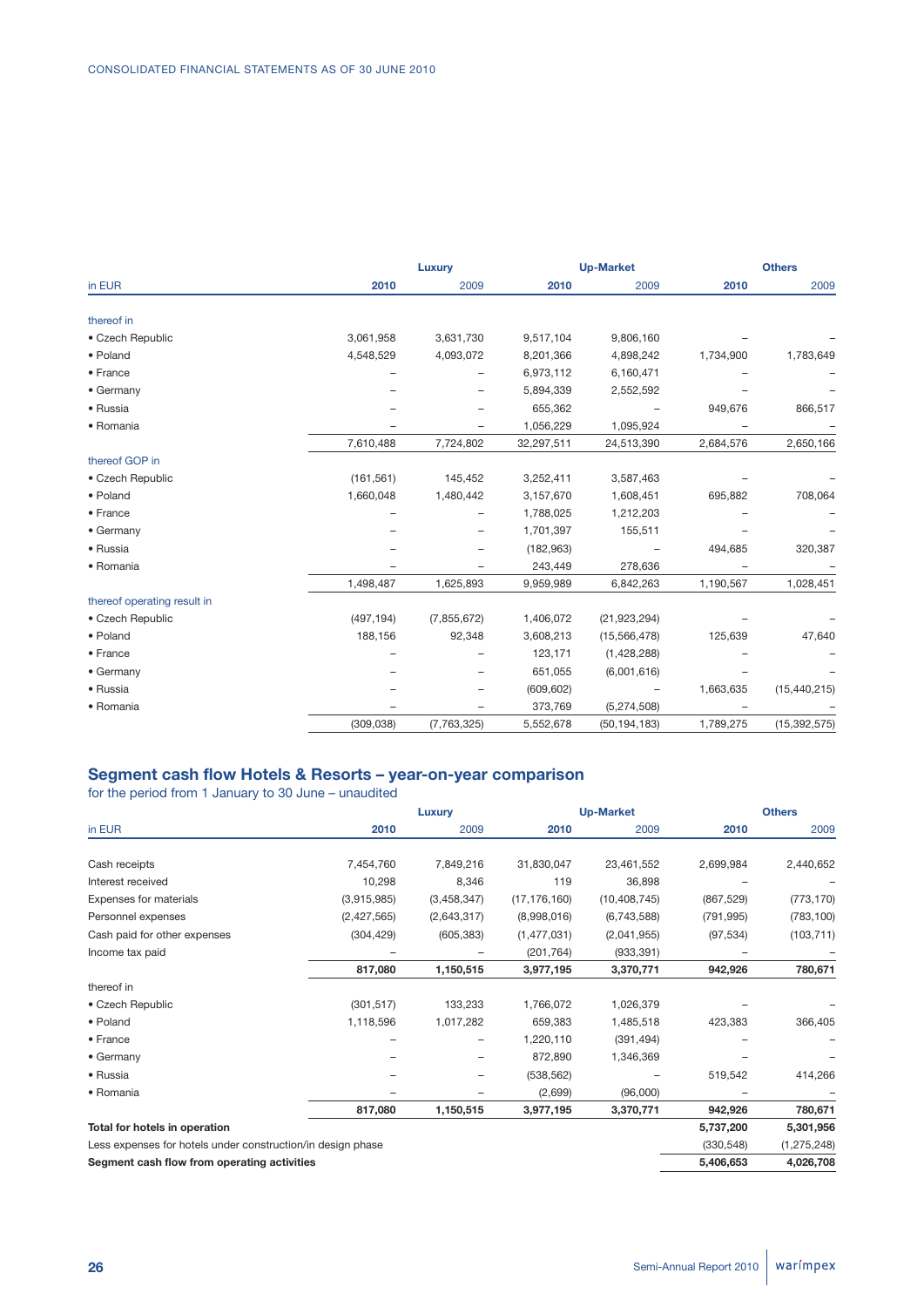# **Segment results Development & Asset Management – year-on-year comparison**

for the period from 1 January to 30 June – unaudited

| 2010<br>2009<br>in EUR<br>2009<br>2010<br>2010<br>1,371,396<br>1,510,051<br>790,197<br>813,359<br>Revenues<br>2,341,380<br>(1, 341, 454)<br>Changes in real estate projects under development<br>3,316,550<br>2,287,656<br>Sale of shares<br>Other income<br>2,482<br>250,000<br>Expenses for materials<br>(418, 836)<br>(600, 730)<br>(189, 838)<br>(150, 354)<br>(713, 513)<br>Project development expenses<br>(69, 415)<br>(317, 432)<br>Personnel expenses<br>(1,093)<br>(8,358)<br>(2, 119, 579)<br>(2, 116, 137)<br>1,408,977<br>(1,429,965)<br>638,941<br>Depreciation<br>(441, 954)<br>(23,907)<br>Other operating expenses<br>3,272<br>(97, 916)<br>(624, 179)<br>(6,463,037)<br>(17, 331)<br>2,363,717<br>(626, 917)<br>(6, 161, 061)<br>58,608<br>Segment operating result<br>1,954,888<br>thereof in<br>• Czech Republic<br>(15, 837)<br>(131, 144)<br>• Poland<br>339,791<br>(842, 759)<br>1,097,046<br>(495, 500)<br>58,608<br>• Germany<br>1,739,133<br>(15, 817)<br>(10, 937)<br>(12, 615)<br>(25, 391)<br>• France<br>(42, 179)<br>• Austria<br>624,612<br>(5,238,534) | <b>Asset Management</b> |  | <b>Development</b> | <b>Others</b> |            |  |
|-----------------------------------------------------------------------------------------------------------------------------------------------------------------------------------------------------------------------------------------------------------------------------------------------------------------------------------------------------------------------------------------------------------------------------------------------------------------------------------------------------------------------------------------------------------------------------------------------------------------------------------------------------------------------------------------------------------------------------------------------------------------------------------------------------------------------------------------------------------------------------------------------------------------------------------------------------------------------------------------------------------------------------------------------------------------------------------------|-------------------------|--|--------------------|---------------|------------|--|
|                                                                                                                                                                                                                                                                                                                                                                                                                                                                                                                                                                                                                                                                                                                                                                                                                                                                                                                                                                                                                                                                                         |                         |  |                    |               | 2009       |  |
|                                                                                                                                                                                                                                                                                                                                                                                                                                                                                                                                                                                                                                                                                                                                                                                                                                                                                                                                                                                                                                                                                         |                         |  |                    |               | 589,597    |  |
|                                                                                                                                                                                                                                                                                                                                                                                                                                                                                                                                                                                                                                                                                                                                                                                                                                                                                                                                                                                                                                                                                         |                         |  |                    |               |            |  |
|                                                                                                                                                                                                                                                                                                                                                                                                                                                                                                                                                                                                                                                                                                                                                                                                                                                                                                                                                                                                                                                                                         |                         |  |                    |               |            |  |
|                                                                                                                                                                                                                                                                                                                                                                                                                                                                                                                                                                                                                                                                                                                                                                                                                                                                                                                                                                                                                                                                                         |                         |  |                    |               |            |  |
|                                                                                                                                                                                                                                                                                                                                                                                                                                                                                                                                                                                                                                                                                                                                                                                                                                                                                                                                                                                                                                                                                         |                         |  |                    |               | (525, 115) |  |
|                                                                                                                                                                                                                                                                                                                                                                                                                                                                                                                                                                                                                                                                                                                                                                                                                                                                                                                                                                                                                                                                                         |                         |  |                    |               |            |  |
|                                                                                                                                                                                                                                                                                                                                                                                                                                                                                                                                                                                                                                                                                                                                                                                                                                                                                                                                                                                                                                                                                         |                         |  |                    |               |            |  |
|                                                                                                                                                                                                                                                                                                                                                                                                                                                                                                                                                                                                                                                                                                                                                                                                                                                                                                                                                                                                                                                                                         |                         |  |                    |               | (38, 852)  |  |
|                                                                                                                                                                                                                                                                                                                                                                                                                                                                                                                                                                                                                                                                                                                                                                                                                                                                                                                                                                                                                                                                                         |                         |  |                    |               | 395        |  |
|                                                                                                                                                                                                                                                                                                                                                                                                                                                                                                                                                                                                                                                                                                                                                                                                                                                                                                                                                                                                                                                                                         |                         |  |                    |               | 26,025     |  |
|                                                                                                                                                                                                                                                                                                                                                                                                                                                                                                                                                                                                                                                                                                                                                                                                                                                                                                                                                                                                                                                                                         |                         |  |                    |               |            |  |
|                                                                                                                                                                                                                                                                                                                                                                                                                                                                                                                                                                                                                                                                                                                                                                                                                                                                                                                                                                                                                                                                                         |                         |  |                    |               |            |  |
|                                                                                                                                                                                                                                                                                                                                                                                                                                                                                                                                                                                                                                                                                                                                                                                                                                                                                                                                                                                                                                                                                         |                         |  |                    |               | 26,025     |  |
|                                                                                                                                                                                                                                                                                                                                                                                                                                                                                                                                                                                                                                                                                                                                                                                                                                                                                                                                                                                                                                                                                         |                         |  |                    |               |            |  |
|                                                                                                                                                                                                                                                                                                                                                                                                                                                                                                                                                                                                                                                                                                                                                                                                                                                                                                                                                                                                                                                                                         |                         |  |                    |               |            |  |
|                                                                                                                                                                                                                                                                                                                                                                                                                                                                                                                                                                                                                                                                                                                                                                                                                                                                                                                                                                                                                                                                                         |                         |  |                    |               |            |  |
| 284,793<br>231,659<br>(339, 408)<br>• Hungary<br>(105, 485)                                                                                                                                                                                                                                                                                                                                                                                                                                                                                                                                                                                                                                                                                                                                                                                                                                                                                                                                                                                                                             |                         |  |                    |               |            |  |
| • Others<br>390,879<br>98,319                                                                                                                                                                                                                                                                                                                                                                                                                                                                                                                                                                                                                                                                                                                                                                                                                                                                                                                                                                                                                                                           |                         |  |                    |               |            |  |
| 2,363,717<br>(626, 917)<br>1,954,888<br>(6, 161, 061)<br>58,608                                                                                                                                                                                                                                                                                                                                                                                                                                                                                                                                                                                                                                                                                                                                                                                                                                                                                                                                                                                                                         |                         |  |                    |               | 26,025     |  |

# **Segment cash flow Development & Asset Management – year-on-year comparison**

|                                             | <b>Asset Management</b> |            |               | <b>Development</b> | <b>Others</b> |            |  |
|---------------------------------------------|-------------------------|------------|---------------|--------------------|---------------|------------|--|
| in EUR                                      | 2010                    | 2009       | 2010          | 2009               | 2010          | 2009       |  |
| Cash receipts from rent                     | 1,201,272               | 1,501,422  | 662,792       | 1,208,912          | 948,043       | 633,379    |  |
| Cash receipts from development              |                         |            | 1,428,231     | 2,243,034          |               |            |  |
| Interest received                           | 1.799                   | 24,159     | 53,519        | 680,442            | 2             |            |  |
| Cash paid for development                   | 2,272                   | 4,147      | (310, 845)    | (365, 666)         |               |            |  |
| <b>Expenses for materials</b>               | (431,088)               | (347, 398) | (200, 640)    | (88, 327)          | (857, 757)    | (572, 346) |  |
| Personnel expenses                          | (894)                   | (8,460)    | (1,990,560)   | (1,999,147)        |               |            |  |
| Cash paid for other expenses                | (10, 792)               | (61, 250)  | (1,327,474)   | (3,069,945)        | (21,990)      | (41,506)   |  |
| Income tax paid                             | 7,689                   | 7          | 40,293        | (3,252)            |               |            |  |
| Segment cash flow from operating activities | 770,257                 | 1,112,627  | (1,644,686)   | (1, 393, 948)      | 68,298        | 19,528     |  |
| Proceeds from the sale of disposal groups   |                         |            | 6,750,000     |                    |               |            |  |
| Cash flow before investments and financing  |                         |            | 5,105,314     | (1, 393, 948)      |               |            |  |
| thereof in                                  |                         |            |               |                    |               |            |  |
| • Czech Republic                            |                         |            | (9, 354)      | (11, 024)          |               |            |  |
| • Poland                                    | 446,547                 | 585,436    | 1,490,399     | 469,274            | 68,298        | 19,528     |  |
| • Germany                                   | 63,459                  | (12,651)   | (10,686)      | 275,427            |               |            |  |
| • Austria                                   |                         |            | (3, 113, 916) | (2, 120, 176)      |               |            |  |
| • France                                    |                         |            | (136, 834)    | (27, 584)          |               |            |  |
| • Hungary                                   | 257,980                 | 535,695    | (98, 115)     | (106, 222)         |               |            |  |
| • Others                                    | 2,272                   | 4,147      | 233,820       | 126,355            |               |            |  |
|                                             | 770,257                 | 1,112,627  | (1,644,686)   | (1, 393, 948)      | 68,298        | 19,528     |  |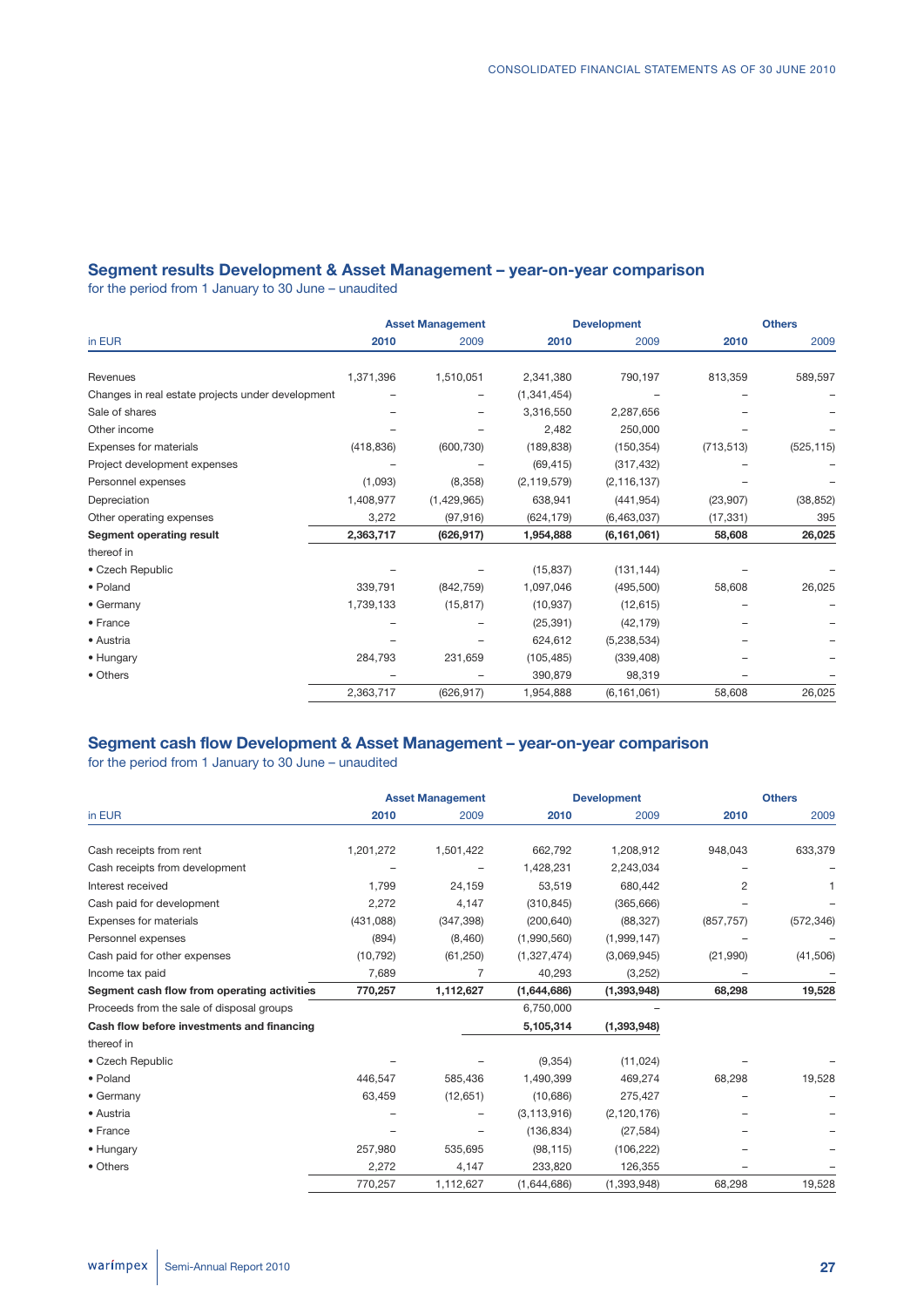### **[05] Gains from the sale of disposal groups and property, plant and equipment**

### 5a) Sale of shares in associated companies

In the first quarter of 2010, the Company sold 16.69% of its 26.57% stake in the company Palais Hansen Immobilienentwicklung GmbH to a co-investor for EUR 7.25 million. The Company now holds a 9.88% stake in the project. As of the reporting date, EUR 0.5 million of the purchase price was still outstanding.

The carrying values of all associated companies changed as follows in the reporting period:

|                                         | at            |             |  |  |
|-----------------------------------------|---------------|-------------|--|--|
| in EUR                                  | 30/6/2010     | 30/6/2009   |  |  |
|                                         |               |             |  |  |
| Net carrying amounts at 1 January       | 9,337,412     | 9,189,950   |  |  |
| Increase in capital contributions/loans | 350,562       | 156,015     |  |  |
| Charged/capitalized interest            | 39,558        | 58,719      |  |  |
| Impairments                             |               | (6,690,887) |  |  |
| <b>Disposals</b>                        | (4, 137, 736) |             |  |  |
| Net carrying amounts at 30 June         | 5,589,797     | 2,713,796   |  |  |

### 5b) Sale of property, plant and equipment

A piece of land held for development in Warsaw was also sold for EUR 0.5 million during the reporting period. This sale yielded net proceeds of EUR 0.2 million. In addition to the disposal of this property, the cash flow from the sale of property, plant and equipment also includes claims paid in connection with the sale of andel's hotel Krakow last year.

### **[06] Personnel expenses, average payroll**

| in EUR                                                    | 30/6/2010      | 30/6/2009      |
|-----------------------------------------------------------|----------------|----------------|
| Wages and salaries                                        | (10,922,269)   | (9,542,444)    |
| Social security costs                                     | (2,430,228)    | (2, 287, 614)  |
| Other payroll-related taxes and contributions             | (377, 720)     | (354, 056)     |
| Voluntary employee benefits                               | (116,000)      | (112, 496)     |
| Expenses for posted employees                             | (628, 810)     | (579, 286)     |
| Payments for termination and post-employment benefits     | (8, 872)       | (8,698)        |
| Changes in accruals for compensated absences              | (32, 911)      | (232, 751)     |
|                                                           | (14, 516, 810) | (13, 117, 346) |
| Changes in pensions and other long-term employee benefits | (65, 868)      | (76, 414)      |
|                                                           | (14, 582, 678) | (13, 193, 760) |

The Company had an average of 1,668 employees in the reporting period from January to June (1–6/2009: 1,542).

The average number of employees increased by 8% over the prior period, while the average number of rooms rose by approximately 17%.

Remuneration paid to members of the Management Board in the reporting period totalled EUR 491,100 (prior year: EUR 522,135). No bonuses were awarded (prior year: EUR 0).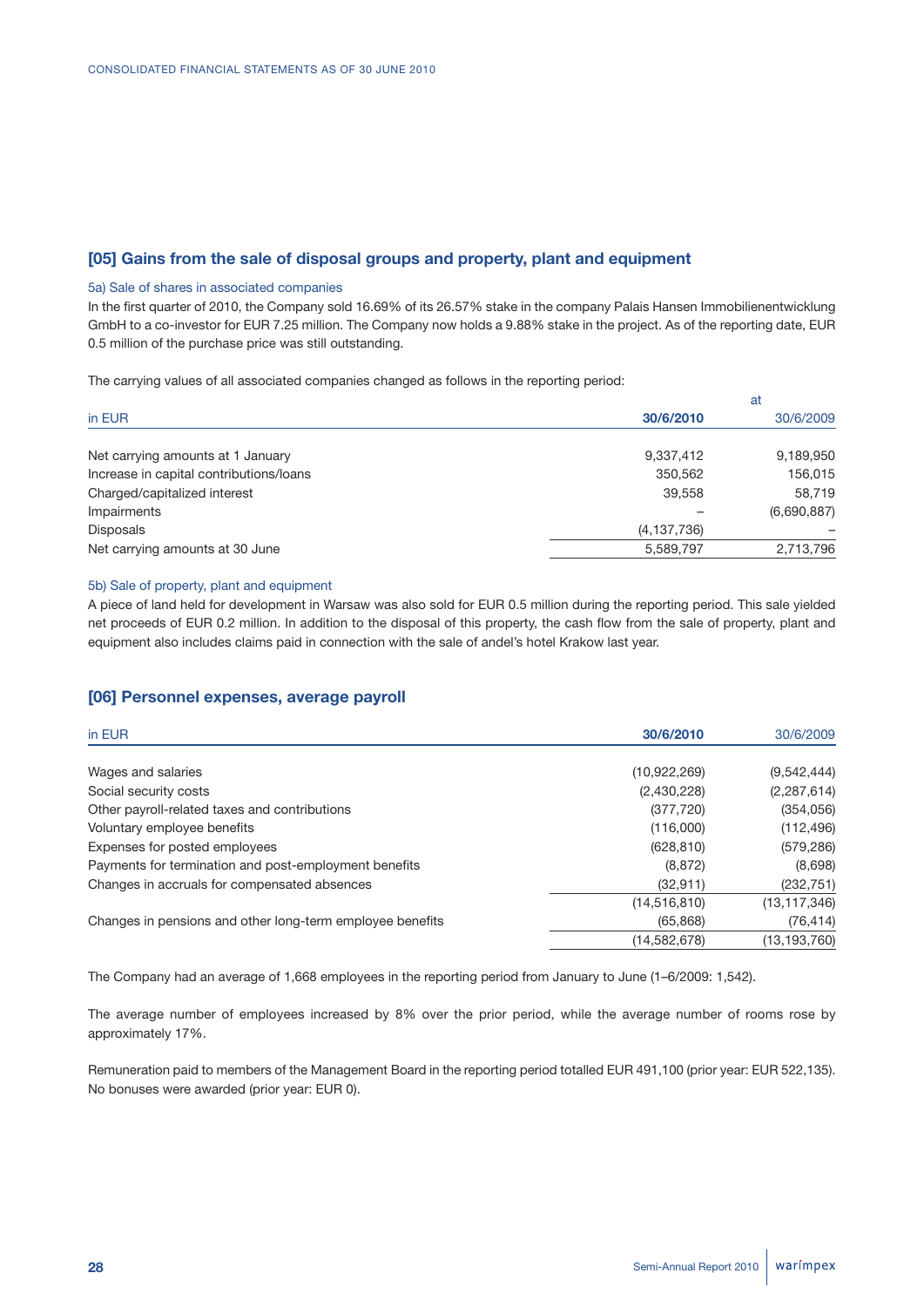# **[07] Depreciation and amortization expense**

Appraisals were obtained for all properties as of the reporting date of 30 June 2010. These valuations are based on assumptions about the future development of earnings that reflect the current market conditions at the reporting date. In accordance with IFRS, all assets revealed to be impaired were written down to their lower fair values on the reporting date. Write-ups apply to assets for which impairments were recognized in the prior year but whose values improved compared to 31 December 2009 due to improved earnings development. Goodwill impairments were not reversed. The item breaks down as follows:

|              |            | Other intangible | Property, plant and  |                          | Investment |                   |              |                |
|--------------|------------|------------------|----------------------|--------------------------|------------|-------------------|--------------|----------------|
|              | assets     |                  | equip. under constr. |                          | properties |                   | <b>Total</b> |                |
|              | $1 - 6/10$ | $1 - 6/09$       | $1 - 6/10$           | $1 - 6/09$               | $1 - 6/10$ | $1 - 6/09$        | $1 - 6/10$   | $1 - 6/09$     |
| Depreciation | (82, 325)  | (56, 407)        | (9,469,173)          | (7,064,718)              | (348, 586) | (200, 968)        | (9,900,084)  | (7,322,092)    |
| Impairments  | -          | (2,978,603)      | (348,046)            | (68, 840, 073)           | -          | (1,615,400)       | (348,046)    | (73, 434, 076) |
| Write-ups    |            | -                | 12.704.811           | $\overline{\phantom{m}}$ | 1.762.563  | $\qquad \qquad -$ | 14,467,374   |                |
|              | (82, 325)  | (3,035,010)      | 2,887,593            | (75,904,790)             | 1,413,977  | (1,816,368)       | 4,219,245    | (80, 756, 168) |

# **[08] Other expenses**

| in EUR                                                         | 1/1-30/6/2010 | 1/1-30/6/2009 |
|----------------------------------------------------------------|---------------|---------------|
| Pre-opening costs                                              | (196, 905)    | (737, 883)    |
| Legal fees                                                     | (325, 659)    | (706, 226)    |
| Non-recoverable VAT                                            | (179, 101)    | (186, 189)    |
| Lease payments for andel's Krakow and other rents              | (1,204,027)   | (174, 036)    |
| Property costs                                                 | (1,570,234)   | (913, 790)    |
| Impairment charges (reversal of impairment) for current assets | (11,072)      | 3,193         |
| General administration                                         | (754, 287)    | (731, 075)    |
| Advertisement and marketing                                    | (241, 304)    | (252, 071)    |
| Costs associated with issued guarantees                        |               | (5,030,377)   |
| Franchise termination costs Holiday Inn (France)               |               | (1,250,000)   |
| <b>Others</b>                                                  | (344, 236)    | (695, 864)    |
|                                                                | (4,826,825)   | (10,674,317)  |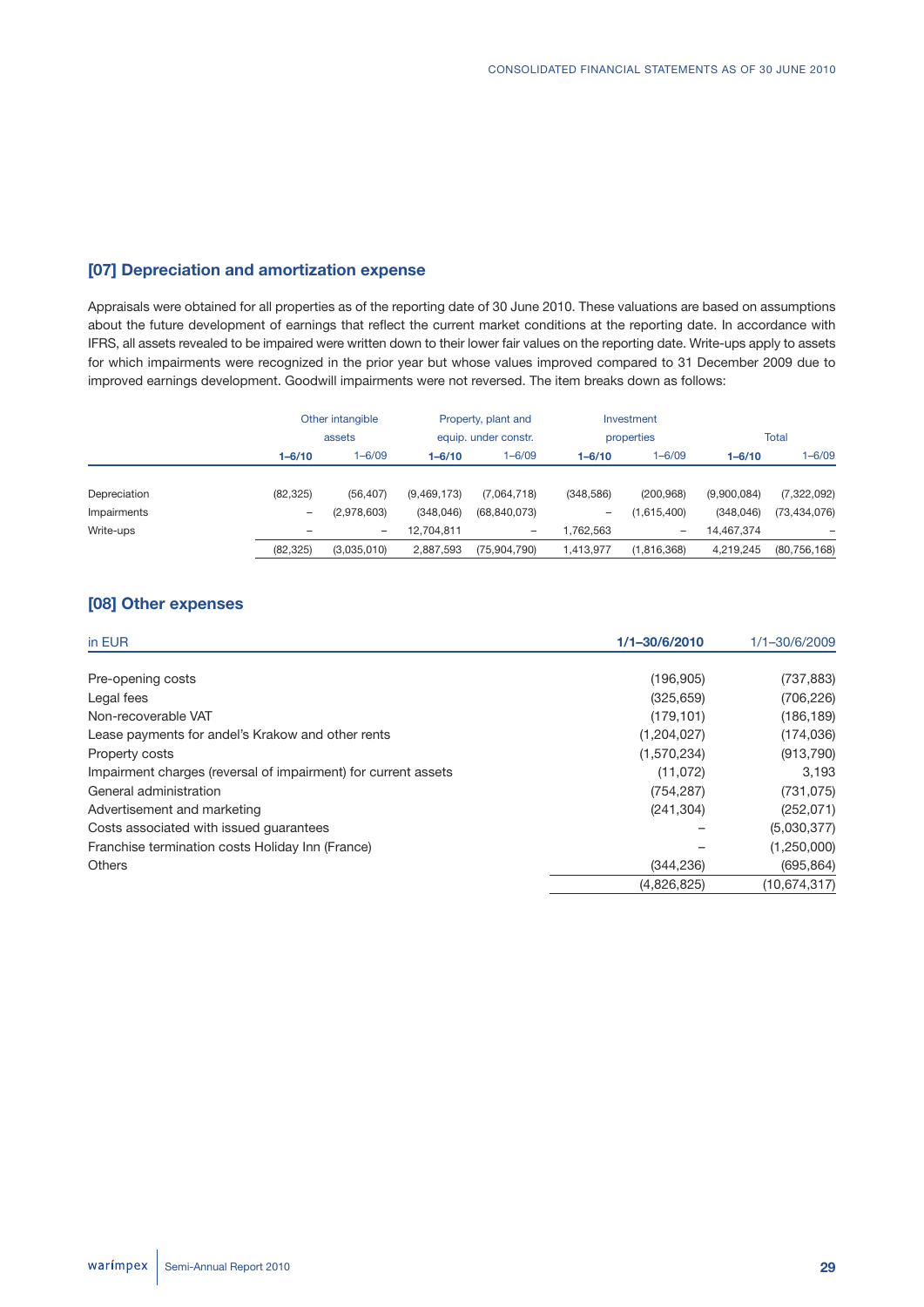# **[09] Financial result**

| in EUR                                                                          | 30/6/2010      | 30/6/2009      |
|---------------------------------------------------------------------------------|----------------|----------------|
| <b>Financial revenue</b>                                                        |                |                |
| Interest income from cash management                                            | 28,221         | 195,163        |
| Interest income from loans to associated companies                              | 39,558         | 58,719         |
| Interest on loans made to joint ventures                                        | 1,273,220      | 1,217,872      |
|                                                                                 | 1,340,999      | 1,471,754      |
| Foreign currency gains on interest-bearing loans denominated in CHF             |                | 172,210        |
| Income from derivative financial instruments                                    | 361,615        | 210,000        |
|                                                                                 | 1,702,614      | 1,853,963      |
| <b>Finance costs</b>                                                            |                |                |
| Interest on short-term borrowings, project loans and other loans                | (8,961,616)    | (7,713,970)    |
| Interest on loans from minority shareholders                                    | (44, 790)      | (26, 520)      |
| Interest on loans relating to joint ventures                                    | (522,069)      | (648, 106)     |
| Interest from the deferment of the purchase price                               |                |                |
| from the final construction invoice for andel's <i>kodz</i>                     | (541, 220)     |                |
| Discount expenses on extended loans                                             |                | (6,538,430)    |
|                                                                                 | (10,069,696)   | (14, 927, 026) |
| Fair value adjustment of derivative financial instruments                       | (52, 369)      | (305, 974)     |
| Interest cost for provisions for pensions and other long-term employee benefits | (82, 882)      | (96, 388)      |
| Foreign currency losses on interest-bearing loans denominated in CHF            | (2,636,587)    |                |
| Other finance costs                                                             | (310, 812)     | (428, 234)     |
| Gains/losses on the sale of available-for-sale investments                      |                |                |
| and derivative financial instruments                                            |                | 155,249        |
|                                                                                 | (13, 152, 347) | (15,602,374)   |
|                                                                                 |                |                |

# **[10] Income tax paid**

A reconciliation between tax expense and the product of accounting profit multiplied by the Group's domestic tax rate (applicable corporate income tax rate in Austria) of 25% for the reporting period (2009: 25%) is as follows:

| in EUR                                                              | 30/6/2010     | 30/6/2009     |
|---------------------------------------------------------------------|---------------|---------------|
| <b>Profit before tax</b>                                            | 1,966,714     | (103,070,028) |
| Accounting profit before income tax *25% (prior year: 25%)          | (491, 678)    | 25,767,507    |
| $\pm$ Other foreign tax rates                                       | 150,774       | (4,223,735)   |
| $\pm$ Tax-free profits from the participation exemption (§ 10 KStG) |               | (685, 680)    |
| $\pm$ Permanent differences                                         | 67,914        | (225, 421)    |
| ± Valuation allowance on deferred tax assets                        | 1,592,113     | (13,940,023)  |
| $\pm$ Income from first-time recognition of deferred tax assets     | 47,828        | 44,400        |
| $\pm$ Effects of changes in equity                                  | 51,362        |               |
| $\pm$ Effects of exchange rate fluctuations                         | 344.037       | (2,233,608)   |
|                                                                     | 1,762,350     | 4,503,438     |
| Thereof current income taxes                                        | (1, 164, 682) | (4,262)       |
| Thereof changes in deferred tax items                               | 2,927,032     | 4,507,700     |
| Effective tax rate                                                  | $-89.61%$     | 4.37%         |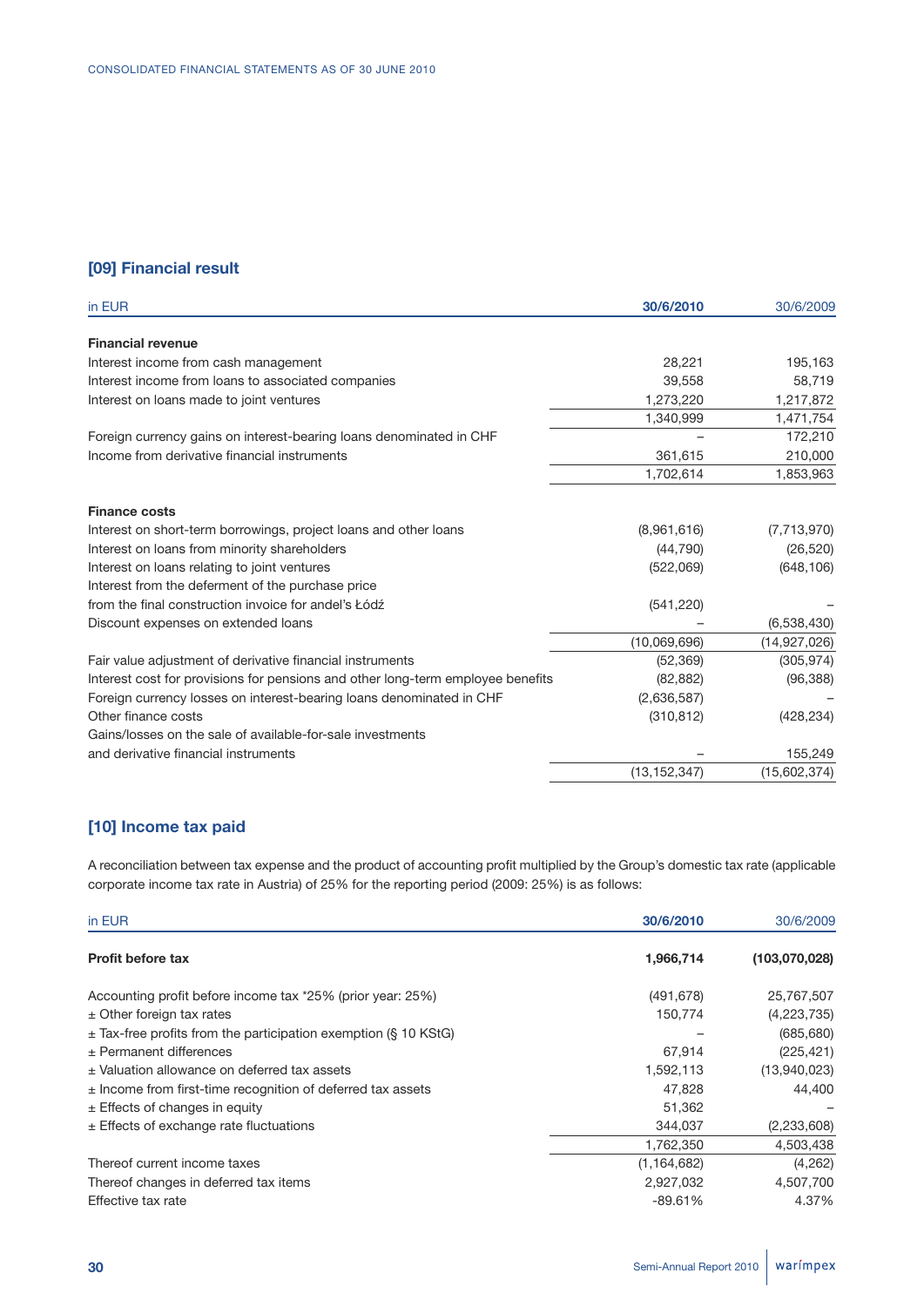### **[11] Share capital, earnings per share**

The Company's share capital is divided into 54,000,000 (prior year: 36 million) non-par-value shares. On 11 May 2010, the Company increased its capital by 14,000,001 newly issued voting bearer shares. The issue price was EUR 2.00 per share.

At the reporting date, the Company had purchased 66,500 treasury shares at an average price of EUR 4.53 per share.

The weighted average number of shares in free float between 1 January 2010 and 30 June 2010 was 43,533,499 (first six months of the previous year: 35,967,750).

|                                                                  | <b>Current year</b> | Previous year |
|------------------------------------------------------------------|---------------------|---------------|
| Shares 1 January to 11 May                                       | 39,599,999          | 36,000,000    |
| Shares 12 May to 30 June                                         | 54,000,000          | 36,000,000    |
| Less treasury shares                                             | (66, 500)           | (64, 500)     |
| Weighted average number of shares                                | 43,533,499          | 35,967,750    |
| Dilution effect: Stock option                                    | 68,571              |               |
| Weighted average number of ordinary shares adjusted for dilution | 43,602,071          | 35,967,750    |

Earnings per share for the previous year were calculated on the basis of 36 million shares; for the first half of 2010, the treasury shares were eliminated from the calculation and the shares issued in the context of the capital increase were included in the calculation on a pro-rata basis.

| The cash flow from capital measures was as follows:          |             |
|--------------------------------------------------------------|-------------|
| Issue of 14,000,001 new shares/issue price 2.00              | 28,800,002  |
| Costs associated with the capital increase                   | (3,778,623) |
| Thereof non-cash value adjustment of stock options (Note 17) | 705.600     |
|                                                              | 25.726.979  |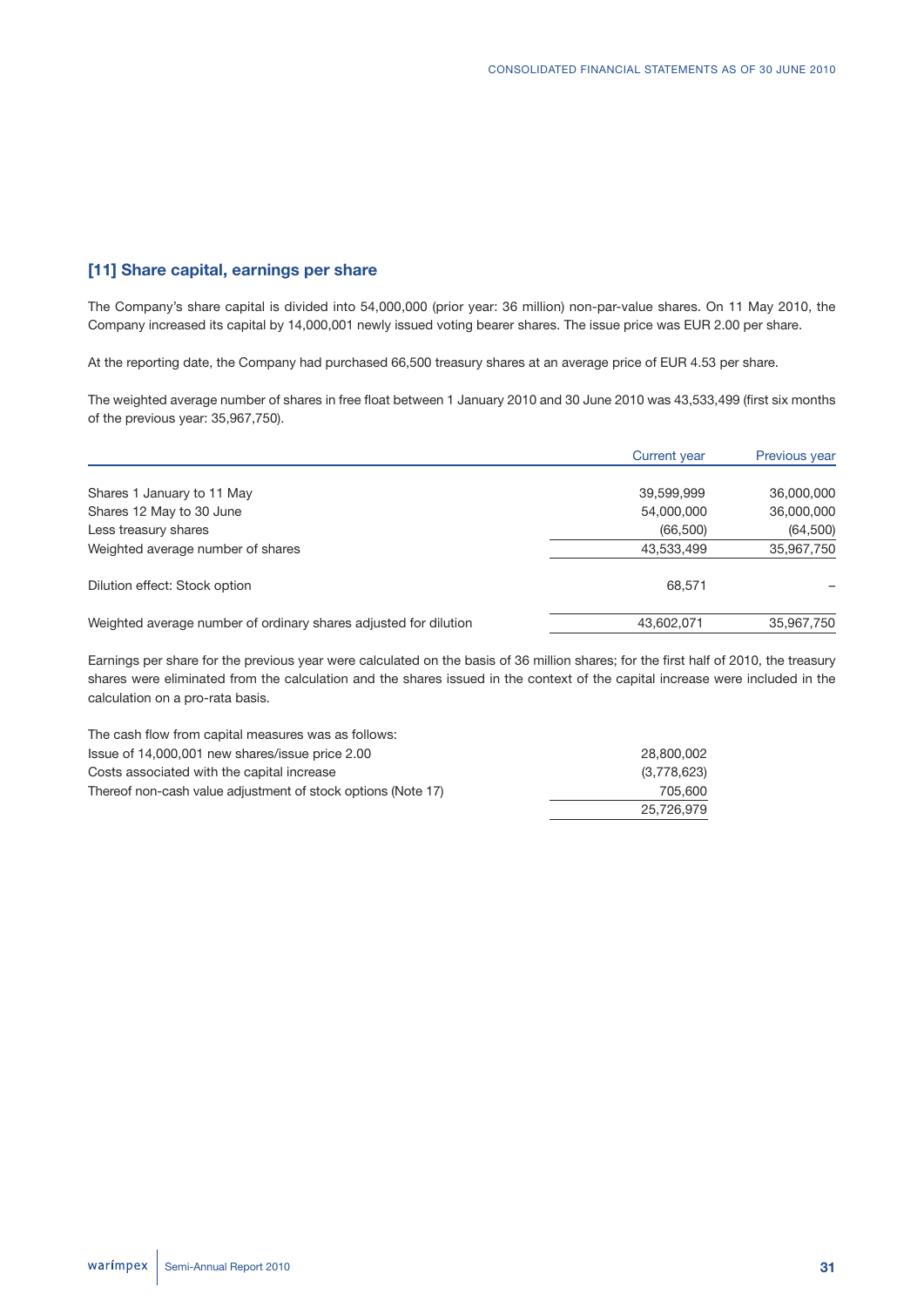# **[12] Property, plant and equipment**

The item "Property, plant and equipment" comprises land and rights equivalent to land, buildings including plant under construction, and equipment.

| in EUR                                                                       | 30/6/2010      | 30/6/2009      |
|------------------------------------------------------------------------------|----------------|----------------|
|                                                                              |                |                |
| Net carrying amounts at 1 January                                            | 457,740,434    | 474,141,885    |
| Changes in the scope of consolidation                                        |                |                |
| Additions                                                                    | 7,345,661      | 59,213,751     |
| Reclassification of investment properties                                    | 162,464        |                |
| Disposals                                                                    | (396, 654)     | (1,459)        |
| Depreciation                                                                 | (9,469,173)    | (7,064,718)    |
| Impairments                                                                  | (348, 046)     | (68, 840, 073) |
| Write-ups                                                                    | 12,704,811     |                |
| Exchange adjustment                                                          | (2, 137, 791)  | (1,085,340)    |
| Net carrying amounts at 30 June                                              | 465,601,706    | 456,364,047    |
| Interest included in the investments                                         | 240,000        | 2,604,690      |
| The cash flow from investments pertains primarily to the following projects: | 30/6/2010      | 30/6/2009      |
| Project development progress Airport City St. Petersburg                     | (1, 159, 313)  | (2,011,962)    |
| andel's hotel Łódź                                                           | (6,715,477)    | (21,590,446)   |
| angelo hotel Katowice                                                        | (2,817,518)    | (3,690,585)    |
| angelo Ekaterinburg (VAT refund)                                             | 1,122,327      | (15,038,233)   |
| andel's hotel Berlin                                                         |                | (7,874,929)    |
| Magic Circus Hotel                                                           |                | (1,764,463)    |
| Purchase of land                                                             |                | (1,315,564)    |
|                                                                              | (9,569,980)    | (53, 286, 183) |
| Other project developments and current investments related to hotels         | (2,618,050)    | (2,810,425)    |
|                                                                              | (12, 188, 031) | (56,096,608)   |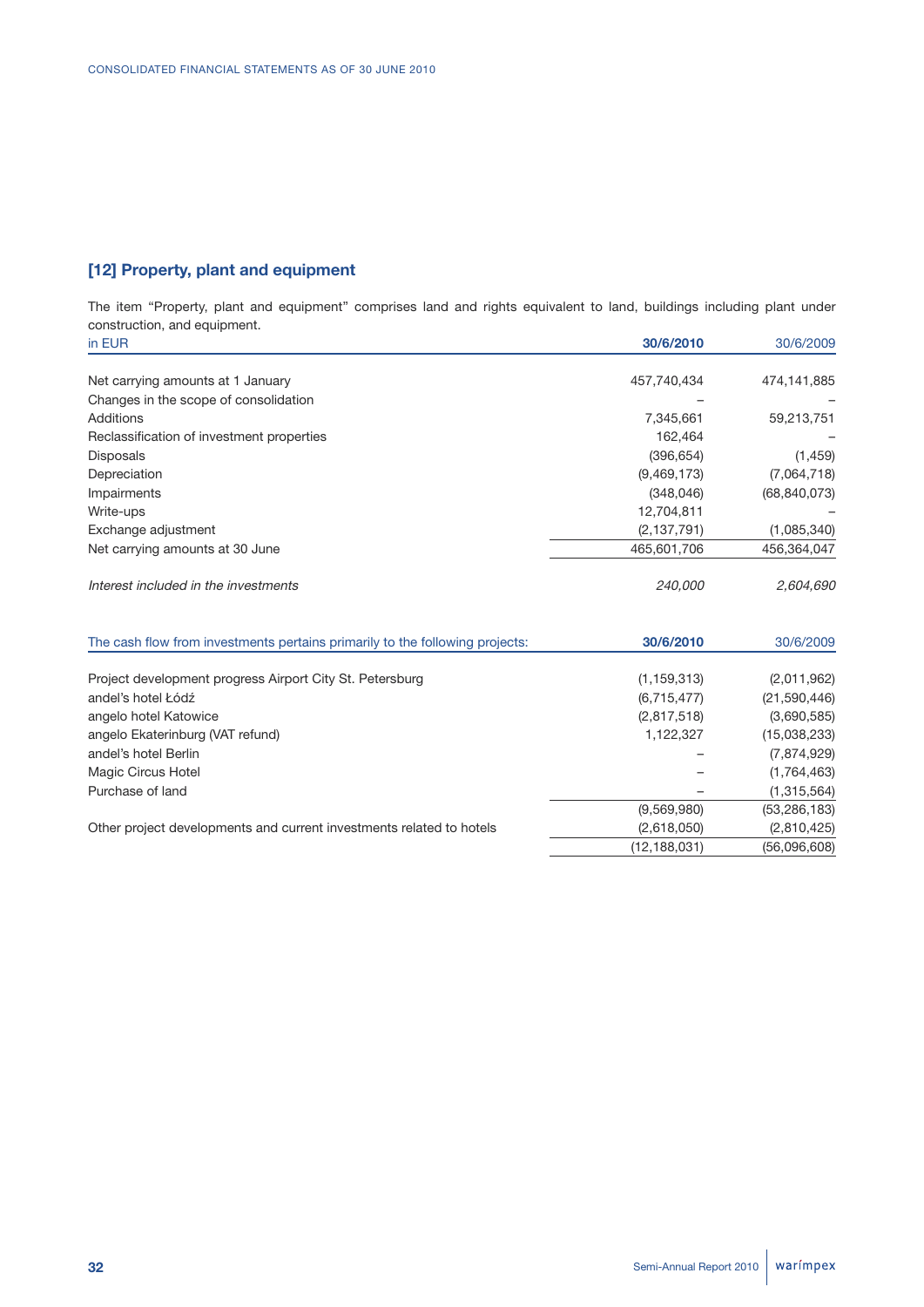# **[13] Investment properties**

The item "Investment properties" comprises land and rights equivalent to land, buildings including plant under construction, and equipment.

| 30/6/2010  | 30/6/2009   |
|------------|-------------|
|            |             |
| 42,885,519 | 39,255,823  |
|            | (3,992,995) |
| 2,275,691  | 5,776,379   |
| (162, 464) |             |
| (348,586)  | (200, 968)  |
|            | (1,615,400) |
| 1,762,563  |             |
| 2,457      | 1,415       |
| 46,415,179 | 39,224,254  |
| 23,183,445 | 16,863,411  |
|            |             |
| 1,389,314  | 1,526,501   |
| (418, 836) | (600, 730)  |
| 970,478    | 925,771     |
|            |             |

# **[14] Other financial assets**

|                                           | 30/6/2010  | 31/12/2009 | 30/6/2009  |
|-------------------------------------------|------------|------------|------------|
| Loans                                     | 10,082,799 | 10,072,799 | 6,492,866  |
| Advances made for business combinations   | 15.131     | 15.131     | 15.131     |
| Loans made to joint ventures*)            | 53,926,958 | 49,152,575 | 42,234,940 |
| Deposits with banks pledged as collateral | 3,005,430  | 6,042,600  | 3,037,170  |
| Pension reimbursement insurance rights    | 1.475.012  | 1,475,012  | 1,215,996  |
| Other non-current financial assets        | 1.083.378  | 663,422    | 1,463,437  |
|                                           | 69,588,709 | 67,421,539 | 54,459,540 |

\*) Loans to joint ventures are detailed in Note [18].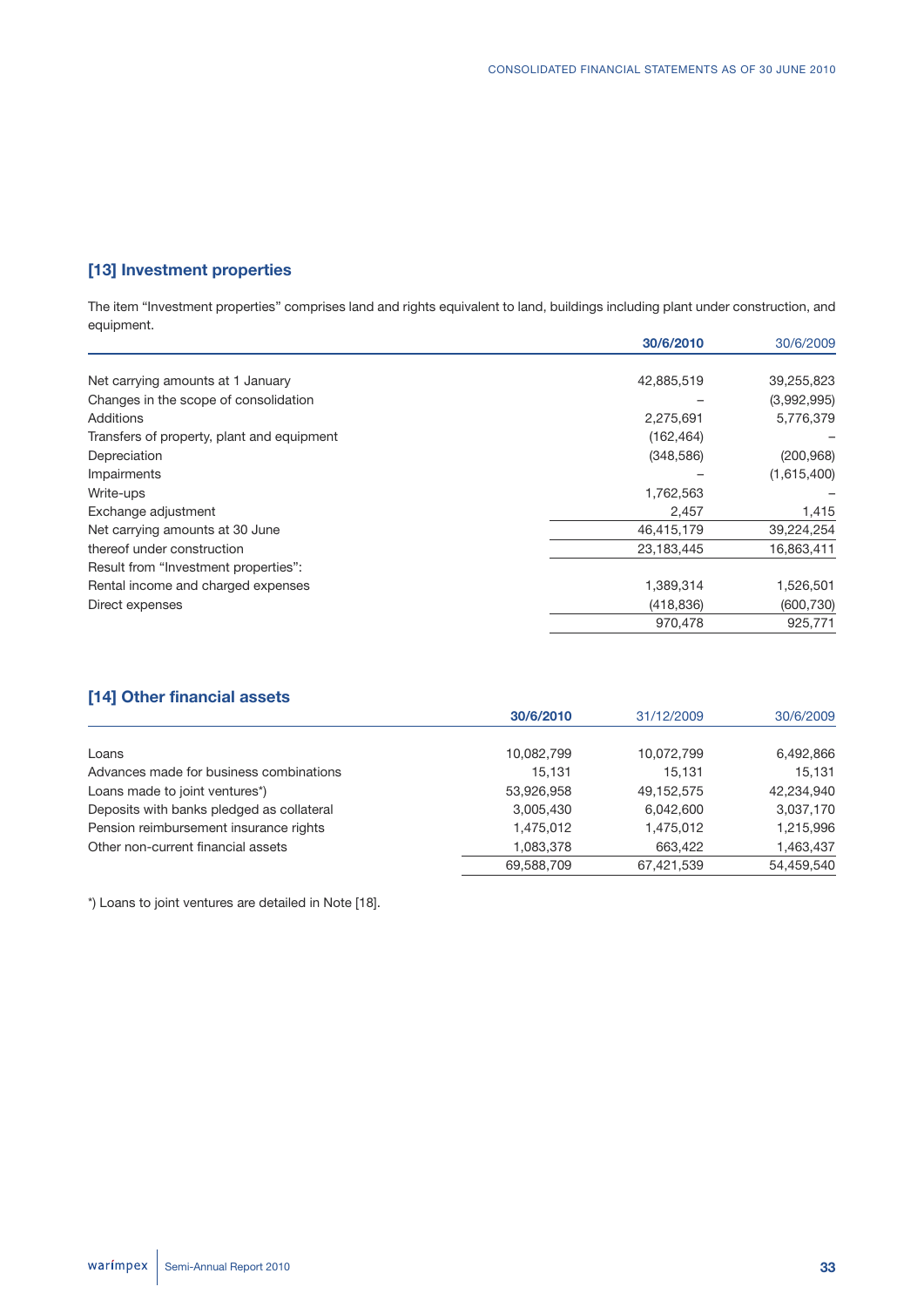# **[15] Interest-bearing loans and borrowings**

|                                               | At          | At          | <b>New</b>               | Repayment     | Other                    | At          | Thereof callable |
|-----------------------------------------------|-------------|-------------|--------------------------|---------------|--------------------------|-------------|------------------|
|                                               | 30/6/2009   | 1/1/2010    | borrowings               | of loans      | changes                  | 30/6/2010   | within 1 year    |
|                                               |             |             |                          |               |                          |             |                  |
| a) Project-related loans secured by mortgages |             |             |                          |               |                          |             |                  |
| Subsidiaries (full consolidation)             |             |             |                          |               |                          |             |                  |
| for Diplomat Hotel                            | 33,277,967  | 31,911,820  |                          | (1,441,605)   | 9,379                    | 30,479,593  | 2,890,217        |
| for Palace Hotel                              | 14,200,500  | 13,524,500  |                          |               |                          | 13,524,500  | 2,063,000        |
| for Chopin Hotel                              | 11,714,383  | 11,388,959  |                          | (340, 413)    | 3,292                    | 11,051,838  | 705,764          |
| for angelo hotel Prague                       | 10,016,698  | 11,853,742  | $\overline{\phantom{0}}$ | (299, 746)    | $\qquad \qquad -$        | 11,553,995  | 771,302          |
| for Amber Baltic hotel                        | 7,728,724   | 7,302,156   | L,                       | (574, 285)    | 806,274                  | 7,534,145   | 579,550          |
| for angelo Airporthotel Bucharest             | 12,000,000  | 12,000,000  |                          | (1,000,000)   |                          | 11,000,000  |                  |
| for angelo hotel Ekaterinburg                 | 29,244,953  | 38,694,379  | $\equiv$                 | (445, 836)    | $\overline{\phantom{0}}$ | 38,248,543  | 1,983,307        |
| for Savoy Hotel                               | 7,084,662   | 6,664,662   |                          | (435, 634)    |                          | 6,229,028   | 869,618          |
| for andel's hotel Łódź                        | 49,998,523  | 50,000,000  |                          |               |                          | 50,000,000  | 1,100,000        |
| for Erszebet office building                  | 10,986,714  | 11,832,175  |                          | (4, 403)      | ÷,                       | 11,827,772  | 4,195,991        |
| for Le Palais Hotel                           | 6,852,583   | 6,461,657   | $\overline{a}$           |               | 2,000                    | 6,463,657   | 6,463,657        |
| for Dvořák spa hotel                          | 20,672,100  | 19,747,057  | L,                       | (173, 786)    | 2,760                    | 19,576,032  | 393,429          |
| for Warsaw gas pipeline                       | 200,057     | 183,477     | ÷                        | (30, 806)     | (739)                    | 151,932     | 58,728           |
| for Warsaw gas heating plant                  | 307,560     | 300,572     |                          | (59, 304)     | (575)                    | 240,693     | 240,693          |
| for andel's hotel Krakow                      | 15,221,527  |             |                          |               |                          |             |                  |
| for Sajka Utca office building                | 62,655      |             | $\overline{\phantom{0}}$ |               |                          |             |                  |
|                                               | 229,569,608 | 221,865,154 | ÷                        | (4,805,818)   | 822,391                  | 217,881,728 | 22,315,255       |
| Joint ventures (proportionate consolidation)  |             |             |                          |               |                          |             |                  |
| for InterContinental 50%                      | 30,514,155  | 30,014,155  | L,                       | (625,000)     | 8,423                    | 29,397,578  | 1,250,000        |
| for Dream Castle Hotel 50%                    | 18,634,600  | 18,307,675  |                          | (396, 229)    |                          | 17,911,446  | 277,050          |
| for HolidayInn Paris 50%                      | 9,901,875   | 9,854,375   |                          | (100,000)     | 1,250                    | 9,755,625   | 247,695          |
| for andel's hotel Berlin                      | 33,952,055  | 34,250,000  |                          |               | $\overline{\phantom{0}}$ | 34,250,000  | 750,000          |
| for angelo hotel Munich 50%                   | 15,680,994  | 15,681,430  |                          |               | $\overline{\phantom{0}}$ | 15,681,430  |                  |
| for angelo hotel Plzen 50%                    | 6,706,800   | 6,460,768   | L,                       | (75,000)      | 4,800                    | 6,390,568   | 190,400          |
| for angelo hotel Katowice 50%                 | 5,494,609   | 7,492,402   | 2,660,598                |               |                          | 10,153,000  |                  |
| for Sobieski hotel & office building 25%      | 8,195,354   | 8,146,963   |                          | (27,087)      | $\sim$                   | 8,119,876   | 265,861          |
|                                               |             | 5,393,906   |                          |               |                          |             |                  |
| for Parkur Tower office building 50%          | 5,495,614   |             |                          | (106, 723)    |                          | 5,287,183   | 2,058,107        |
|                                               | 364,145,664 | 357,507,008 | 2,660,598                | (6, 135, 857) | 836,864                  | 354,828,433 | 27,354,369       |
| b) Other loans and facilities                 |             |             |                          |               |                          |             |                  |
| Short-term borrowing facilities               | 79,722,780  | 49,863,817  | 700,711                  | (5,625,931)   | 1,021,404                | 45,960,001  | 45,960,001       |
| Long-term borrowing facilities                |             | 27,550,113  | 2,167,011                | (2,409,246)   | 1,840,079                | 29,147,957  |                  |
| <b>Current loans</b>                          | 625,577     | 819,641     | (421)                    | (456, 302)    | 421                      | 363,339     | 363,339          |
| Non-current loans from                        |             |             |                          |               |                          |             |                  |
| joint ventures                                | 35,575,595  | 40,401,793  | 2,275,934                |               | 453,241                  | 43,130,968  |                  |
| Lease purchase options and loans 8,663,443    |             | 8,888,737   | 5,000                    |               |                          | 8,893,737   |                  |
| Non-interest-bearing loans                    | 2,314,995   | 2,450,995   |                          |               |                          | 2,450,995   |                  |
| Non-current loans from                        |             |             |                          |               |                          |             |                  |
| minority interests                            | 800,451     | 1,669,429   | 63,881                   |               | (966)                    | 1,732,344   |                  |
|                                               | 127,702,841 | 131,644,524 | 5,212,117                | (8,491,479)   | 3,314,178                | 131,679,340 | 46,323,340       |
| Total                                         | 491,848,504 | 489,151,532 | 7,872,714                | (14,627,336)  | 4,151,042                | 486,507,773 | 73,677,709       |

As of 30 June 2010, the interim consolidated financial statements show short-term financial liabilities in the amount of EUR 73.6 million. It will be necessary to extend or refinance these operating credit lines or to convert them into long-term financing in the coming twelve months. If no properties or projects are sold during this time, it will be necessary to take out new loans. In this connection, the Company may consider issuing a bond to obtain the necessary financing.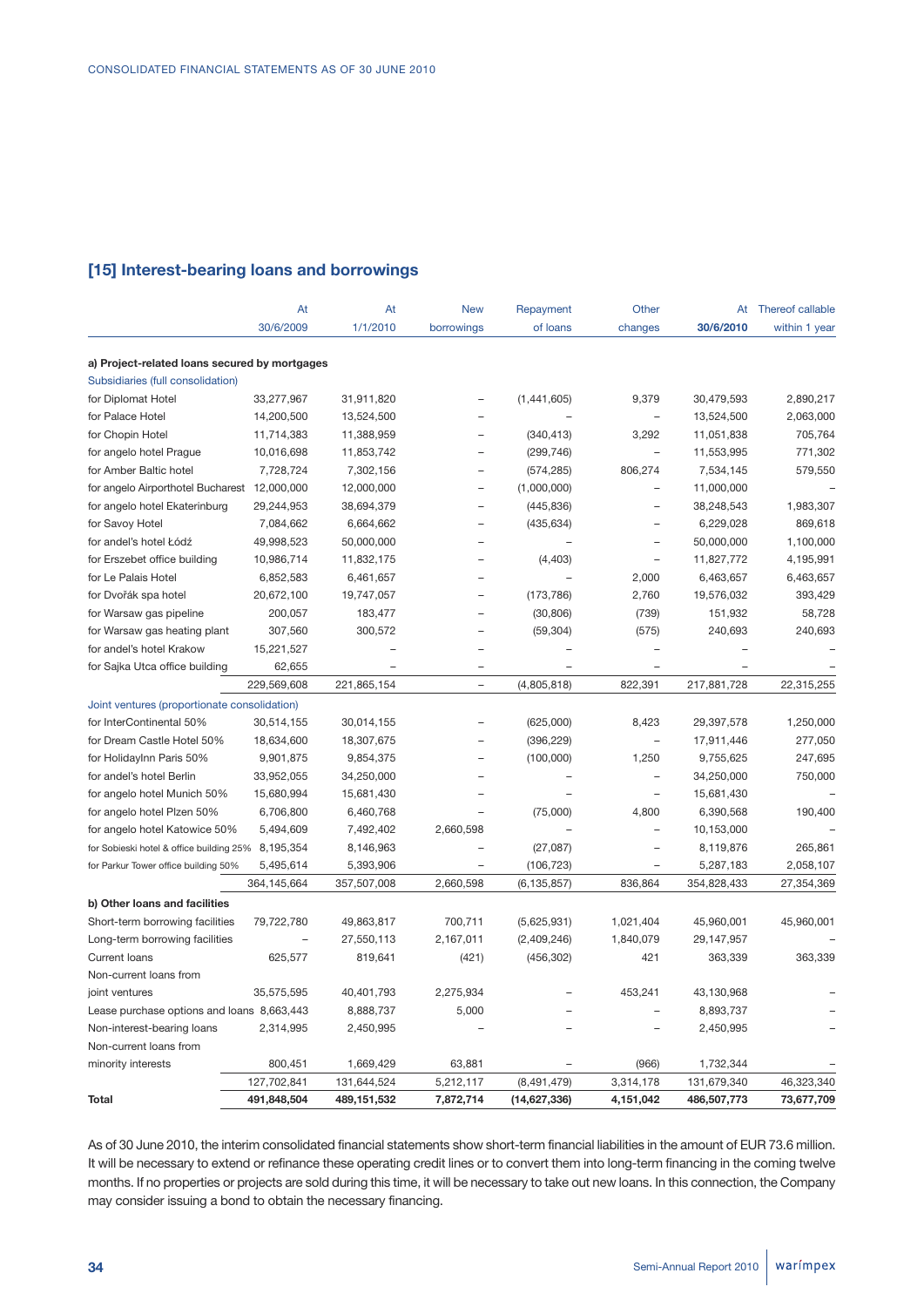# **[16] Current receivables and liabilities**

|                                                                          | 30/6/2010  | 31/12/2009 | 30/6/2009  |
|--------------------------------------------------------------------------|------------|------------|------------|
| Trade and other receivables                                              |            |            |            |
| Trade receivables                                                        | 6,421,080  | 5,237,907  | 6,216,727  |
| Receivables from tax authorities                                         | 534,716    | 7,054,041  | 5,519,466  |
| Extended purchase price receivables relating to the sale of subsidiaries | 622,500    | 488,500    | 2,600,000  |
| Advance payments made                                                    | 1,122,243  | 396,928    | 572,258    |
| Other receivables and assets                                             | 1,696,352  | 1,395,351  | 450,482    |
| Receivables due from associated companies                                | 3,863      | 122,379    |            |
| Receivables due from joint ventures                                      | 228,013    | 195,835    | 131,447    |
| Receivables due from related parties                                     | 1,773      | 712        | 711        |
| Deferred expenses                                                        | 1,066,854  | 1,133,925  | 708,757    |
|                                                                          | 11,697,394 | 16,025,579 | 16,199,849 |
| Trade and other payables                                                 |            |            |            |
| Trade payables                                                           | 9,209,435  | 14,940,602 | 20,906,265 |
| Interest-bearing construction invoices                                   |            |            |            |
| from the completion of the andel's Łódź                                  | 7,976,670  | 12,453,281 |            |
|                                                                          |            |            | 564,299    |
| Trade payables due to related parties                                    | 943,904    | 966,239    | 908,947    |
| Purchase price obligations                                               | 237,500    | 1,966,590  | 2,256,039  |
| Other payables                                                           | 4,502,943  | 3,654,211  | 4,043,851  |
| Advance payments received                                                | 754,401    | 901,896    | 1,252,848  |
|                                                                          | 24,272,932 | 35,525,278 | 29,932,248 |
| Trade payables due to joint ventures                                     | 648,079    | 642,459    |            |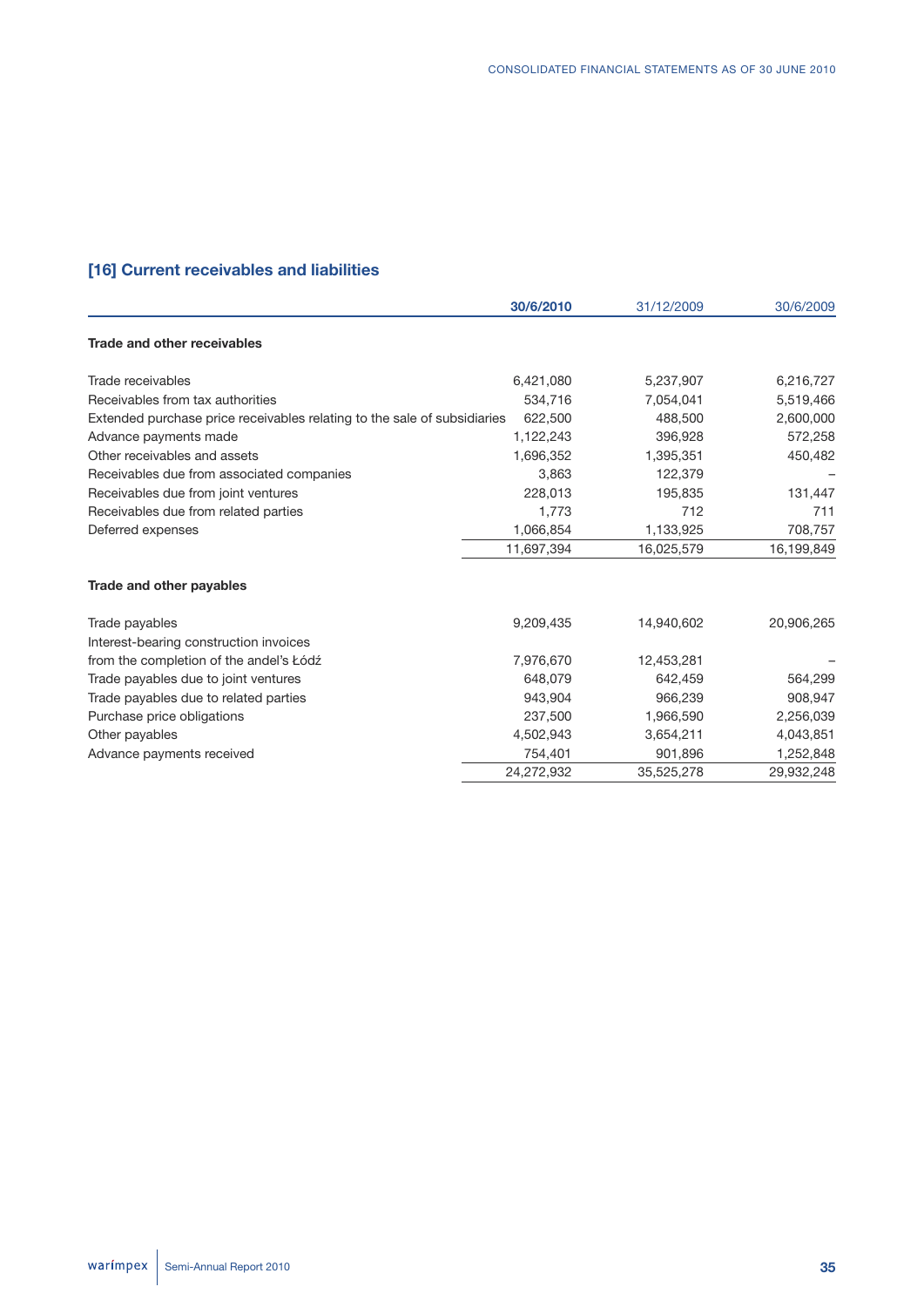# **[17] Derivative financial instruments**

As of 30 June 2010, there are derivative financial instruments (interest rate collars) relating to the Group's financial liabilities. The main terms and parameters of these collars are as follows:

|                                                                      | 30/6/2010  | 30/6/2009  |
|----------------------------------------------------------------------|------------|------------|
| Project Ioan Le Palais Hotel, Prague                                 |            |            |
| Notional amount at 30 June (underlying: 3-month Euribor)             | expired    | 6,852,583  |
| Fair value at 30 June                                                |            | (437)      |
| Project Ioan angelo hotel, Prague                                    |            |            |
| Notional amount at 30 June (underlying: 3-month Euribor)             | 11,533,995 | 11,583,742 |
| Fair value at 30 June                                                | 33,911     |            |
| Project Ioan Chopin Hotel, Krakow                                    |            |            |
| Notional amount at 30 June (underlying: 3-month Euribor)             | 11,051,838 | 11,714,383 |
| Fair value at 30 June                                                | (737, 529) | (375, 645) |
| Project Ioan Sobieski Hotel, Warsaw (adjusted for the Group's share) |            |            |
| Notional amount at 30 June (underlying: 3-month Euribor)             | expired    | 8,195,354  |
| Fair value at 30 June                                                |            | 18.202     |

The Company also held an option (IFRS 2) with the following parameters on the reporting date:

As part of the capital increase on 11 May 2010, Wiener Städtische Versicherung AG was granted the right to purchase 1,440,000 shares at a price of EUR 2.00 per share within twenty-four months after the completion of the capital increase, or to receive a cash settlement in the amount of the difference between the closing price of the Warimpex share on the day before the exercise date and the price of EUR 2.00 per share.

| Share price (underlying)         | EUR 1.83   |
|----------------------------------|------------|
| <b>Execution price</b>           | EUR 2.00   |
| Risk-free interest rate          | 0.6%       |
| Expected volatility              | 50.0%      |
| Option term                      | 14/5/2012  |
| Earliest possible execution date | 15/5/2010  |
| Expected dividend payment        | None       |
| Value as of 30 June 2010         | (345,600)  |
| Value at the time of conclusion  | (705, 600) |
|                                  |            |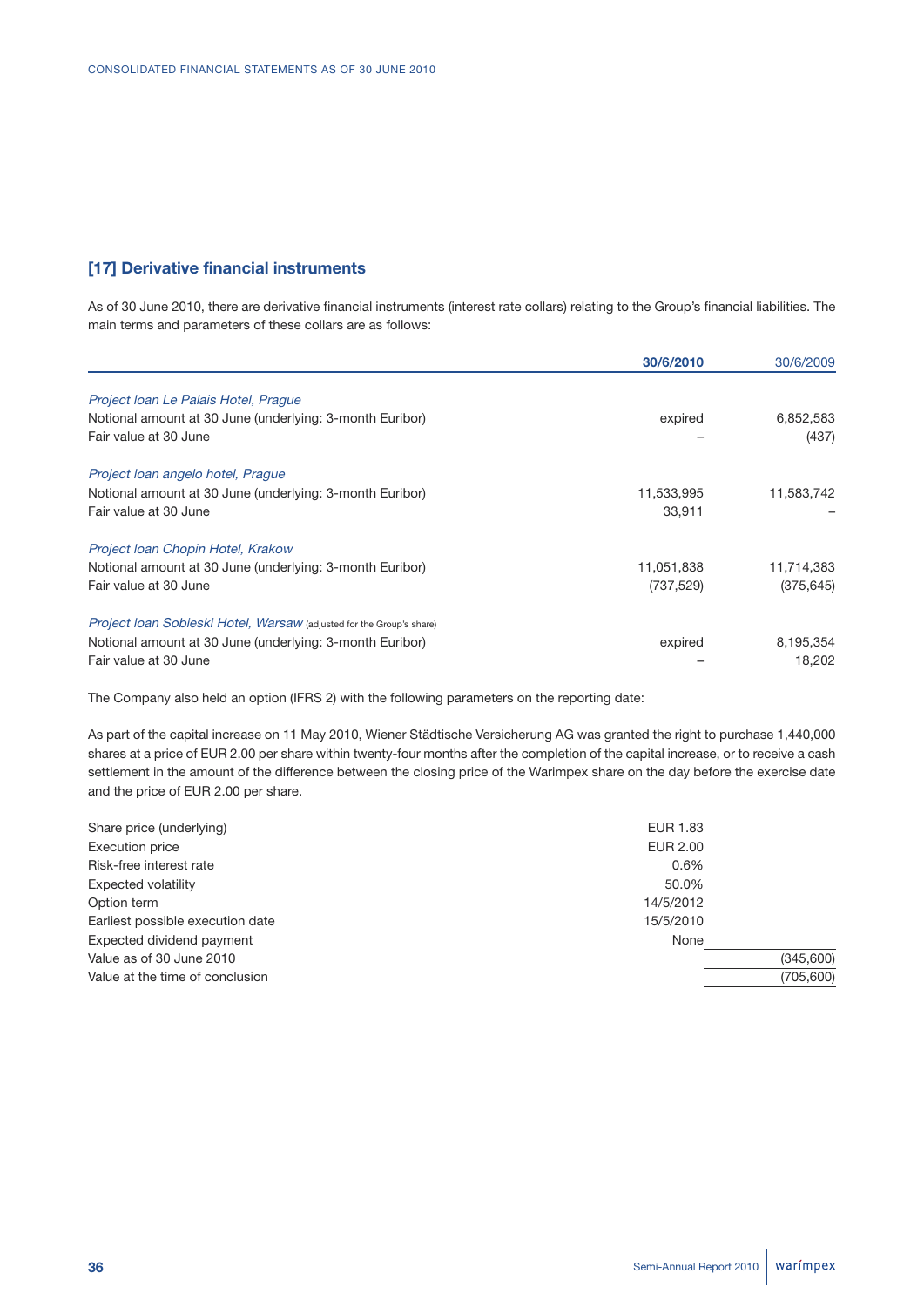# **[18] Transactions with related parties**

The total amount of compensation due to the directors for the reporting period amounted to EUR 0.49 million (1–6/2009: EUR 0.52 million). Vienna International AG assessed management fees totalling EUR 2.01 million (1–6/2009: EUR 1.44 million).

As part of the option for Wiener Städtische Versicherung AG described in Note [17], the shareholders Amber Privatstiftung and Bocca Privatstiftung issued a performance bond free of charge for the benefit of Wiener Städtische Versicherung AG.

### **Joint ventures**

The following transactions took place with joint ventures in the reporting period:

|                                               | 30/6/2010 | 30/6/2009  |
|-----------------------------------------------|-----------|------------|
| Trade revenues                                | 99.369    | 488.746    |
| Loans made to joint ventures                  |           |            |
| Interest income related to joint ventures     | 1,273,220 | 1,217,872  |
| Interest expenses related to joint ventures*) | (522,069) | (648, 106) |

All interest expenses from loans held by joint venture partners for plant under construction are recognized directly in equity, while interest charged for loans extended to joint ventures are always recognized in income.

|                             |            |                                             | Loans given to joint ventures | <b>Loans received</b> |                              |                |             |                |  |
|-----------------------------|------------|---------------------------------------------|-------------------------------|-----------------------|------------------------------|----------------|-------------|----------------|--|
|                             |            | changed as follows in the reporting period: |                               |                       | from joint venture partners: |                |             |                |  |
|                             | At         | At                                          |                               | At                    | At                           | At             |             | At             |  |
|                             | 30/6/2009  | 1/1/2010                                    | Change                        | 30/6/2010             | 30/6/2009                    | 1/1/2010       | Change      | 30/6/2010      |  |
| Sienna Hotel Sp.z.o.o.      | 10,333,454 | 10,492,737                                  | 146,249                       | 10,638,986            | (10, 376, 840)               | (10, 542, 134) | (151, 774)  | (10,693,908)   |  |
| Bürohaus Leuchtenbergring   |            |                                             |                               |                       |                              |                |             |                |  |
| GmbH & Co. Besitz KG        | 2,342,062  | 2,412,762                                   |                               | 2,412,762             | (2, 295, 684)                | (2,364,984)    |             | (2,364,984)    |  |
| GF Ramba Sp.z.o.o.          | 1,004,824  | 852,819                                     | (37, 423)                     | 815,396               | (1,002,856)                  | (869, 236)     | 36,866      | (832, 370)     |  |
| Louvre Warimpex             |            |                                             |                               |                       |                              |                |             |                |  |
| Investment Holding S.a.r.l. | 3,164,149  | 3,751,606                                   | 160,206                       | 3,911,812             | (3, 166, 658)                | (3,756,759)    | (60, 173)   | (3,816,932)    |  |
| Melica Sp.z.o.o.            | 854,952    | 879,869                                     | 25,721                        | 905,590               | (863, 873)                   | (879, 869)     | (25, 721)   | (905, 590)     |  |
| Avielen OAO                 | 11,665,337 | 16,872,929                                  | 3,069,603                     | 19,942,531            | (5,012,343)                  | (7,866,702)    | (1,433,725) | (9,300,428)    |  |
| UBX II (France) s.a.r.l.    | 50,893     | 52,587                                      | (1, 376)                      | 51,211                | (50,000)                     | (50,000)       |             | (50,000)       |  |
| Hotel Paris II S.a.r.l.     | 130,057    | 176,467                                     | 57,852                        | 234,319               | (133,026)                    | (383, 026)     | 150,000     | (233, 026)     |  |
| UBX Katowice Sp.z.o.o.      | 1,580,305  | 1,996,475                                   | 684,625                       | 2,681,100             | (1,571,899)                  | (1,994,910)    | (686, 122)  | (2,681,032)    |  |
| UBX 3 s.r.o.                | 6,142      | 6,488                                       | 16,105                        | 22,593                | (6,700)                      | (6, 703)       | (16, 403)   | (23, 106)      |  |
| UBX Plzen s.r.o.            | 2,339,677  | 2,409,326                                   | 314,784                       | 2,724,110             | (2,356,372)                  | (2,472,213)    | (207, 409)  | (2,679,623)    |  |
| UBX Development s.a.r.l.    |            |                                             |                               |                       |                              |                |             |                |  |
| UBX 1 Objekt Berlin GmbH    | 8,081,089  | 8,260,323                                   | 318,240                       | 8,578,563             | (8,058,521)                  | (8,228,927)    | (315,082)   | (8,544,009)    |  |
| UBX 2 Objekt Berlin GmbH    | 435,141    | 614,506                                     | 12,352                        | 626,858               | (434, 432)                   | (613, 346)     | (12, 249)   | (625, 594)     |  |
| UBX 3 Objekt Berlin GmbH    | 243,641    | 370,421                                     | 7,446                         | 377,867               | (243, 228)                   | (369, 719)     | (7, 383)    | (377, 102)     |  |
|                             |            |                                             |                               |                       |                              |                |             |                |  |
| Hotelinvestments s.a.r.l.   | 3,216      | 3,261                                       |                               | 3,261                 | (3, 163)                     | (3, 265)       |             | (3,265)        |  |
|                             | 42,234,940 | 49,152,575                                  | 4,774,384                     | 53,926,958            | (35,575,595)                 | (40, 401, 793) | (2,729,175) | (43, 130, 968) |  |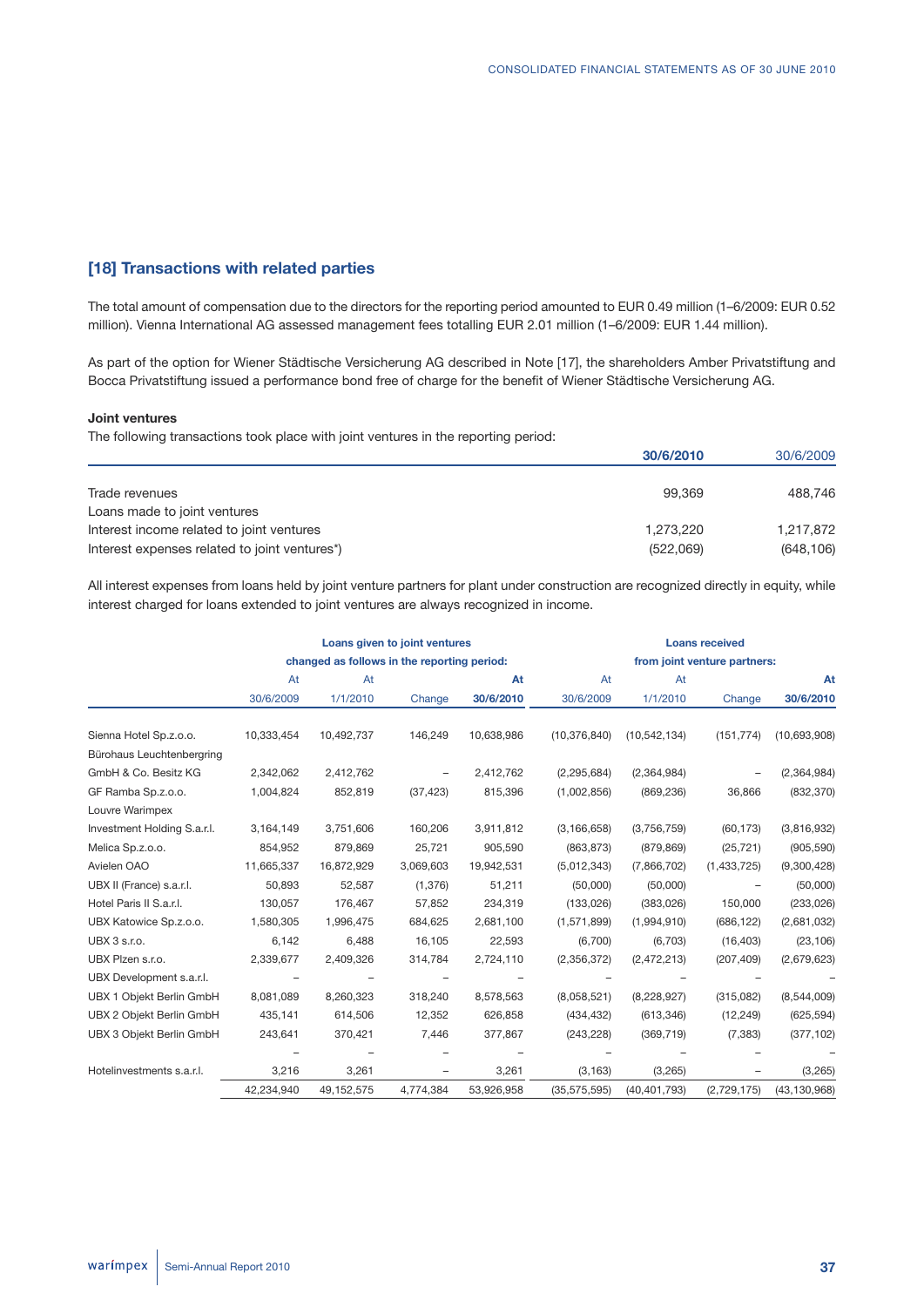# **[19] Events after the balance sheet date**

There were no material events after the reporting date.

### **[20] Other commitments, litigation and contingencies**

There were no changes in the reporting period with respect to other commitments, litigation and contingencies as compared to the situation described in the consolidated financial statements as of 31 December 2009.

### **Declaration by the Management Board**

We confirm to the best of our knowledge that these interim consolidated financial statements as of 30 June 2010 as prepared in accordance with the relevant international financial accounting standards give a true and fair view of the financial position, financial performance and cash flows of Warimpex Finanz- und Beteiligungs AG and all of its consolidated subsidiaries. These interim financial statements were prepared according to IAS 34, Interim Financial Reporting, as adopted in Regulation 1606/2002/EC.

The interim management report discusses important events during the first six months of the financial year, explains major transactions with related individuals and entities and describes the most important risks and uncertainties to which the Company will be exposed in the remaining six months of the financial year.

Vienna, 30 August 2010

Franz Jurkowitsch Georg Folian Responsibilities: Responsibilities: Strategy, investor relations and Finance and accounting corporate communications financial management and personnel



Christian Fojtl **Alexander Jurkowitsch** Responsibilities: Responsibilities: Information management, Planning, construction and IT organization and legal issues

Chairman of the Management Board Deputy Chairman of the Management Board

Member of the Management Board Member of the Management Board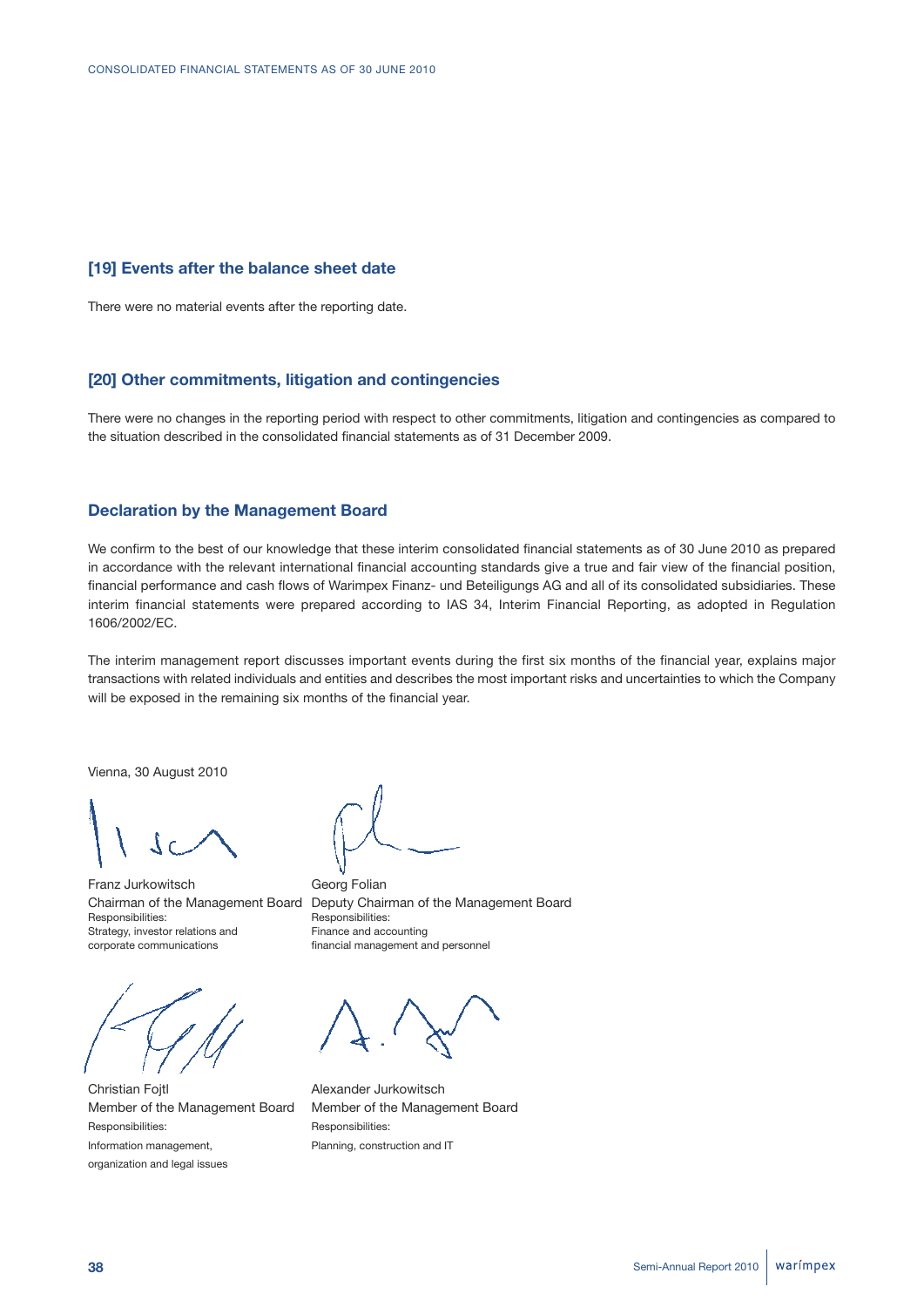# Report on the Review of the Condensed Interim Consolidated Financial Statements of WARIMPEX Finanz- und Beteiligungs AG

#### **Introduction**

We have reviewed the accompanying condensed interim consolidated financial statements of **Warimpex Finanz- und Beteiligungs AG**, Vienna, for the six-month period from 1 January 2010 to 30 June 2010. These interim consolidated financial statements comprise the balance sheet as at 30 June 2010, and the income statement, cash flow statement and statement of changes in equity for the period from 1 January 2010 to 30 June 2010 as well as explanatory notes.

Management is responsible for the preparation and fair presentation of these condensed interim consolidated financial statements in accordance with the International Financial Reporting Standards (IFRS) as adopted by the EU.

Our responsibility is to issue a conclusion on this interim financial information based on our review.

#### **Scope of the Audit Review**

We conducted our review in accordance with the statutory provisions and professional principles applicable in Austria, in particular expert opinion KFS/PG 11 "Principles for the Audit Review of Financial Statements" *(Grundsätze für die Prüferische Durchsicht von Abschlüssen)*, and the International Standard on Review Engagements 2410 "Review of Interim Financial Information Performed by the Independent Auditor of the Entity". A review of interim financial statements is limited primarily to enquiries of personnel responsible for the company's finances and accounting as well as analytical assessments and the collection of other information. The scope of a review is considerably more limited than that of an audit and entails the collection of less evidence. Because of this, we cannot say with the same degree of certainty as in an audit whether or not we are aware of all material circumstances. For this reason, we are not expressing an audit opinion.

#### **Conclusion**

Based on our review, nothing has come to our attention that causes us to believe that the accompanying condensed interim financial information is not in compliance with all material provisions of the IFRS for interim financial reporting as adopted by the EU.

#### Opinion on the Interim Management Report and the Statement of All Legal Representatives pursuant to § 87 BörseG

We read the interim management report in order to ascertain whether or not there are apparent discrepancies between the information presented in the report and the information in the condensed interim consolidated financial statements.

As far as we were able to determine, there are no apparent discrepancies between the interim management report and condensed interim consolidated financial statements.

The interim financial report contains the statement of all legal representatives required by § 87 paragraph 1 line 3 BörseG.

Vienna, 30 August 2010

Ernst & Young Wirtschaftsprüfungsgesellschaft m.b.H.

Mag. Alexander Wlasto m.p. ppa Mag. Hans-Erich Sorli m.p. Auditor Auditor